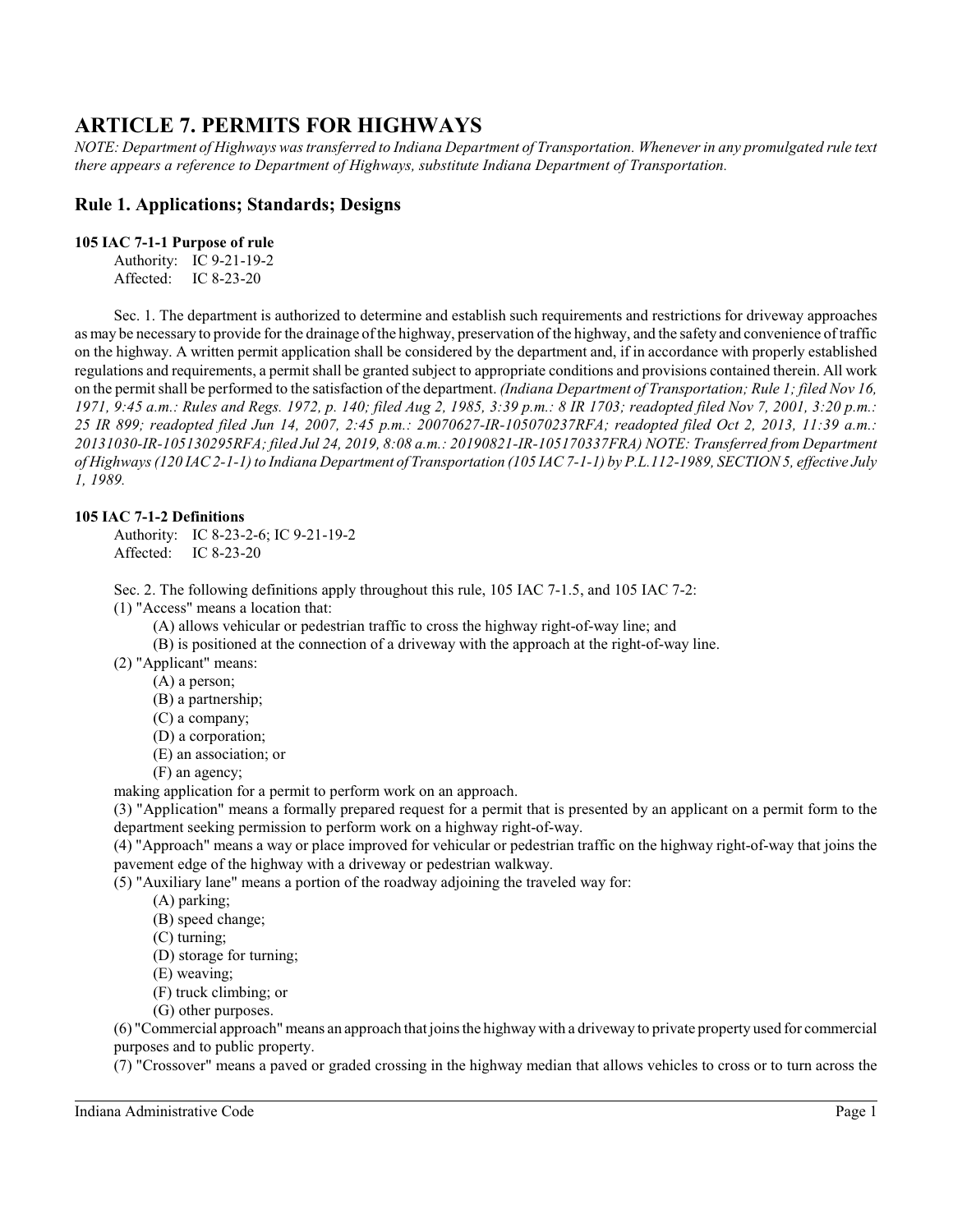highway.

(8) "Department" means the Indiana department of transportation acting directly or through its duly authorized officers and agents.

(9) "Driveway" means a way or place not on the department right-of-way that is used for vehicles.

(10) "Expiration date" means the last calendar day that the:

(A) valid permit is in effect; and

(B) approach must be in compliance with all conditions of the permit.

(11) "Field approach" means an approach that joins the highway with a driveway to private property that is:

(A) vacant;

(B) in an unimproved condition; or

(C) a farm field.

(12) "Highway" means any roadway under the jurisdiction of the department that is designated as:

(A) a state route;

(B) a U.S. route; or

(C) an interstate.

(13) "Issue date" means a calendar day that the permit is granted to the applicant.

(14) "Level-of-service C" has the meaning as defined by the Highway Capacity Manual\*.

(15) "Level-of-service D" has the meaning as defined by the Highway Capacity Manual\*.

(16) "Limited access facility" means a highway especially designed for through traffic and over, from, or to which owners or occupants of abutting land or other persons have no right or easement or only a limited right or easement of direct access, light, air, or view by reason of fact that their property abuts such limited access facility or for any other reason.

(17) "Median" means the portion of a divided highway separating the traveled way for traffic proceeding in opposite directions.

(18) "Notice" means a certified letter from the department addressed to the owner of the real estate stating that the approach for a driveway emanating from the real estate is unauthorized and providing:

(A) the approximate location of the approach;

(B) a statement of any substandard elements of the approach;

(C) the action to be taken by the owner; and

(D) the deadline for completing the prescribed action.

(19) "Peak direction" means the principal direction of traffic flow during a selected period of time.

(20) "Permit" means a legal document in which the department gives written permission to an applicant to perform work on the highway right-of-way.

(21) "Permittee" means the applicant following the issuance of a permit by the department.

(22) "Private approach" means an approach that:

(A) joins the highway with a driveway to private property having:

(i) a residence;

- (ii) a barn;
- (iii) a private garage; or
- (iv) other improvements; and

(B) is ordinarily used only by:

(i) the owner or occupant of the premises;

(ii) guests; and

(iii) necessary service vehicles.

(23) "Purchased limited access" means rights-of-way:

(A) along any highway designated by the department to be a limited access facility; and

(B) whose access rights have been acquired by the department.

(24) "Right-of-way" means all land:

(A) under the jurisdiction of; and

(B) whose use is controlled by;

the department.

(25) "Shoulder" means that portion of the highway right-of-way contiguous with the traveled way for: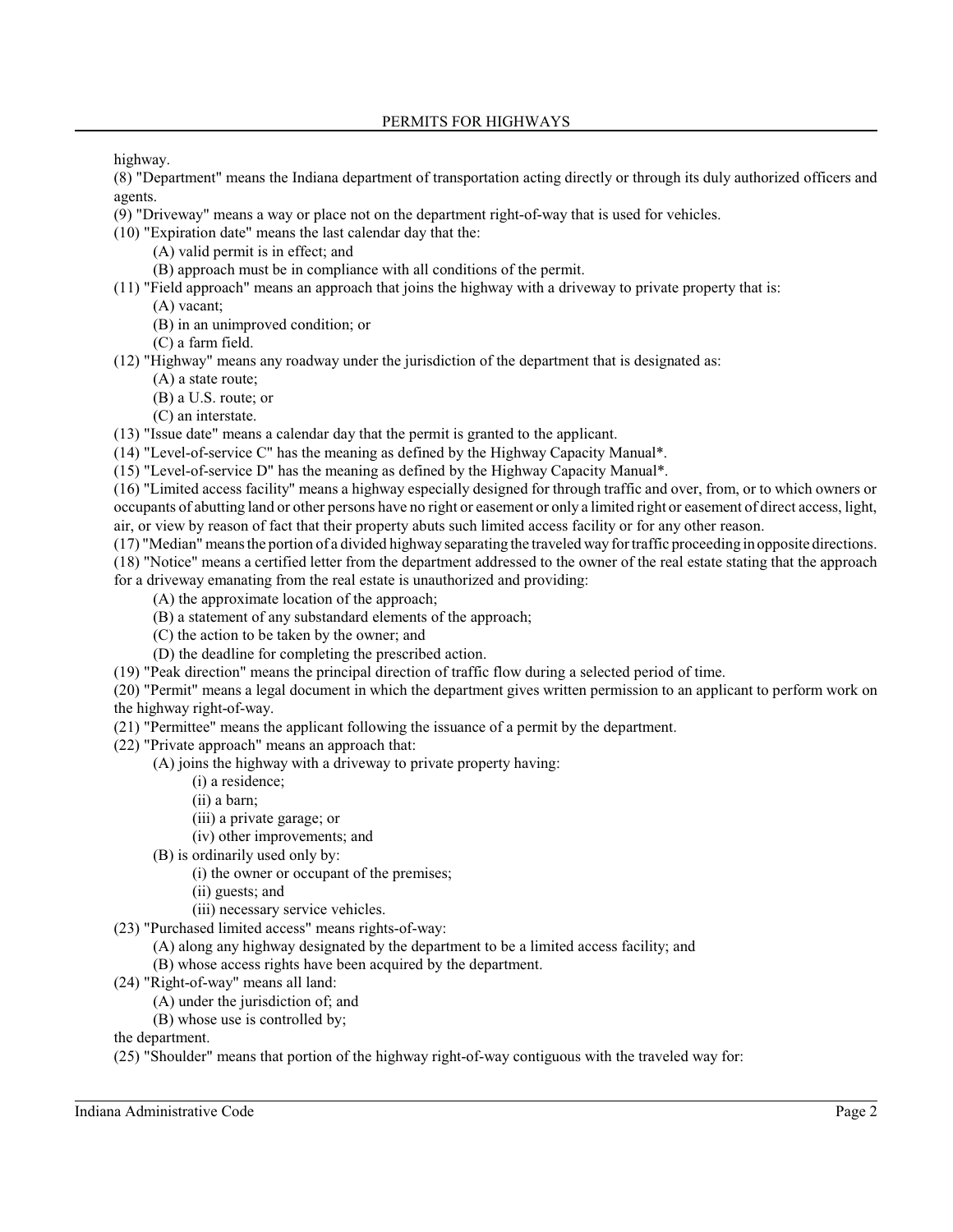- (A) accommodation of stopped vehicles;
- (B) emergency use; and
- (C) lateral support of roadway base and surface courses.

It is measured from the edge of pavement for traveled way or, if present, auxiliary lane to the intersection of the shoulder and fill or ditch slopes.

(26) "Street peak hour" means the hour within a selected period of time, such as the "AM street peak (weekday)", in which there is a maximum flow of traffic on the roadway system adjacent to a development or proposed development.

(27) "Title evidence" means documentation in the form of a certified search covering a period of twenty (20) years, current title insurance, or certified letter from abstractor or title insurance agent certifying fee simple ownership of property.

- (28) "Traffic" means:
	- (A) pedestrians;
	- (B) ridden or herded animals;
	- (C) vehicles; and
	- (D) other conveyances;

either singly or together, while using any highway for purposes of travel.

(29) "Traffic control" means devices, such as:

- (A) signs;
- (B) barricades;
- (C) pavement markings; and
- (D) signalization;

used to direct traffic in safe orderly use of the highway.

(30) "Traffic impact analysis study" means a specialized study of the impact a given type and size of new land use has or will have on a nearby public transportation system, that is prepared by or under the supervision of a registered professional engineer with experience in traffic engineering operations.

(31) "Traffic operations analysis study" means a specialized study of the possible traffic safety and operational problems a proposed development may have in the immediate vicinity of the development site due to a compromise in existing design standards caused by the development that is prepared by or under the supervision of a registered professional engineer with experience in traffic engineering operations.

(32) "Transportation improvement program" means identified projects in the programof future projects for Indiana or political subdivisions throughout the state.

(33) "Traveled way" means the portion of roadway used for the movement of traffic, excluding shoulders and auxiliary lanes.

- (34) "Unauthorized approach" means an approach that:
	- (A) has been constructed, reconstructed, altered, or modified;
	- (B) remains incomplete or has become substandard for any reason, such as a change in land use; and
	- (C) is not approved nor authorized to exist in its present condition, under present traffic pattern, by the department.

(35) "Vehicle trip generation rate" means the actual or estimated number of vehicle trips that a specific land use or development generates or is anticipated to generate.

\*HighwayCapacityManual, SixthEdition (2016)is hereby incorporated byreference. Copies of the HighwayCapacityManual may be obtained by writing to the Transportation Research Board, National Research Council, 2101 Constitution Avenue, NW, Washington, D.C. 20418. Copies may also be obtained from the Indiana Department of Transportation, 100 North Senate Avenue, Room N730, Indianapolis, Indiana 46204. *(Indiana Department of Transportation; 105 IAC 7-1-2; filed Aug 2, 1985, 3:39 p.m.: 8 IR 1703; filed Jul 1, 1999, 11:00 a.m.: 22 IR 3358; readopted filed Nov 7, 2001, 3:20 p.m.: 25 IR 899; readopted filed Jun 14, 2007, 2:45 p.m.: 20070627-IR-105070237RFA; filed Mar 18, 2008, 2:24 p.m.: 20080416-IR-105070471FRA; readopted filed Oct 2, 2013, 11:39 a.m.: 20131030-IR-105130295RFA; filed Jul 24, 2019, 8:08 a.m.: 20190821-IR-105170337FRA) NOTE: Transferred from Department of Highways (120 IAC 2-1-2.1) to Indiana Department of Transportation (105 IAC 7-1-2) by P.L.112-1989, SECTION 5, effective July 1, 1989.*

## **105 IAC 7-1-3 Classification of approaches**

Authority: IC 9-21-19-2 Affected: IC 8-9.5-4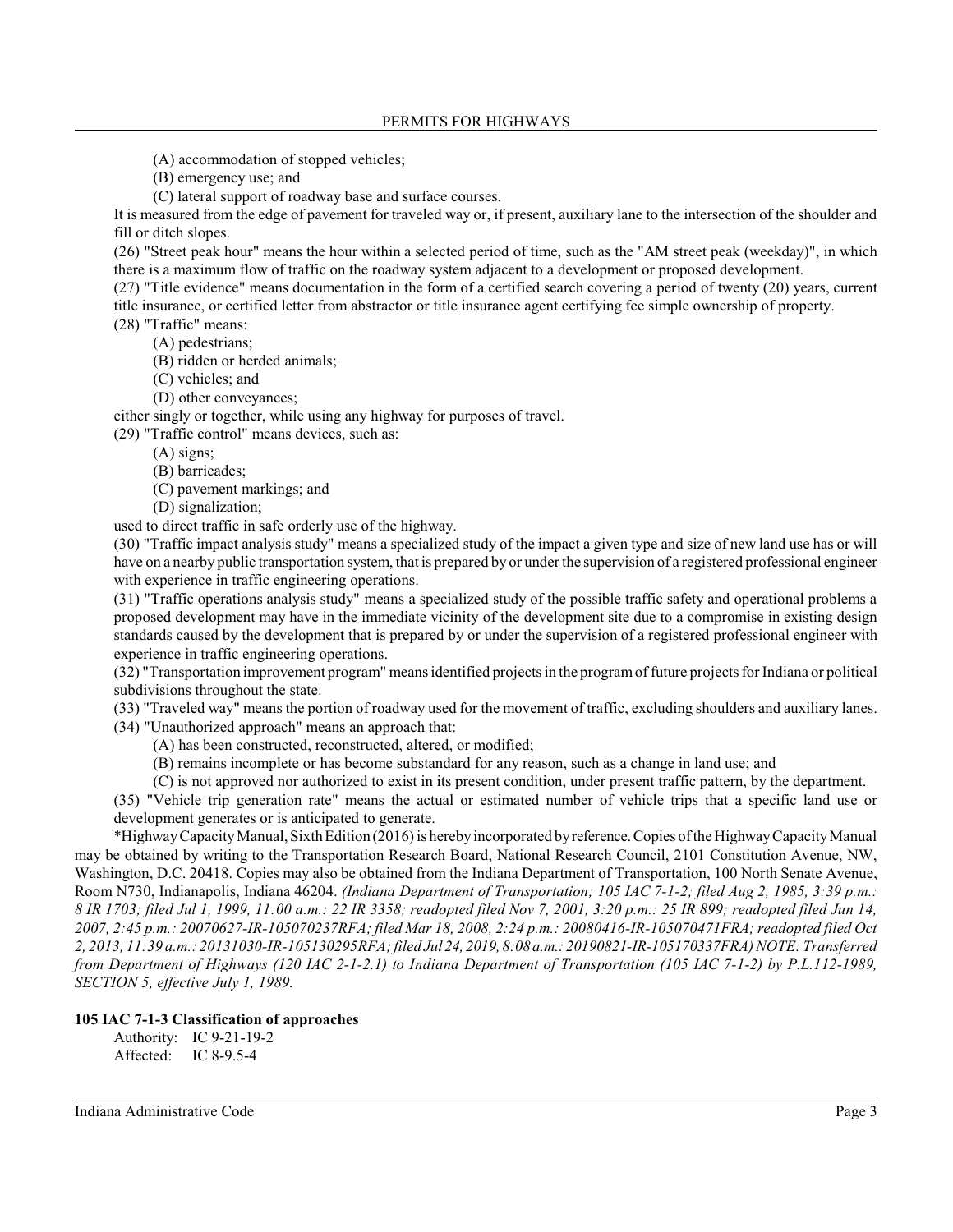Sec. 3. All approaches shall be divided into five (5) classes as follows:

- CLASS I. Private Approach–Raised curb used.
- CLASS II. Private Approach–Flush shoulder only, no raised curb.
- CLASS III. Commercial Approach–Raised curb used.
- CLASS IV. Commercial Approach–Flush shoulder only, no raised curb.
- CLASS V. Field Approach–Either raised curb or flush shoulder.

*(Indiana Department of Transportation; Rule 3; filed Nov 16, 1971, 9:45 a.m.: Rules and Regs. 1972, p. 141; filed Aug 2, 1985, 3:39 p.m.: 8 IR 1704; readopted filed Nov 7, 2001, 3:20 p.m.: 25 IR 899; readopted filed Jun 14, 2007, 2:45 p.m.: 20070627-IR-105070237RFA; readopted filed Oct 2, 2013, 11:39 a.m.: 20131030-IR-105130295RFA; readopted filed Oct 4, 2019, 10:07 a.m.: 20191030-IR-105190413RFA) NOTE: Transferred from Department of Highways (120 IAC 2-1-3) to Indiana Department of Transportation (105 IAC 7-1-3) by P.L.112-1989, SECTION 5, effective July 1, 1989.*

## **105 IAC 7-1-4 Types of permits; limited access, commercial and private driveways**

Authority: IC 9-21-19-2 Affected: IC 8-9.5-4

Sec. 4. The driveway approach applications shall be designated and defined as being one of the following types of permits: Limited access driveway–Any change to an existing access, approach, and/or crossover or the construction of a new access, approach and/or crossover along a purchased or declared limited access highway.

Commercial major driveway–Any change to an existing access, approach and/or crossover or the construction of a newaccess, approach and/or crossover which connects the highway to private property used for commercial purposes or to a public property and which attracts enough traffic to require auxiliary lanes as determined by the department.

Commercial minor driveway–Any change to an existing access, approach and/or crossover or the construction of a newaccess, approach and/or crossover which connects the highway to private property used for commercial purposes or to a public property and which does not attract enough traffic to require auxiliary lanes as determined by the department.

Private driveway–Any change to an existing access, approach and/or crossover or the construction of a new access, approach and/or crossover that connects the highway to private property having a residence, barn, private garage, and improved or unimproved condition and ordinarily used only by the owner or occupant of the premises, guests and necessary service vehicles.

*(Indiana Department of Transportation; 105 IAC 7-1-4; filed Aug 2, 1985, 3:39 p.m.: 8 IR 1705; readopted filed Nov 7, 2001, 3:20 p.m.: 25 IR 899; readopted filed Jun 14, 2007, 2:45 p.m.: 20070627-IR-105070237RFA; readopted filed Oct 2, 2013, 11:39 a.m.: 20131030-IR-105130295RFA; readopted filed Oct 4, 2019, 10:07 a.m.: 20191030-IR-105190413RFA) NOTE: Transferred from Department of Highways (120 IAC 2-1-3.1) to Indiana Department of Transportation (105 IAC 7-1-4) by P.L.112-1989, SECTION 5, effective July 1, 1989.*

## **105 IAC 7-1-5 Application for permit; form; fees**

Authority: IC 9-21-19-2 Affected: IC 8-9.5-4

Sec. 5. Application to the department for a permit to construct any approach connecting a driveway with any department highway or highway right-of-way, to cut any curb along a highway or to construct a crossover on a highway shall be made on the form as prescribed by the department. The form and accompanying documentation shall be submitted containing as many copies as may be prescribed by the department. Reasonable fees for processing driveway permits may be established by appropriate department action. *(Indiana Department of Transportation; Rule 4; filed Nov 16, 1971, 9:45 a.m.: Rules and Regs. 1972, p. 141; filed Aug 2, 1985, 3:39 p.m.: 8 IR 1705; readopted filed Nov 7, 2001, 3:20 p.m.: 25 IR 899; readopted filed Jun 14, 2007, 2:45 p.m.: 20070627- IR-105070237RFA; readopted filed Oct 2, 2013, 11:39 a.m.: 20131030-IR-105130295RFA; readopted filed Oct 4, 2019, 10:07 a.m.: 20191030-IR-105190413RFA) NOTE: Transferred from Department of Highways (120 IAC 2-1-4) to Indiana Department of*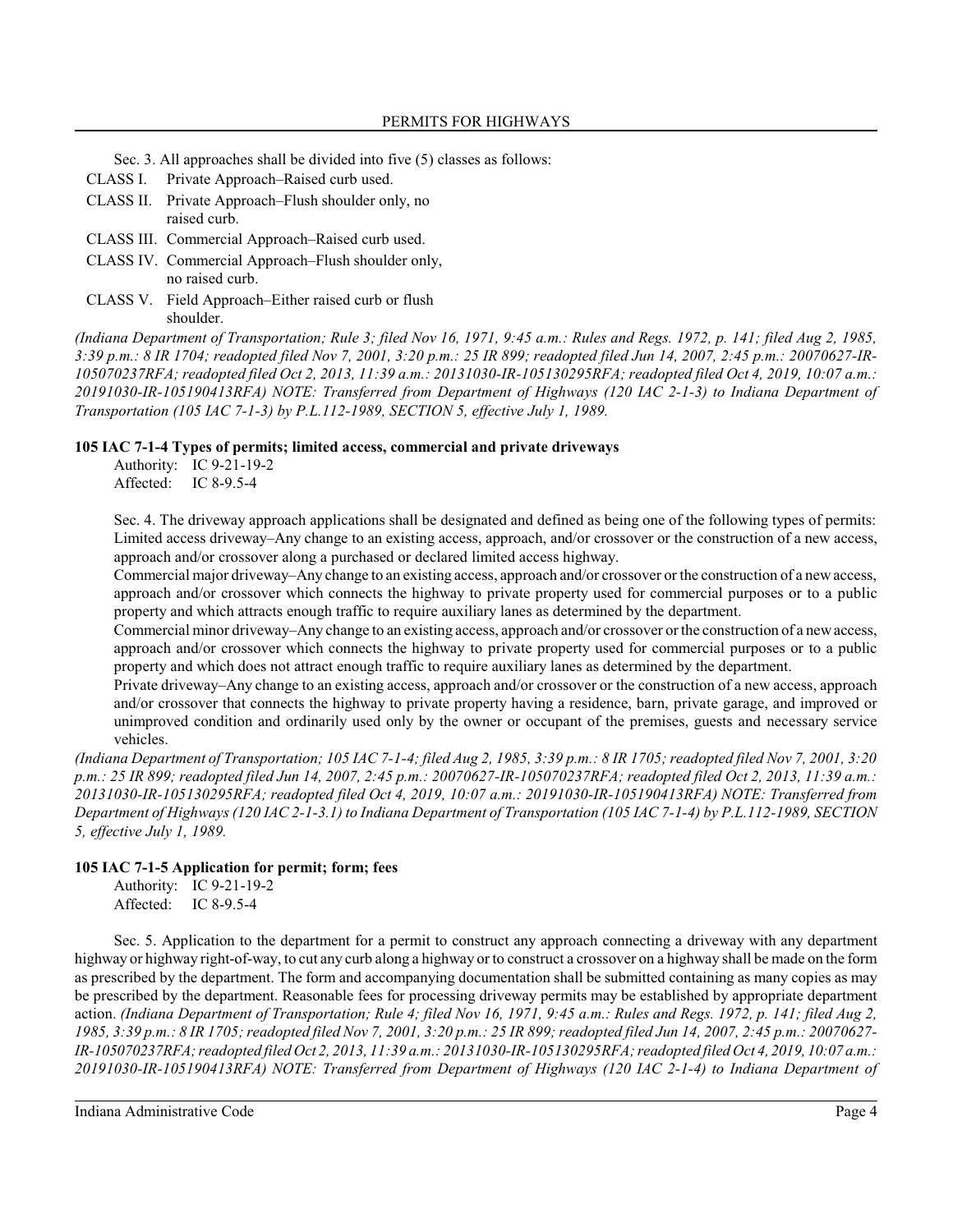*Transportation (105 IAC 7-1-5) by P.L.112-1989, SECTION 5, effective July 1, 1989.*

## **105 IAC 7-1-6 New application; when required**

```
Authority: IC 9-21-19-2
Affected: IC 8-9.5-4
```
Sec. 6. Relocation, alteration, or remodeling of an access, approach and/or crossover, or any change in the character of the use of the access, approach and/or crossover shall be considered the construction of a new access, approach or crossover and an application for a permit shall be required. The granting or denial of such application shall be governed by the same regulations and judged by the same standards as an application for a permit for a wholly new access, approach and/or crossover.

The application shall include immediately proposed and future work affecting all locations of access to the applicant's property and adjacent parcels in which an interest is held by the applicant. *(Indiana Department of Transportation; Rule 5; filed Nov 16, 1971, 9:45 a.m.: Rules and Regs. 1972, p. 141; filed Aug 2, 1985, 3:39 p.m.: 8 IR 1706; readopted filed Nov 7, 2001, 3:20 p.m.: 25 IR 899;readopted filed Jun 14, 2007, 2:45 p.m.: 20070627-IR-105070237RFA; readopted filed Oct 2, 2013, 11:39 a.m.: 20131030-IR-105130295RFA; readopted filed Oct 4, 2019, 10:07 a.m.: 20191030-IR-105190413RFA) NOTE: Transferred from Department of Highways (120 IAC 2-1-5) to Indiana Department of Transportation (105 IAC 7-1-6) by P.L.112-1989, SECTION 5, effective July 1, 1989.*

## **105 IAC 7-1-7 Parties to application; evidence of title**

Authority: IC 9-21-19-2 Affected: IC 8-23-20

Sec. 7. (a) All applications for permits under this section shall be made in the name of the owner of the fee simple title. All persons having any interest in the land, including mortgagees, lessees, optionors, lien holders, and holders of other encumbrances shall join with the fee simple holder in the application. All such persons shall join in the application, shall sign and consent to the conditions of the application, and shall be bound equally thereafter by the conditions of the permit, which may be issued to the permittee.

(b) Title evidence shall be furnished to support the signatures for driveway permit applications in the following areas:

(1) All commercial driveway permit applications except those applications involving an existing access with no proposed change in access, use, or character.

(2) Private driveway permit applications including field access approaches in areas along highways covered by limited access resolutions or on sections of state routes in the biennial highway improvement program.

All other allowable evidence will be at the discretion of the department.

(c) If the applicant submits an application in which the title evidence does not include the signatures of all interest holders and if the application is evaluated in favor of granting the permit, the applicant must submit subsequent title evidence showing that all omitted interest holders have ceased to be interest holders or have by an addendum to the application joined the original applicant on the original application, and such subsequent title evidence or addendum must be submitted before the permit is issued. *(Indiana Department of Transportation; Rule 6; filed Nov 16, 1971, 9:45 a.m.: Rules and Regs. 1972, p. 142; filed Aug 2, 1985, 3:39 p.m.: 8 IR 1706; readopted filed Nov 7, 2001, 3:20 p.m.: 25 IR 899; readopted filed Jun 14, 2007, 2:45 p.m.: 20070627-IR-105070237RFA; readopted filed Oct 2, 2013, 11:39 a.m.: 20131030-IR-105130295RFA; filed Jul 24, 2019, 8:08 a.m.: 20190821- IR-105170337FRA) NOTE: Transferred from Department of Highways (120 IAC 2-1-6) to Indiana Department of Transportation (105 IAC 7-1-7) by P.L.112-1989, SECTION 5, effective July 1, 1989.*

# **105 IAC 7-1-8 Statement of purpose and adjacent parcels**

Authority: IC 8-9.5-4-8; IC 8-13-1-6; IC 8-13-2-9 Affected: IC 9-21-19

Sec. 8. APPLICATION–PURPOSE OF ACCESS DISCLOSURE OF INTENDED USE FOR OR WITH ADJACENT PARCELS. All applications for permits shall disclose the present and proposed use of the parcel for which access is requested. Any intended use of the access in conjunction with any adjacent parcel, whether owned by applicants or by others, or to be purchased or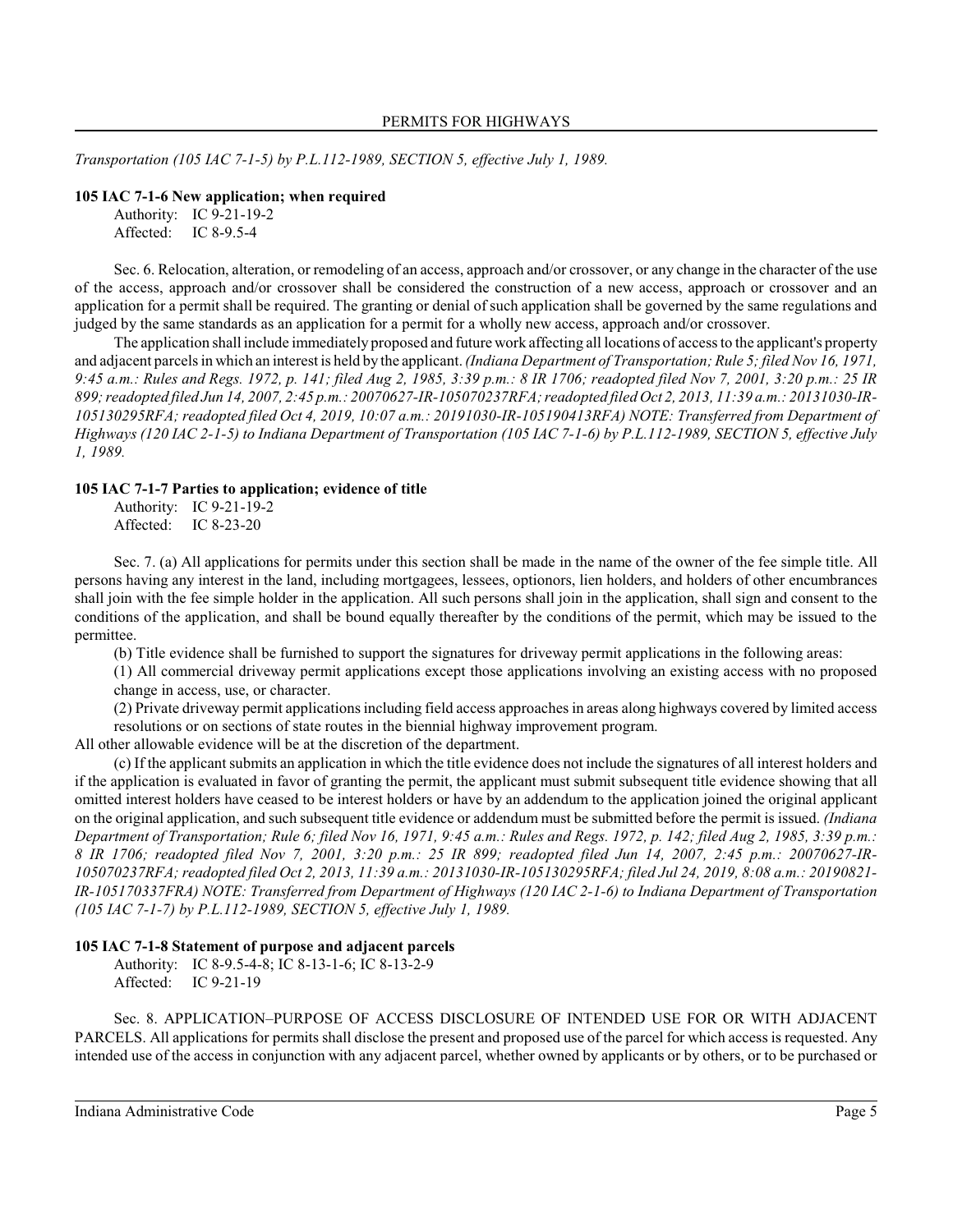sold by the applicant or others, shall be disclosed in the application. All adjacent parcels owned or controlled by the applicants, whether intended to be used in conjunction with the requested access or nor shall be disclosed in the application. These disclosures are required to ensure the public a safe and convenient means of travel consistent with the right of the adjoining landowner to have access as provided by law. *(Indiana Department of Transportation; Rule 7; filed Nov 16, 1971, 9:45 a.m.: Rules and Regs. 1972, p. 142; readopted filed Nov 7, 2001, 3:20 p.m.: 25 IR 899; readopted filed Jun 14, 2007, 2:45 p.m.: 20070627-IR-105070237RFA; readopted filed Oct 2, 2013, 11:39 a.m.: 20131030-IR-105130295RFA; readopted filed Oct 4, 2019, 10:07 a.m.: 20191030-IR-105190413RFA) NOTE: Transferred from Department of Highways (120 IAC 2-1-7) to Indiana Department of Transportation (105 IAC 7-1-8) by P.L.112-1989, SECTION 5, effective July 1, 1989.*

#### **105 IAC 7-1-9 Drawings and information required**

Authority: IC 9-21-19-2 Affected: IC 8-9.5-4

Sec. 9. All applications for permits under these regulations shall be accompanied by clear drawings. One (1) set of drawings shall accompany all copies of the application form. Information to be shown on drawings shall include the following as applicable:

(1) Driveway(s) and approach(es), including dimensions for width, length, angle of intersection, radii, and any other measurement necessary to show the geometrics of the driveway(s) and approach(es) drawn to an engineers 20 or 30 scale. (2) Rate of slope or grade of pavement for approach(es) and driveway(s).

(3) Type of approach and driveway pavement material (stone, concrete, or bituminous pavement including depths of lifts).

(4) Existing drainage patterns and structures, including size and kind.

(5) New drainage patterns, including the effect on downstream department facilities and private property, and structures including size, kind, invert pipe elevations, and inlet elevations.

(6) Width dimension of highway right-of-way.

(7) Width and type of highway pavement.

(8) Highway right-of-way and applicants property lines.

(9) Development site plan showing parking, interior drives, buildings, and other improvements, including distance from rightof-way line to gasoline pumps.

(10) Distance to intersecting roads, streets, railways, or crossovers within five hundred (500) feet in each direction on both sides of the highway from the applicants property lines drawn to an engineers 50 scale.

(11) The distance to and the design of all drives on both sides of highways and in each direction that are within five hundred (500) feet of applicants property lines drawn to an engineers 50 scale.

(12) The posted speed limit on highway and all traffic control equipment serving the highway, including but not limited to signalization devices, lighting, pavement markings, guardrail, and sign structures.

(13) Proposed treatment of right-of-way area adjacent to and between approaches.

(14) Appropriate symbols such as north arrow, direction of lane travel and direction of drainage flow, and a legend defining abbreviations and graphic representations of existing and new conditions, objects, materials, etc.

(15) A legal description of the property to be served by the permit together with a legal description of the adjoining land owned or controlled by the applicant.

(16) Traffic control needed during work activitydisplaying necessary signs, barricades, detour signs, and warning devices shall be provided whenever work is to interfere with normal traffic. Traffic control must be in accordance with the Construction and Maintenance Section of the Indiana Manual on Uniform Traffic Control Devices.

*(Indiana Department of Transportation; Rule 8; filed Nov 16, 1971, 9:45 a.m.: Rules and Regs. 1972, p. 142; filed Aug 2, 1985, 3:39 p.m.: 8 IR 1706; readopted filed Nov 7, 2001, 3:20 p.m.: 25 IR 899; readopted filed Jun 14, 2007, 2:45 p.m.: 20070627-IR-105070237RFA; readopted filed Oct 2, 2013, 11:39 a.m.: 20131030-IR-105130295RFA; readopted filed Oct 4, 2019, 10:07 a.m.: 20191030-IR-105190413RFA) NOTE: Transferred from Department of Highways (120 IAC 2-1-8) to Indiana Department of Transportation (105 IAC 7-1-9) by P.L.112-1989, SECTION 5, effective July 1, 1989.*

#### **105 IAC 7-1-9.1 Developments; preliminary notification; when required**

Authority: IC 8-23-2-6; IC 9-21-19-2 Affected: IC 8-23-2-6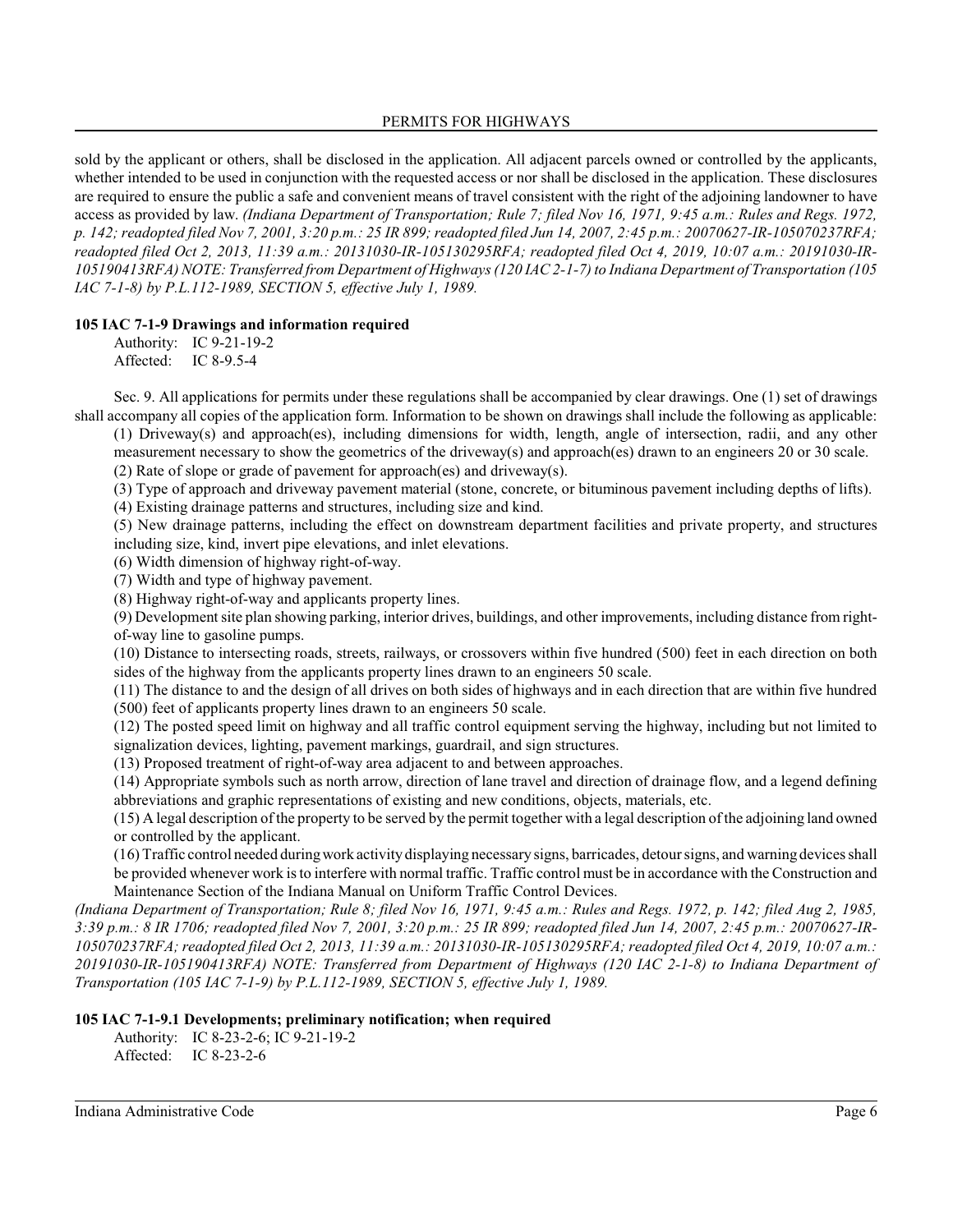Sec. 9.1. An application for a permit for a development must be accompanied by a preliminary notification as provided under 105 IAC 7-1.5-2 if:

(1) the development meets the preliminary warrants for a traffic impact analysis study as provided under 105 IAC 7-1.5-1(a) unless the requirement is waived in writing by the department; or

(2) preliminary notification is required by the department under 105 IAC 7-1.5-1(b).

*(Indiana Department of Transportation; 105 IAC 7-1-9.1; filed Jul 1, 1999, 11:00 a.m.: 22 IR 3359; readopted filed Nov 7, 2001, 3:20 p.m.: 25 IR 899; readopted filed Jun 14, 2007, 2:45 p.m.: 20070627-IR-105070237RFA; readopted filed Oct 2, 2013, 11:39 a.m.: 20131030-IR-105130295RFA; readopted filed Oct 4, 2019, 10:07 a.m.: 20191030-IR-105190413RFA)*

#### **105 IAC 7-1-9.2 Developments; traffic studies; when required**

Authority: IC 8-23-2-6; IC 9-21-19-2 Affected: IC 8-23-2-6

Sec. 9.2. Permits for developments for which a preliminary notification is required under 105 IAC7-1.5-1 will not be approved unless the requirements of 105 IAC 7-1.5 relating to traffic impact analysis and traffic operations analysis studies are met. *(Indiana Department of Transportation; 105 IAC 7-1-9.2; filed Jul 1, 1999, 11:00 a.m.: 22 IR 3359; readopted filed Nov 7, 2001, 3:20 p.m.: 25 IR 899; readopted filed Jun 14, 2007, 2:45 p.m.: 20070627-IR-105070237RFA; readopted filed Oct 2, 2013, 11:39 a.m.: 20131030-IR-105130295RFA; readopted filed Oct 4, 2019, 10:07 a.m.: 20191030-IR-105190413RFA)*

#### **105 IAC 7-1-10 Construction and materials standards**

Authority: IC 9-21-19-2 Affected: IC 8-9.5-4

Sec. 10. All construction and materials used within the highway right-of-waymust conformto the current Indiana state highway "standard specifications" which shall be kept on file at the offices of the department. *(Indiana Department of Transportation; Rule 9; filed Nov 16, 1971, 9:45 a.m.: Rules and Regs. 1972, p. 143; filed Aug 2, 1985, 3:39 p.m.: 8 IR 1707; readopted filed Nov 7, 2001, 3:20 p.m.: 25 IR 899; readopted filed Jun 14, 2007, 2:45 p.m.: 20070627-IR-105070237RFA; readopted filed Oct 2, 2013, 11:39 a.m.: 20131030-IR-105130295RFA; readopted filed Oct 4, 2019, 10:07 a.m.: 20191030-IR-105190413RFA) NOTE: Transferred from Department of Highways (120 IAC 2-1-9) to Indiana Department of Transportation (105 IAC 7-1-10) by P.L.112- 1989, SECTION 5, effective July 1, 1989.*

## **105 IAC 7-1-11 Standards and design requirements**

Authority: IC 9-21-19-2 Affected: IC 8-9.5-4

Sec. 11. All applications shall be filed in accordance with the standards and design requirements of the department. The permittee shall agree to perform all work on the right-of-way in accordance with such standards and design requirements of the department. *(Indiana Department of Transportation; Rule 10; filed Nov 16, 1971, 9:45 a.m.: Rules and Regs. 1972, p. 143; filed Aug 2, 1985, 3:39 p.m.: 8 IR 1707; readopted filed Nov 7, 2001, 3:20 p.m.: 25 IR 899; readopted filed Jun 14, 2007, 2:45 p.m.: 20070627-IR-105070237RFA; readopted filed Oct 2, 2013, 11:39 a.m.: 20131030-IR-105130295RFA; readopted filed Oct 4, 2019, 10:07 a.m.: 20191030-IR-105190413RFA) NOTE: Transferred from Department of Highways (120 IAC 2-1-10) to Indiana Department of Transportation (105 IAC 7-1-11) by P.L.112-1989, SECTION 5, effective July 1, 1989.*

## **105 IAC 7-1-12 Commercial applications; attestation**

Authority: IC 9-21-19-2 Affected: IC 8-9.5-4

Sec. 12. All applications for commercial purposes shall be signed by a registered professional engineer, a registered architect, and/or registered land surveyor, attesting that the applications as proposed, conform with all department regulations, specifications and standards, except as shall be noted in such attestation. *(Indiana Department of Transportation; Rule 11; filed Nov 16, 1971, 9:45*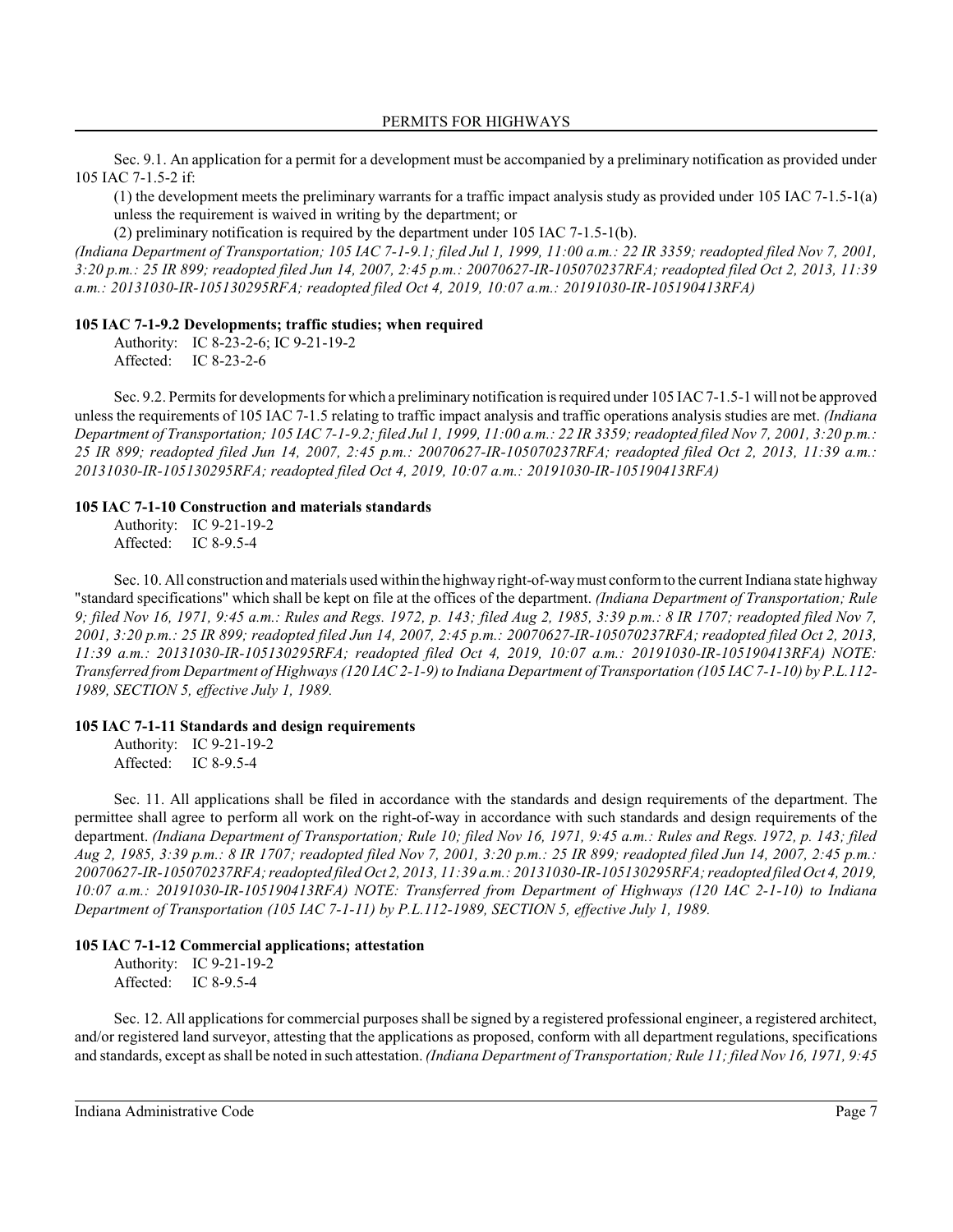*a.m.: Rules and Regs. 1972, p. 143; filed Aug 2, 1985, 3:39 p.m.: 8 IR 1708; readopted filed Nov 7, 2001, 3:20 p.m.: 25 IR 899; readopted filed Jun 14, 2007, 2:45 p.m.: 20070627-IR-105070237RFA; readopted filed Oct 2, 2013, 11:39 a.m.: 20131030-IR-105130295RFA; readopted filed Oct 4, 2019, 10:07 a.m.: 20191030-IR-105190413RFA) NOTE: Transferred from Department of Highways (120 IAC 2-1-11) to Indiana Department of Transportation (105 IAC 7-1-12) by P.L.112-1989, SECTION 5, effective July 1, 1989.*

#### **105 IAC 7-1-13 Land use and zoning approval**

Authority: IC 9-21-19-2 Affected: IC 8-9.5-4

Sec. 13. Approval of a permit application shall be subject to the permittee obtaining all necessary approvals involving land use from the zoning board plan commission, and/or local governmental authorities, and shall comply with all applicable laws. The issuance of any permit shall in no way imply department approval of, or be intended to influence any action pending before any local board, commission or agency. *(Indiana Department of Transportation; Rule 12; filed Nov 16, 1971, 9:45 a.m.: Rules and Regs. 1972, p. 143; filed Aug 2, 1985, 3:39 p.m.: 8 IR 1708; readopted filed Nov 7, 2001, 3:20 p.m.: 25 IR 899; readopted filed Jun 14, 2007, 2:45 p.m.: 20070627-IR-105070237RFA; readopted filed Oct 2, 2013, 11:39 a.m.: 20131030-IR-105130295RFA; readopted filed Oct 4, 2019, 10:07 a.m.: 20191030-IR-105190413RFA) NOTE: Transferred from Department of Highways (120 IAC 2-1-12) to Indiana Department of Transportation (105 IAC 7-1-13) by P.L.112-1989, SECTION 5, effective July 1, 1989.*

#### **105 IAC 7-1-14 Performance bonds**

Authority: IC 9-21-19-2 Affected: IC 8-9.5-4

Sec. 14. The department shall require a performance bond to be filed with each application for a commercial driveway showing the applicant as principal in a minimum amount of five thousand (\$5,000) dollars or in an amount as spcifically set by appropriate department action. Such amount shall be increased in any application to equal the estimated cost of that part of the project on the department's right-of-way. The department may also require an adequate bond to be filed in any noncommercial application. Such bonds are required to insure compliance with all terms of the permit and shall in case of noncompliance, provide in addition to any damages suffered thereby, all witness and court costs in collecting the same, together with any attorney's fee reasonably due, and shall be released only when the work described on the permit has been completed to the satisfaction of the department. *(Indiana Department of Transportation; Rule 13; filed Nov 16, 1971, 9:45 a.m.: Rules and Regs. 1972, p. 144; filed Aug 2, 1985, 3:39 p.m.: 8 IR 1708; readopted filed Nov 7, 2001, 3:20 p.m.: 25 IR 899; readopted filed Jun 14, 2007, 2:45 p.m.: 20070627-IR-105070237RFA; readopted filed Oct 2, 2013, 11:39 a.m.: 20131030-IR-105130295RFA; readopted filed Oct 4, 2019, 10:07 a.m.: 20191030-IR-105190413RFA) NOTE: Transferred from Department of Highways (120 IAC 2-1-13) to Indiana Department of Transportation (105 IAC 7-1-14) by P.L.112-1989, SECTION 5, effective July 1, 1989.*

## **105 IAC 7-1-15 Crossovers**

Authority: IC 9-21-19-2 Affected: IC 8-9.5-4

Sec. 15. Permits for private or commercial crossovers will not be approved unless the applicant can prove to the satisfaction of the department that the location of the crossover will not be detrimental to the safety of the travelling public. The minimum recommended distance between crossovers is four hundred (400) feet. *(Indiana Department of Transportation; Rule 14; filed Nov 16, 1971, 9:45 a.m.: Rules and Regs. 1972, p. 144; filed Aug 2, 1985, 3:39 p.m.: 8 IR 1708; readopted filed Nov 7, 2001, 3:20 p.m.: 25 IR 899; readopted filed Jun 14, 2007, 2:45 p.m.: 20070627-IR-105070237RFA; readopted filed Oct 2, 2013, 11:39 a.m.: 20131030-IR-105130295RFA; readopted filed Oct 4, 2019, 10:07 a.m.: 20191030-IR-105190413RFA) NOTE: Transferred from Department of Highways (120 IAC 2-1-14) to Indiana Department of Transportation (105 IAC 7-1-15) by P.L.112-1989, SECTION 5, effective July 1, 1989.*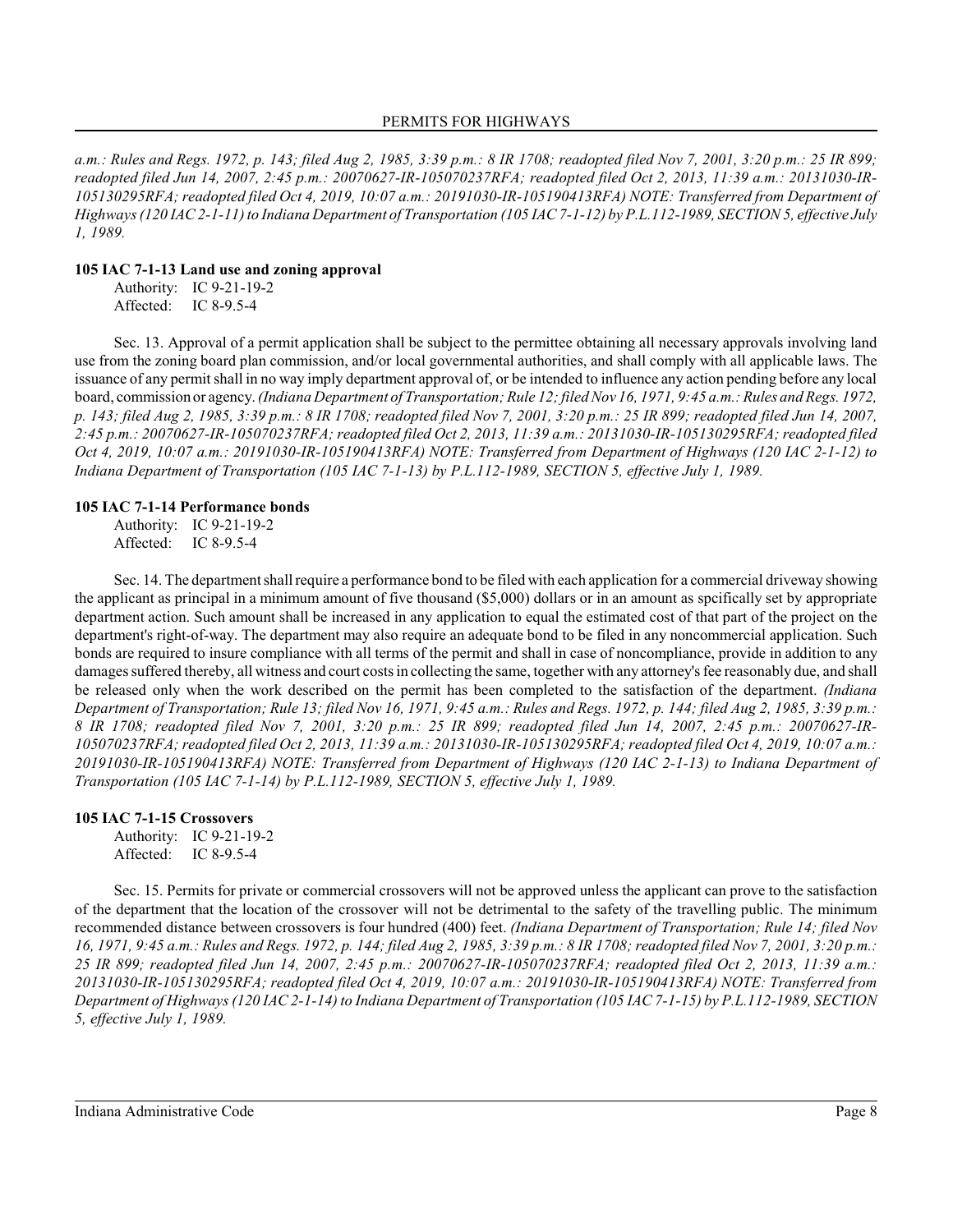#### **105 IAC 7-1-16 Adjacent tapers**

Authority: IC 9-21-19-2 Affected: IC 8-9.5-4

Sec. 16. Where the taper of a proposed driveway will create hazardous and erratic traffic movements because of its proximity to an adjacent similar taper, the entire area between said tapers must be paved thus forming a continuous full lane between the approaches of which said tapers are a part. *(Indiana Department of Transportation; Rule 15; filed Nov 16, 1971, 9:45 a.m.: Rules and Regs. 1972, p. 144; filed Aug 2, 1985, 3:39 p.m.: 8 IR 1709; readopted filed Nov 7, 2001, 3:20 p.m.: 25 IR 899; readopted filed Jun 14, 2007, 2:45 p.m.: 20070627-IR-105070237RFA; readopted filed Oct 2, 2013, 11:39 a.m.: 20131030-IR-105130295RFA; readopted filed Oct 4, 2019, 10:07 a.m.: 20191030-IR-105190413RFA) NOTE: Transferred from Department of Highways (120 IAC 2-1-15) to Indiana Department of Transportation (105 IAC 7-1-16) by P.L.112-1989, SECTION 5, effective July 1, 1989.*

#### **105 IAC 7-1-17 Sight distances**

Authority: IC 9-21-19-2 Affected: IC 8-9.5-4

Sec. 17. All approaches shall be located so as to provide adequate sight distance in both directions along the highway for safe access to the highway without interfering with traffic. Under substandard visibility conditions as determined and set by the department, access may be granted for an alternate location that offers the least hazard and interference with traffic. *(Indiana Department of Transportation; Rule 16; filed Nov 16, 1971, 9:45 a.m.: Rules and Regs. 1972, p. 144; filed Aug 2, 1985, 3:39 p.m.: 8 IR 1709; readopted filed Nov 7, 2001, 3:20 p.m.: 25 IR 899; readopted filed Jun 14, 2007, 2:45 p.m.: 20070627-IR-105070237RFA; readopted filed Oct 2, 2013, 11:39 a.m.: 20131030-IR-105130295RFA; readopted filed Oct 4, 2019, 10:07 a.m.: 20191030-IR-105190413RFA) NOTE: Transferred from Department of Highways (120 IAC 2-1-16) to Indiana Department of Transportation (105 IAC 7-1-17) by P.L.112-1989, SECTION 5, effective July 1, 1989.*

**105 IAC 7-1-18 Interference with traffic control devices**

Authority: IC 8-9.5-4-8; IC 8-13-1-6; IC 8-13-2-9 Affected: IC 9-21-19

Sec. 18. LOCATION–TRAFFIC DEVICES. No entrance or approach shall be located or constructed so as to interfere with or prevent the proper location of necessary highway signs or other traffic control devices. *(Indiana Department of Transportation; Rule 17; filed Nov 16, 1971, 9:45 a.m.: Rules and Regs. 1972, p. 144; readopted filed Nov 7, 2001, 3:20 p.m.: 25 IR 899;readopted filed Jun 14, 2007, 2:45 p.m.: 20070627-IR-105070237RFA; readopted filed Oct 2, 2013, 11:39 a.m.: 20131030-IR-105130295RFA; readopted filed Oct 4, 2019, 10:07 a.m.: 20191030-IR-105190413RFA) NOTE: Transferred from Department of Highways (120 IAC 2-1-17) to Indiana Department of Transportation (105 IAC 7-1-18) by P.L.112-1989, SECTION 5, effective July 1, 1989.*

## **105 IAC 7-1-19 Drainage requirements**

Authority: IC 9-21-19-2 Affected: IC 8-9.5-4

Sec. 19. All improvements authorized by the permit shall not interfere with drainage of the street or highway, nor cause additional area to drain onto the right-of-way unless specifically acknowledged and allowed by the permit, nor shall such improvements be constructed so as to cause drainage onto the roadway. *(Indiana Department of Transportation; Rule 19; filed Nov 16, 1971, 9:45 a.m.: Rules and Regs. 1972, p. 145; filed Aug 2, 1985, 3:39 p.m.: 8 IR 1709; readopted filed Nov 7, 2001, 3:20 p.m.: 25 IR 899; readopted filed Jun 14, 2007, 2:45 p.m.: 20070627-IR-105070237RFA; readopted filed Oct 2, 2013, 11:39 a.m.: 20131030-IR-105130295RFA; readopted filed Oct 4, 2019, 10:07 a.m.: 20191030-IR-105190413RFA) NOTE: Transferred from Department of Highways (120 IAC 2-1-19) to Indiana Department of Transportation (105 IAC 7-1-19) by P.L.112-1989, SECTION 5, effective July 1, 1989.*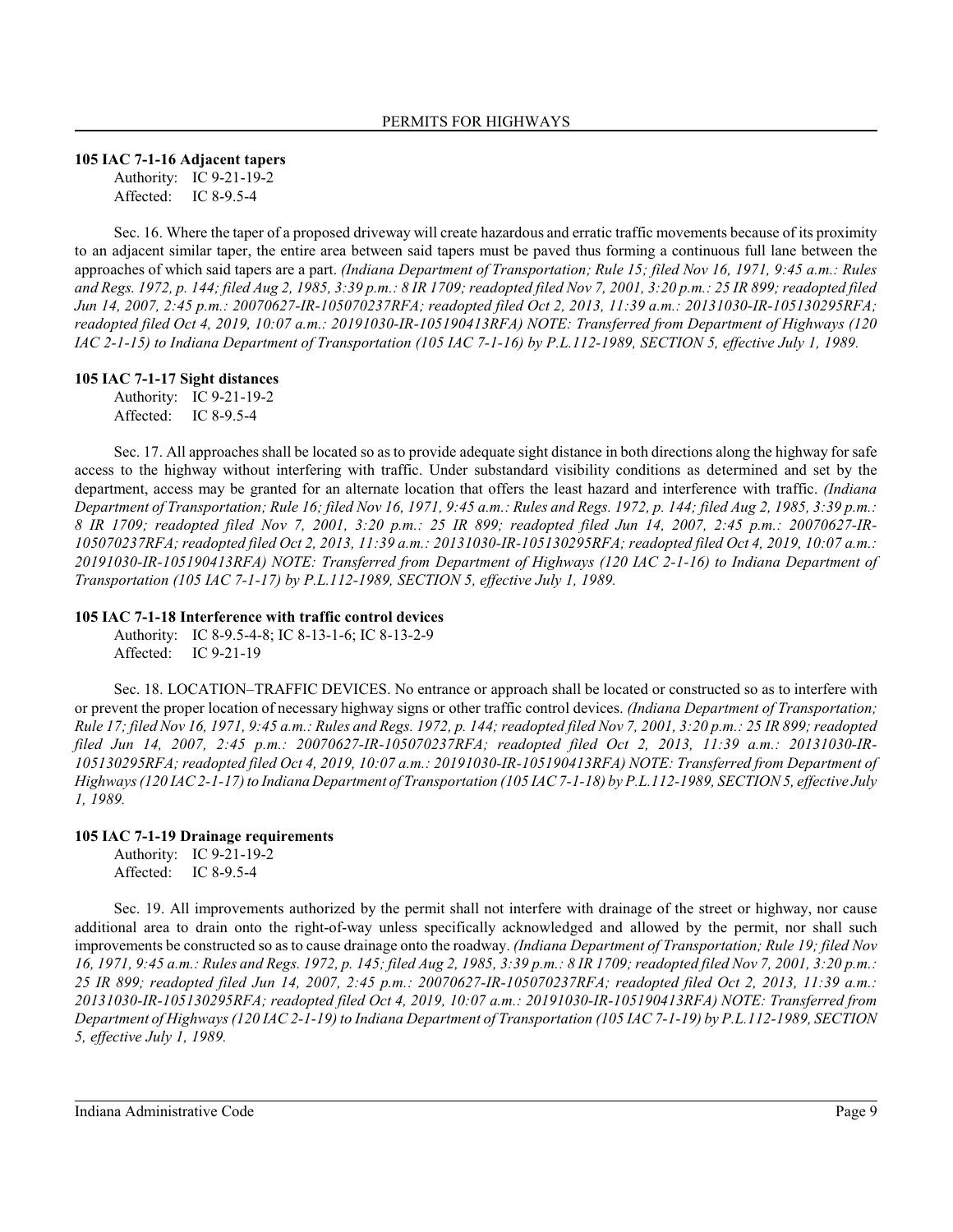#### **105 IAC 7-1-20 Authorization to proceed; objections**

Authority: IC 9-21-19-2 Affected: IC 4-21.5-3-2; IC 8-23-20

Sec. 20. (a) Upon receipt of a permit issued by the department, the permittee is authorized to proceed with the work covered by the permit, subject to the conditions imposed by the department.

(b) Any objection to the conditions and provisions of an approved permit must be submitted in writing to the department within fifteen (15) days from the issue date of the permit, subject to the specific time computation provisions in IC 4-21.5-3-2.

(c) The permit does not apply to any highway right-of-way that is closed for construction purposes, except as allowed by provision in the permit, nor to any county roads or city streets. *(Indiana Department of Transportation; Rule 20; filed Nov 16, 1971, 9:45 a.m.: Rules and Regs. 1972, p. 145; filed Aug 2, 1985, 3:39 p.m.: 8 IR 1709; readopted filed Nov 7, 2001, 3:20 p.m.: 25 IR 899;readopted filed Jun 14, 2007, 2:45 p.m.: 20070627-IR-105070237RFA; readopted filed Oct 2, 2013, 11:39 a.m.: 20131030-IR-105130295RFA; filed Jul 24, 2019, 8:08 a.m.: 20190821-IR-105170337FRA) NOTE: Transferred from Department of Highways (120 IAC 2-1-20) to Indiana Department of Transportation (105 IAC 7-1-20) by P.L.112-1989, SECTION 5, effective July 1, 1989.*

#### **105 IAC 7-1-21 Inspections; revocation of permit**

Authority: IC 9-21-19-2 Affected: IC 8-9.5-4

Sec. 21. An inspection may be conducted at any time by the department and a final inspection of the permit shall be conducted upon completion of construction. The work covered by the permit does not comply until found to be in accordance with the plans and specifications filed in the application as amended by the department, together with any special conditions noted therein, and approved by the department. The permittee shall adjust or stop operations upon direction of any police officer or authorized department employee. The permit may be revoked at any time by the department for non-compliance with any and/or all provisions and conditions of said permit.

The permittee shall pay the department for any inspection costs, including labor, vehicular milage *[sic.]*, and equipment expenses when it is necessary to assign a department employee to inspect the work. The permittee shall immediately reimburse the department upon receipt of an itemized statement. *(Indiana Department of Transportation; Rule 21; filed Nov 16, 1971, 9:45 a.m.: Rules and Regs. 1972, p. 145; filed Aug 2, 1985, 3:39 p.m.: 8 IR 1710; readopted filed Nov 7, 2001, 3:20 p.m.: 25 IR 899;readopted filed Jun 14, 2007, 2:45 p.m.: 20070627-IR-105070237RFA; readopted filed Oct 2, 2013, 11:39 a.m.: 20131030-IR-105130295RFA; readopted filed Oct 4, 2019, 10:07 a.m.: 20191030-IR-105190413RFA) NOTE: Transferred from Department of Highways (120 IAC 2-1-21) to Indiana Department of Transportation (105 IAC 7-1-21) by P.L.112-1989, SECTION 5, effective July 1, 1989.*

#### **105 IAC 7-1-22 Noncompliance of permits without bonds**

Authority: IC 9-21-19-2 Affected: IC 8-23-20

Sec. 22. On permits not covered by a bond, work performed that is incomplete, improperly performed, or otherwise does not follow the conditions or provisions of the permit shall be designated as "Does Not Comply". The department shall follow procedures for corrective action, beginning with the notice action stated in 105 IAC 7-2-4(2). Permit applications for existing approaches that are denied by the department shall be corrected by entering the same procedure in 105 IAC 7-2-4(2). *(Indiana Department of Transportation; 105 IAC 7-1-22; filed Aug 2, 1985, 3:39 p.m.: 8 IR 1710; readopted filed Nov 7, 2001, 3:20 p.m.: 25 IR 899; readopted filed Jun 14, 2007, 2:45 p.m.: 20070627-IR-105070237RFA; readopted filed Oct 2, 2013, 11:39 a.m.: 20131030-IR-105130295RFA; filed Jul 24, 2019, 8:08 a.m.: 20190821-IR-105170337FRA) NOTE: Transferred from Department of Highways (120 IAC 2-1-21.5) to Indiana Department of Transportation (105 IAC 7-1-22) by P.L.112-1989, SECTION 5, effective July 1, 1989.*

#### **105 IAC 7-1-23 "Limitation of access" instrument**

Authority: IC 9-21-19-2 Affected: IC 8-9.5-4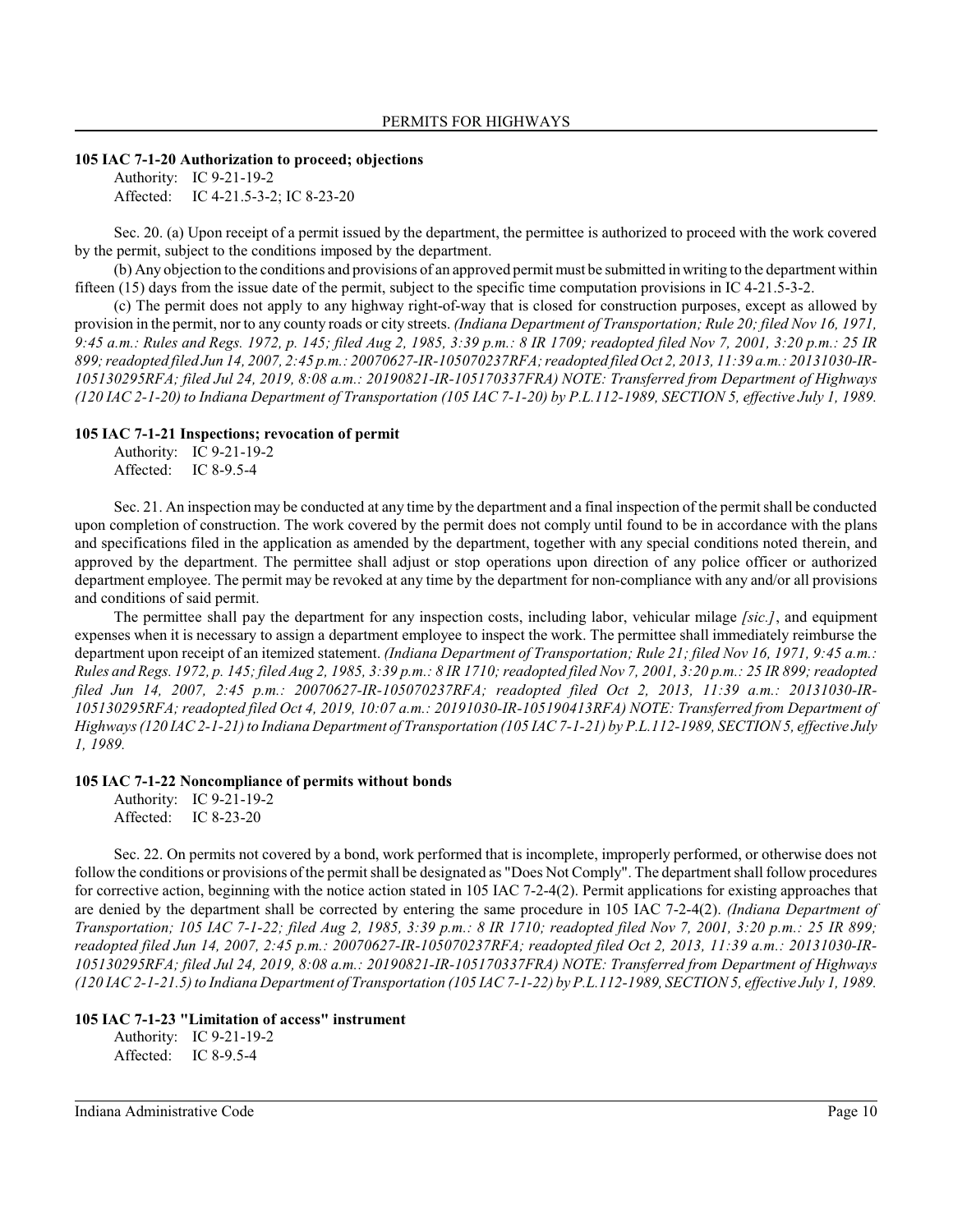Sec. 23. The permittee shall sign a copy of a "limitation of access" instrument, if so required by the department as a condition of the permit. The department shall immediately cause said limitation of access instrument to be recorded in the appropriate county. *(Indiana Department of Transportation; Rule 22; filed Nov 16, 1971, 9:45 a.m.: Rules and Regs. 1972, p. 145; filed Aug 2, 1985, 3:39 p.m.: 8 IR 1710; readopted filed Nov 7, 2001, 3:20 p.m.: 25 IR 899; readopted filed Jun 14, 2007, 2:45 p.m.: 20070627-IR-105070237RFA; readopted filed Oct 2, 2013, 11:39 a.m.: 20131030-IR-105130295RFA; readopted filed Oct 4, 2019, 10:07 a.m.: 20191030-IR-105190413RFA) NOTE: Transferred from Department of Highways (120 IAC 2-1-22) to Indiana Department of Transportation (105 IAC 7-1-23) by P.L.112-1989, SECTION 5, effective July 1, 1989.*

#### **105 IAC 7-1-24 Notice of start of construction**

Authority: IC 9-21-19-2 Affected: IC 8-9.5-4

Sec. 24. The permittee shall notify the department's sub-district office five (5) working days prior to the start of any work activity on the highway right-of-way, of the date such work will commence. The permittee shall notify the department's sub-district office prior to completion of all work on the highway right-of-way of the anticipated date such work will be complete. *(Indiana Department of Transportation; Rule 23; filed Nov 16, 1971, 9:45 a.m.: Rules and Regs. 1972, p. 145; filed Aug 2, 1985, 3:39 p.m.: 8 IR 1710; readopted filed Nov 7, 2001, 3:20 p.m.: 25 IR 899; readopted filed Jun 14, 2007, 2:45 p.m.: 20070627-IR-105070237RFA; readopted filed Oct 2, 2013, 11:39 a.m.: 20131030-IR-105130295RFA; readopted filed Oct 4, 2019, 10:07 a.m.: 20191030-IR-105190413RFA) NOTE: Transferred from Department of Highways (120 IAC 2-1-23) to Indiana Department of Transportation (105 IAC 7-1-24) by P.L.112-1989, SECTION 5, effective July 1, 1989.*

#### **105 IAC 7-1-25 Traffic control**

Authority: IC 9-21-19-2 Affected: IC 8-9.5-4

Sec. 25. The permittee shall erect and maintain all necessary traffic control signs, barricades, detour signs, and other traffic control devices required to safely direct traffic over or around the part of the highway where permitted operations are to be done in accordance with the construction and maintenance section of the Indiana manual on uniform traffic control devices. Disruption to traffic shall be kept to a minimum and shall require approval of the department prior to beginning other work activities on the rightof-way. *(Indiana Department of Transportation; 105 IAC 7-1-25; filed Aug 2, 1985, 3:39 p.m.: 8 IR 1711; readopted filed Nov 7, 2001, 3:20 p.m.: 25 IR 899; readopted filed Jun 14, 2007, 2:45 p.m.: 20070627-IR-105070237RFA; readopted filed Oct 2, 2013, 11:39 a.m.: 20131030-IR-105130295RFA; readopted filed Oct 4, 2019, 10:07 a.m.: 20191030-IR-105190413RFA) NOTE: Transferred from Department of Highways (120 IAC 2-1-23.5) to Indiana Department of Transportation (105 IAC 7-1-25) by P.L.112-1989, SECTION 5, effective July 1, 1989.*

## **105 IAC 7-1-26 Prohibited hours of work**

Authority: IC 9-21-19-2 Affected: IC 8-9.5-4

Sec. 26. The permitted work shall not be performed on the highway right-of-way between sunset and sunrise, unless specifically allowed by special provision to the permit. The permitted work shall not be performed on the highway right-of-way during the period beginning at 12:00 noon on the last weekday preceding and continuing until sunrise on the following: New Year's Day, Memorial Day, Independence Day, Labor Day, Thanksgiving and Christmas. *(Indiana Department of Transportation; 105 IAC 7-1-26; filed Aug 2, 1985, 3:39 p.m.: 8 IR 1711; readopted filed Nov 7, 2001, 3:20 p.m.: 25 IR 899; readopted filed Jun 14, 2007, 2:45 p.m.: 20070627-IR-105070237RFA; readopted filed Oct 2, 2013, 11:39 a.m.: 20131030-IR-105130295RFA; readopted filed Oct 4, 2019, 10:07 a.m.: 20191030-IR-105190413RFA) NOTE: Transferred from Department of Highways (120 IAC 2-1-23.6) to Indiana Department of Transportation (105 IAC 7-1-26) by P.L.112-1989, SECTION 5, effective July 1, 1989.*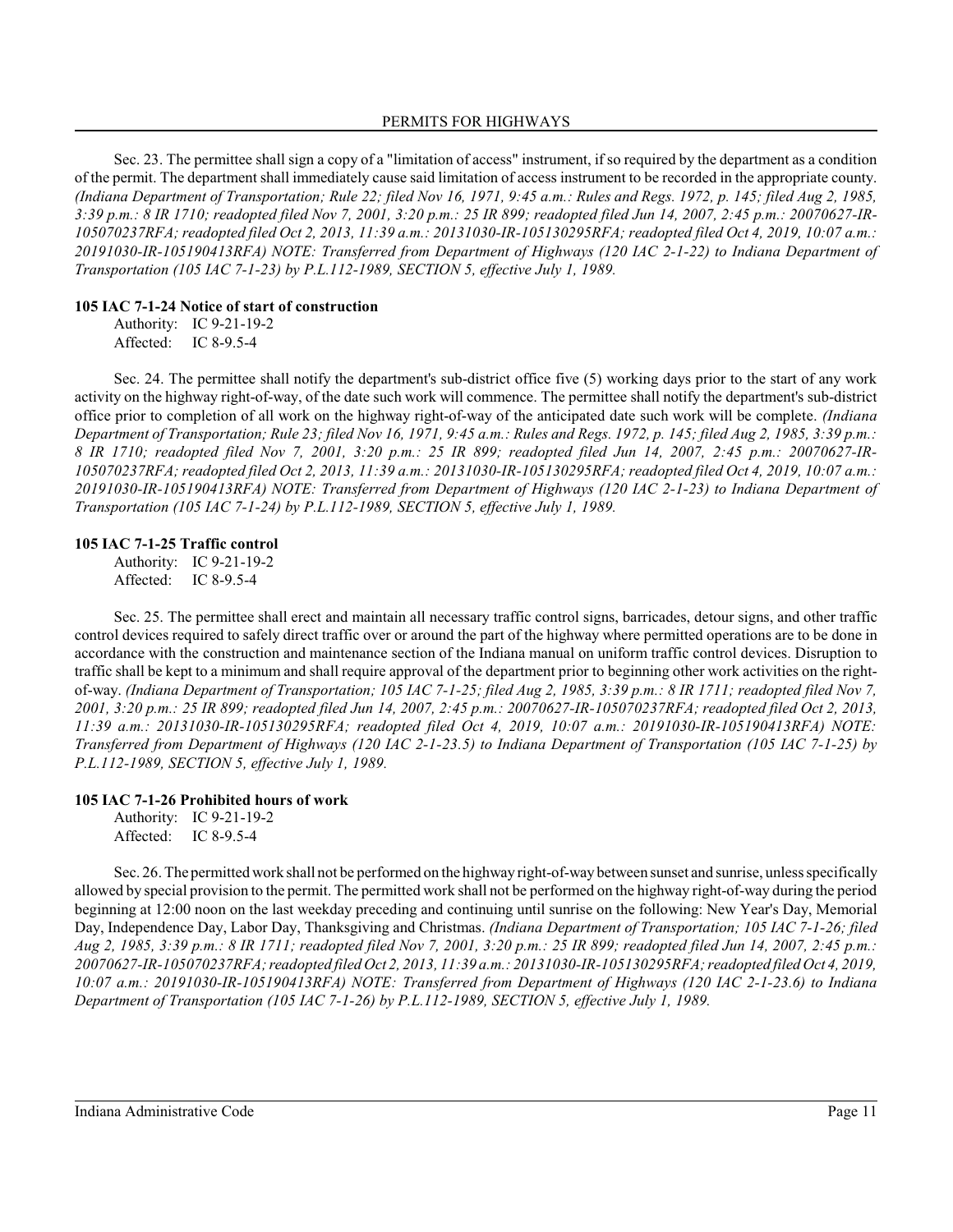**105 IAC 7-1-27 Display of permit**

Authority: IC 9-21-19-2 Affected: IC 8-9.5-4

Sec. 27. The permittee shall have the permit complete with drawings and special provisions on the job site at all times and will show said permit, on demand, to any police officer or department employee. *(Indiana Department of Transportation; Rule 24; filed Nov 16, 1971, 9:45 a.m.: Rules and Regs. 1972, p. 145; filed Aug 2, 1985, 3:39 p.m.: 8 IR 1711; readopted filed Nov 7, 2001, 3:20 p.m.: 25 IR 899; readopted filed Jun 14, 2007, 2:45 p.m.: 20070627-IR-105070237RFA; readopted filed Oct 2, 2013, 11:39 a.m.: 20131030-IR-105130295RFA; readopted filed Oct 4, 2019, 10:07 a.m.: 20191030-IR-105190413RFA) NOTE: Transferred from Department of Highways (120 IAC 2-1-24) to Indiana Department of Transportation (105 IAC 7-1-27) by P.L.112-1989, SECTION 5, effective July 1, 1989.*

#### **105 IAC 7-1-28 Term of permit; extension; cancellation**

Authority: IC 9-21-19-2 Affected: IC 8-9.5-4

Sec. 28. All work on highway right-of-way authorized by a permit must be completed within one (1) year after the permit is issued; otherwise, the permit will be cancelled unless an extension is requested, in writing, by the permittee, and is approved by the department. The time extension shall not exceed more than one (1) year beyond the original expiration date unless approved otherwise by the department. If a permit is cancelled, a new application must be submitted and approved before the proposed work can begin. Once construction authorized by the permit is initiated it must be completed within thirty (30) days, unless otherwise expressly approved as a special condition. *(Indiana Department of Transportation; Rule 25; filed Nov 16, 1971, 9:45 a.m.: Rules and Regs. 1972, p. 145; filed Aug 2, 1985, 3:39 p.m.: 8 IR 1711; readopted filed Nov 7, 2001, 3:20 p.m.: 25 IR 899; readopted filed Jun 14, 2007, 2:45 p.m.: 20070627-IR-105070237RFA; readopted filed Oct 2, 2013, 11:39 a.m.: 20131030-IR-105130295RFA; readopted filed Oct 4, 2019, 10:07 a.m.: 20191030-IR-105190413RFA) NOTE: Transferred from Department of Highways (120 IAC 2-1-25) to Indiana Department of Transportation (105 IAC 7-1-28) by P.L.112-1989, SECTION 5, effective July 1, 1989.*

## **105 IAC 7-1-29 Liability during construction**

Authority: IC 9-21-19-2 Affected: IC 8-9.5-4

Sec. 29. The permittee shall assume all responsibility (during the time from the beginning of the work covered by any permit until final approval for the work) and shall furthermore be obligated to save harmless the state for any and all injury, loss or damage occasioned to or by persons or property resulting directly or indirectly from such work; the department shall, in its discretion, require the permittee to provide liability and indemnity insurance for the use and benefit of the state of Indiana. *(Indiana Department of Transportation; Rule 26; filed Nov 16, 1971, 9:45 a.m.: Rules and Regs. 1972, p. 146; filed Aug 2, 1985, 3:39 p.m.: 8 IR 1711; readopted filed Nov 7, 2001, 3:20 p.m.: 25 IR 899; readopted filed Jun 14, 2007, 2:45 p.m.: 20070627-IR-105070237RFA; readopted filed Oct 2, 2013, 11:39 a.m.: 20131030-IR-105130295RFA; readopted filed Oct 4, 2019, 10:07 a.m.: 20191030-IR-105190413RFA) NOTE: Transferred from Department ofHighways (120 IAC 2-1-26) to Indiana Department of Transportation (105 IAC 7-1-29) by P.L.112-1989, SECTION 5, effective July 1, 1989.*

## **105 IAC 7-1-30 Interference with structures on right-of-way**

Authority: IC 9-21-19-2 Affected: IC 8-9.5-4

Sec. 30. The work authorized by the permit shall not interfere with any existing structure on any department right-of-way without specific permission in writing from the department or other owner thereof. Any structure or traffic control device affected by the proposed construction shall be relocated at the permittee's expense as directed. In the event that any buildings, railings, traffic control devices, or other structures are damaged, said cost of the removal and/or of repair due to damage shall be at the permittee's expense as directed. *(Indiana Department of Transportation; Rule 27; filed Nov 16, 1971, 9:45 a.m.: Rules and Regs. 1972, p. 146;*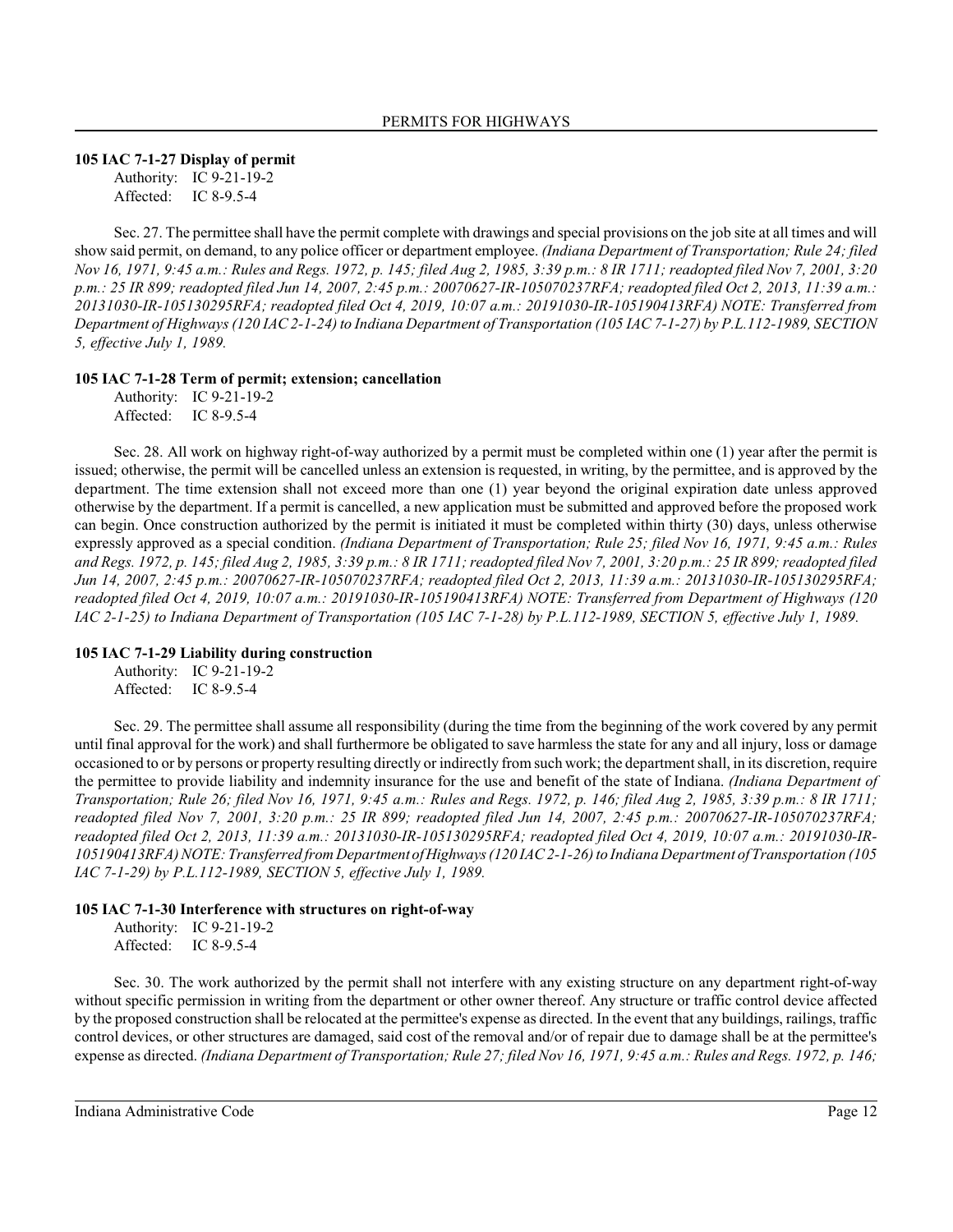*filed Aug 2, 1985, 3:39 p.m.: 8 IR 1712; readopted filed Nov 7, 2001, 3:20 p.m.: 25 IR 899;readopted filed Jun 14, 2007, 2:45 p.m.: 20070627-IR-105070237RFA; readopted filed Oct 2, 2013, 11:39 a.m.: 20131030-IR-105130295RFA; readopted filed Oct 4, 2019, 10:07 a.m.: 20191030-IR-105190413RFA) NOTE: Transferred from Department of Highways (120 IAC 2-1-27) to Indiana Department of Transportation (105 IAC 7-1-30) by P.L.112-1989, SECTION 5, effective July 1, 1989.*

#### **105 IAC 7-1-31 Encroachment by advertising signs**

Authority: IC 8-9.5-4-8; IC 8-13-1-6; IC 8-13-2-9 Affected: IC 9-21-19

Sec. 31. PERMIT–ENCROACHMENT OF UNLAWFUL SIGNS. The permittee shall not erect or maintain any advertising sign on or over the right-of-way or any portion thereof in violation of any law. *(Indiana Department of Transportation; Rule 28; filed Nov 16, 1971, 9:45 a.m.: Rules and Regs. 1972, p. 146; readopted filed Nov 7, 2001, 3:20 p.m.: 25 IR 899; readopted filed Jun 14, 2007, 2:45 p.m.: 20070627-IR-105070237RFA; readopted filed Oct 2, 2013, 11:39 a.m.: 20131030-IR-105130295RFA; readopted filed Oct 4, 2019, 10:07 a.m.: 20191030-IR-105190413RFA) NOTE: Transferred from Department of Highways (120 IAC 2-1-28) to Indiana Department of Transportation (105 IAC 7-1-31) by P.L.112-1989, SECTION 5, effective July 1, 1989.*

#### **105 IAC 7-1-32 Change in existing access; subject to new rules**

Authority: IC 9-21-19-2 Affected: IC 8-23-20

Sec. 32. Any person, who by law, has an existing legal right of access to a state highway shall as a condition of the issuance of any permit and in consideration of the same, agree that such rights of access, then existing or granted thereafter with respect to such real estate are subject to this rule as the same may from time to time be amended by the department. *(Indiana Department of Transportation; Rule 29; filed Nov 16, 1971, 9:45 a.m.: Rules and Regs. 1972, p. 146; filed Aug 2, 1985, 3:39 p.m.: 8 IR 1712; readopted filed Nov 7, 2001, 3:20 p.m.: 25 IR 899; readopted filed Jun 14, 2007, 2:45 p.m.: 20070627-IR-105070237RFA; readopted filed Oct 2, 2013, 11:39 a.m.: 20131030-IR-105130295RFA; filed Jul 24, 2019, 8:08 a.m.: 20190821-IR-105170337FRA) NOTE: Transferred from Department of Highways (120 IAC 2-1-29) to Indiana Department of Transportation (105 IAC 7-1-32) by P.L.112-1989, SECTION 5, effective July 1, 1989.*

#### **105 IAC 7-1-33 Severability of rule**

Authority: IC 9-21-19-2 Affected: IC 8-23-20

Sec. 33. If any provision of this rule or the application thereof to any person or circumstances is invalid, such invalidity shall not affect the other provisions or usage of thisrule, which can be given effect without the invalid provision or usage, and to this end, the provisions of this rule are declared to be severable. *(Indiana Department of Transportation; Rule 30; filed Nov 16, 1971, 9:45 a.m.: Rules and Regs. 1972, p. 146; filed Aug 2, 1985, 3:39 p.m.: 8 IR 1712; readopted filed Nov 7, 2001, 3:20 p.m.: 25 IR 899; readopted filed Jun 14, 2007, 2:45 p.m.: 20070627-IR-105070237RFA; readopted filed Oct 2, 2013, 11:39 a.m.: 20131030-IR-105130295RFA; filed Jul 24, 2019, 8:08 a.m.: 20190821-IR-105170337FRA) NOTE: Transferred from Department of Highways (120 IAC 2-1-30) to Indiana Department of Transportation (105 IAC 7-1-33) by P.L.112-1989, SECTION 5, effective July 1, 1989.*

# **Rule 1.5. Developments; Traffic Studies**

# **105 IAC 7-1.5-1 Preliminary notification; warrants**

Authority: IC 8-23-2-6; IC 9-21-19-2 Affected: IC 8-23-2-6

Sec. 1. (a) Unless waived in writing by the department, a preliminary notification shall be required to be submitted with the application for a permit for all developments that meet the following preliminary warrants for a traffic impact analysis study: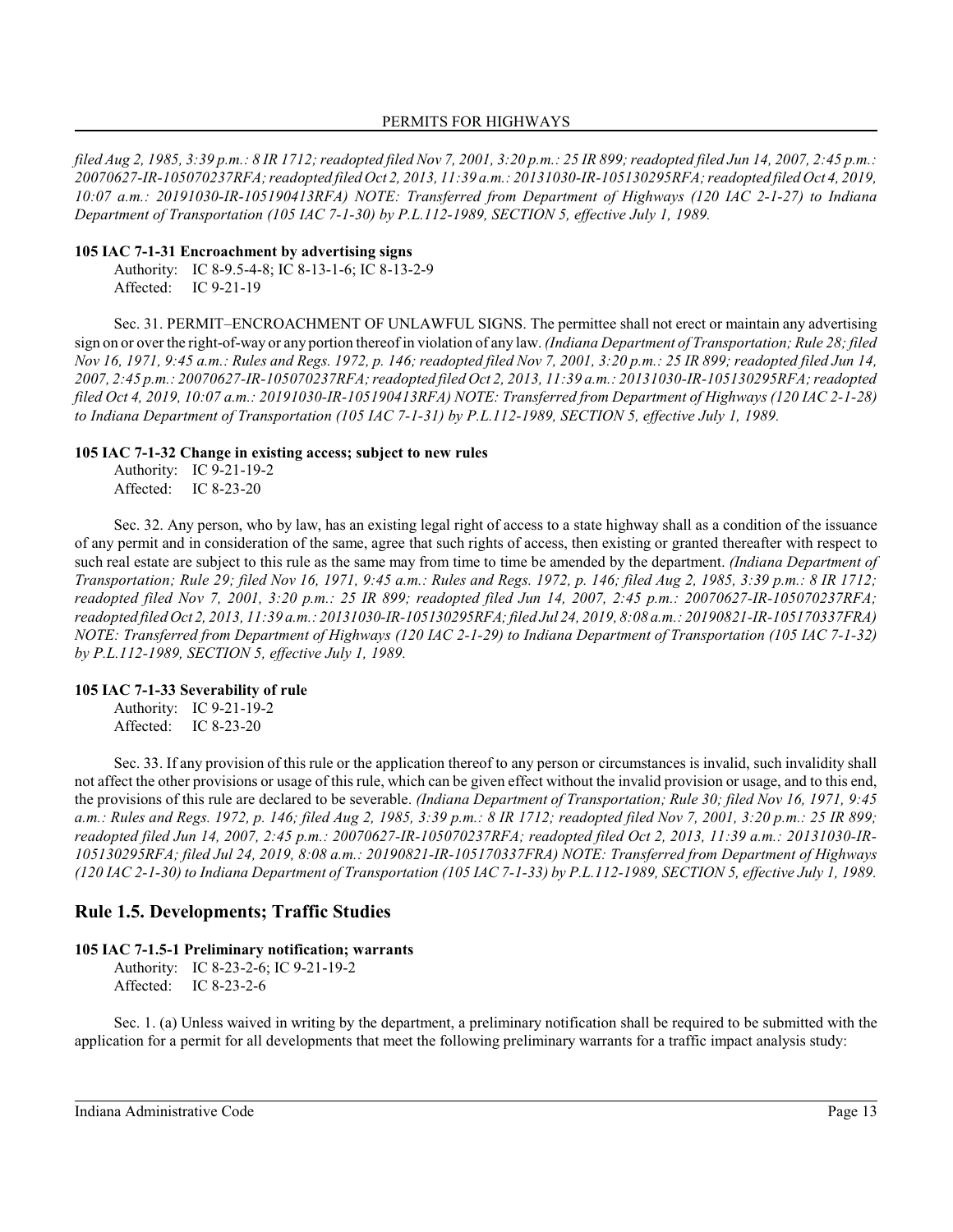| Land Use Type | <b>Preliminary Warrants</b>        |
|---------------|------------------------------------|
| Residential   | 150 dwelling units                 |
| Retail        | 15,000 square feet                 |
| Office        | 35,000 square feet or 3 acres      |
| Industrial    | 70,000 square feet or 9 acres      |
| Educational   | 30,000 square feet or 250 students |
| Lodging       | 120 occupied rooms                 |
| Medical       | 46,000 square feet                 |

(b) At the discretion of the department, upon notice from the department after submission of the application for a permit, a preliminary notification may be required for the following types of developments:

(1) Parking garages, banks, fastfood restaurants, service stations with convenience stores, orsimilar developments considered by the department to warrant special consideration due to the pattern and volume of traffic generated and the existence of high vehicle trip generation rates.

(2) Mixed-use developments that cannot easily be grouped or classified under the land use types provided in subsection (a) and generate more than fifty (50) vehicle trips in the peak direction within one (1) street peak hour.

*(Indiana Department of Transportation; 105 IAC 7-1.5-1; filed Jul 1, 1999, 11:00 a.m.: 22 IR 3360; readopted filed Nov 7, 2001, 3:20 p.m.: 25 IR 899; readopted filed Jun 14, 2007, 2:45 p.m.: 20070627-IR-105070237RFA; readopted filed Oct 2, 2013, 11:39 a.m.: 20131030-IR-105130295RFA; readopted filed Oct 4, 2019, 10:07 a.m.: 20191030-IR-105190413RFA)*

#### **105 IAC 7-1.5-2 Preliminary notification; requirements**

Authority: IC 8-23-2-6; IC 9-21-19-2 Affected: IC 8-23-2-6

Sec. 2. In addition to the requirements of 105 IAC 7-1-9, an applicant required to provide preliminary notification under section 1 of this rule must provide an approximate description of existing and anticipated traffic conditions of the proposed development, including the following:

(1) Type of development.

(2) Preliminary site plan with site access points and the nearest signalized intersection in each direction.

(3) A market study, if applicable.

(4) Trip generation values and methods used to compute such values.

(5) Any other information the applicant deems necessary or helpful to facilitate the initial meeting as provided under section 3 of this rule.

*(Indiana Department of Transportation; 105 IAC 7-1.5-2; filed Jul 1, 1999, 11:00 a.m.: 22 IR 3360; readopted filed Nov 7, 2001, 3:20 p.m.: 25 IR 899; readopted filed Jun 14, 2007, 2:45 p.m.: 20070627-IR-105070237RFA; readopted filed Oct 2, 2013, 11:39 a.m.: 20131030-IR-105130295RFA; readopted filed Oct 4, 2019, 10:07 a.m.: 20191030-IR-105190413RFA)*

#### **105 IAC 7-1.5-3 Initial meeting**

Authority: IC 8-23-2-6; IC 9-21-19-2 Affected: IC 8-23-2-6

Sec. 3. (a) Upon submission of the application and preliminary notification, the applicant and the department shall schedule an initial meeting. The initial meeting shall be held no later than thirty (30) days after the submission of the application and preliminary notification that comply with the requirements of 105 IAC 7-1 and this rule.

(b) Participants at the initial meeting shall include the following:

(1) The applicant or its representative.

(2) One (1) or more of the following department personnel within the district in which the proposed development site is located:

(A) Regulations supervisor.

(B) Traffic engineer.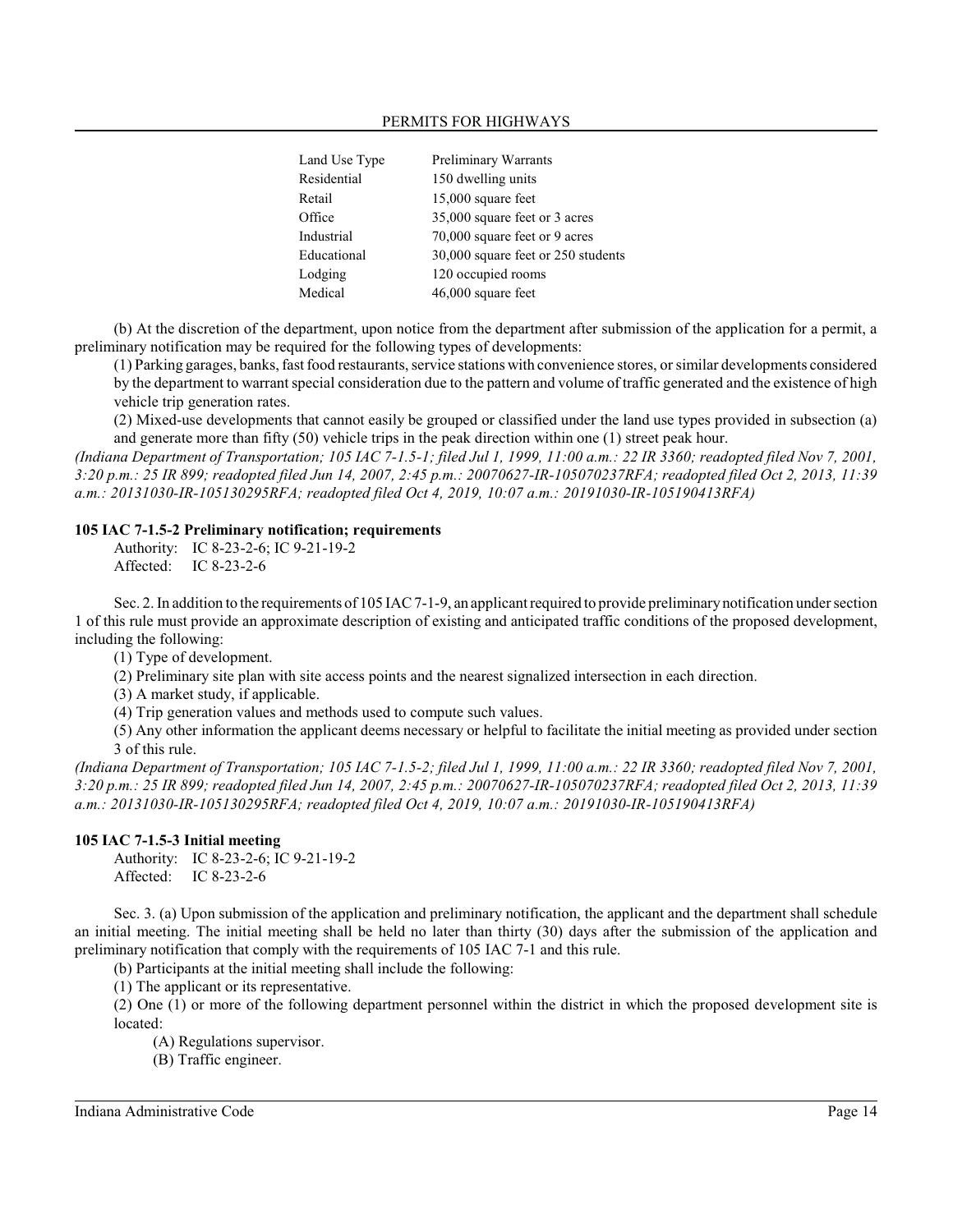(C) Development engineer.

(3) Any other individual deemed necessary by the applicant or department personnel to facilitate the initial meeting.

(c) The purpose of the initial meeting shall be to determine what further action, if any, is necessary by the applicant before a permit may be granted, including the following:

(1) Whether a traffic impact analysis study is warranted and, if so, the scope and extent of such study.

(2) Whether a traffic operations study is warranted and, if so, the scope and extent of such study.

(3) If the necessity for a traffic impact analysis study or a traffic operations analysis study cannot be determined, the information necessary from the applicant to make this determination.

(4) All other issues and requirements the applicant must address before the department may grant a permit.

(d) Within thirty (30) days of the initial meeting, a memorandum of understanding shall be prepared by the applicant or its representative detailing the actions to be performed by the applicant as determined at the initial meeting. The applicant may not proceed with any action until the department has approved in writing the memorandum of understanding. The memorandum of understanding shall include all pertinent issues discussed at the initial meeting and a description of any study to be conducted, including the following:

(1) Issues to be addressed in the study.

(2) Limits of study area.

(3) Study assumptions.

(4) Data sources.

(5) Contents of any report to be generated.

*(Indiana Department of Transportation; 105 IAC 7-1.5-3; filed Jul 1, 1999, 11:00 a.m.: 22 IR 3360; readopted filed Nov 7, 2001, 3:20 p.m.: 25 IR 899; readopted filed Jun 14, 2007, 2:45 p.m.: 20070627-IR-105070237RFA; readopted filed Oct 2, 2013, 11:39 a.m.: 20131030-IR-105130295RFA; readopted filed Oct 4, 2019, 10:07 a.m.: 20191030-IR-105190413RFA)*

#### **105 IAC 7-1.5-4 Traffic impact analysis study; warrants**

Authority: IC 8-23-2-6; IC 9-21-19-2 Affected: IC 8-23-2-6

Sec. 4. (a) Unless waived by the department at the initial meeting or subsequent to the initial meeting, in writing, an applicant subject to this rule shall be required to conduct, at the applicant's expense, a traffic impact analysis study if one (1) or more of the following warrants are met:

(1) Warrant 1, land use intensity, the development generates more than one hundred (100) vehicle trips in the peak direction within one (1) street peak hour.

(2) Warrant 2, level-of-service, either:

(A) the traffic generated by the proposed development causes the level-of-service of the adjacent streets and intersections to drop to "C" or lower; or

(B) the nearby intersections currently operate at level-of-service "D" or lower.

- (3) Warrant 3, roadway modifications, the proposed development:
	- (A) is expected to significantly impact a roadway segment identified in the transportation improvement program; or
	- (B) includes modifications to the roadway system, such as:

(i) the addition of lanes to accommodate site-generated traffic, exclusive turning lanes, acceleration/deceleration lanes, median openings; and

(ii) the installation of traffic signals and other traffic control devices.

(4) Warrant 4, special cases, it is determined at the initial meeting or from a preliminary study that the traffic generated from the proposed development will create safety, operational, or other traffic problems.

(b) This section shall not be construed to limit the conditions by which the department may require a traffic impact analysis study. *(Indiana Department of Transportation; 105 IAC 7-1.5-4; filed Jul 1, 1999, 11:00 a.m.: 22 IR 3361; readopted filed Nov 7, 2001, 3:20 p.m.: 25 IR 899; readopted filed Jun 14, 2007, 2:45 p.m.: 20070627-IR-105070237RFA; readopted filed Oct 2, 2013, 11:39 a.m.: 20131030-IR-105130295RFA; readopted filed Oct 4, 2019, 10:07 a.m.: 20191030-IR-105190413RFA)*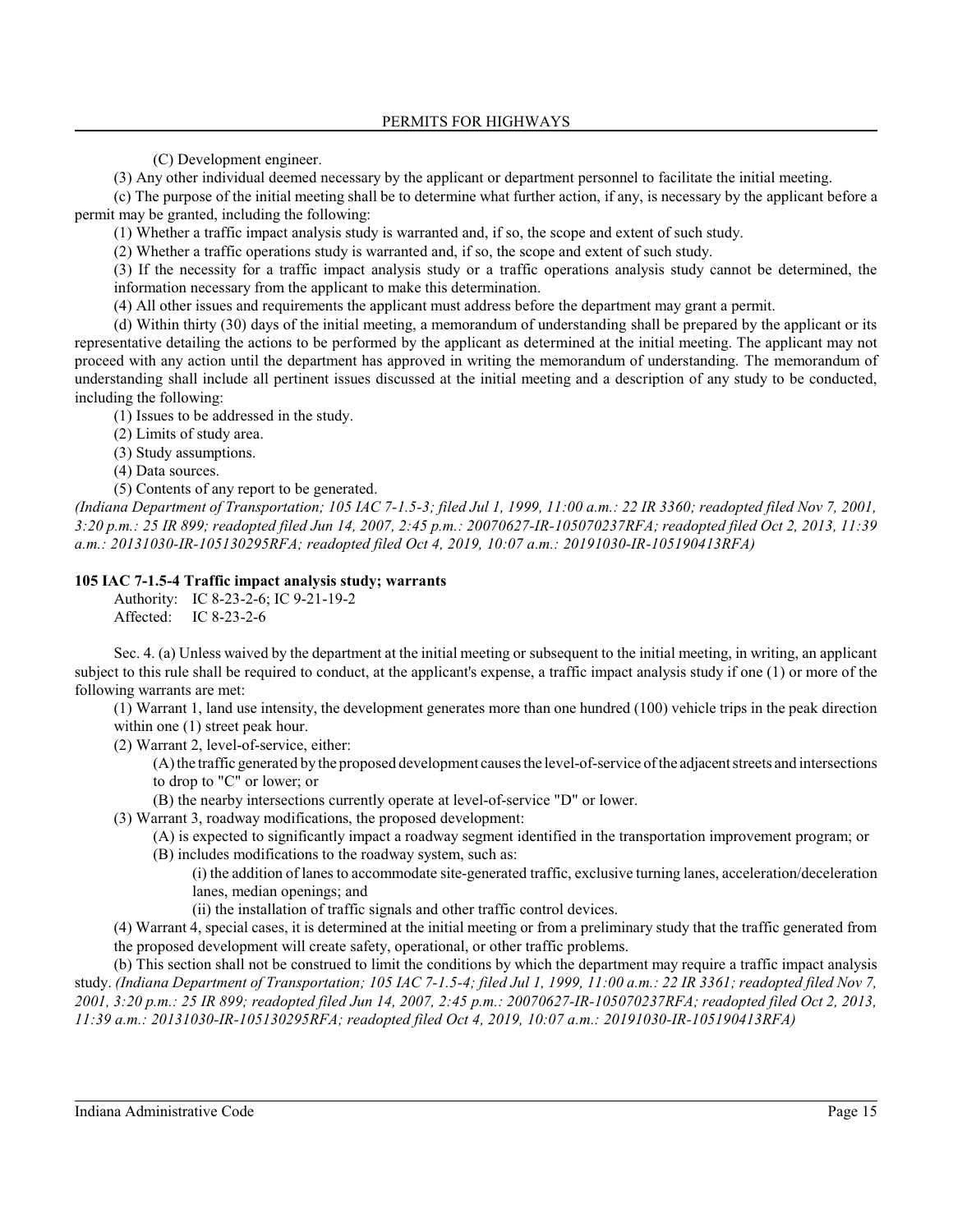#### **105 IAC 7-1.5-5 Traffic operations analysis study; conditions requiring study**

Authority: IC 8-23-2-6; IC 9-21-19-2 Affected: IC 8-23-2-6

Sec. 5. (a) Unless waived by the department at the initial meeting or subsequent to the initial meeting, in writing, an applicant subject to this rule shall be required to conduct, at the applicant's expense, a traffic operations analysis study if one (1) or more of the following conditions are met:

(1) The development generates enough turning movements into or out of the development that an auxiliary lane, such as an acceleration/deceleration lane, passing blister, or separate turn lane is required.

(2) A request is made for a new or modified driveway near an intersection or interchange.

(3) A request is made for a new or modified driveway near an intersection or interchange.

(4) There exists a sight distance limitation or a high accident location near the site.

(5) A request is made for median openings.

(b) Thissection shall not be construed to limit the conditions by which the department may require a traffic operations analysis study. *(Indiana Department of Transportation; 105 IAC 7-1.5-5; filed Jul 1, 1999, 11:00 a.m.: 22 IR 3361; readopted filed Nov 7, 2001, 3:20 p.m.: 25 IR 899; readopted filed Jun 14, 2007, 2:45 p.m.: 20070627-IR-105070237RFA; readopted filed Oct 2, 2013, 11:39 a.m.: 20131030-IR-105130295RFA; readopted filed Oct 4, 2019, 10:07 a.m.: 20191030-IR-105190413RFA)*

#### **105 IAC 7-1.5-6 Traffic impact analysis and traffic operations analysis studies; qualifications of preparer; certification** Authority: IC 8-23-2-6; IC 9-21-19-2

Affected: IC 8-23-2-6

Sec. 6. A traffic impact analysis or traffic operations analysis study required under this rule must be prepared by or under the supervision of a registered professional engineer with experience in traffic engineering operations who shall provide certification in the following or similar form:

"I certify that this Traffic Impact Analysis has been prepared by me or under my immediate supervision and that I have experience and training in the field of traffic and transportation engineering.

(signed)

John O. Smith, P.E.

Indiana Registration 12345".

*(Indiana Department of Transportation; 105 IAC 7-1.5-6; filed Jul 1, 1999, 11:00 a.m.: 22 IR 3361; readopted filed Nov 7, 2001, 3:20 p.m.: 25 IR 899; readopted filed Jun 14, 2007, 2:45 p.m.: 20070627-IR-105070237RFA; readopted filed Oct 2, 2013, 11:39 a.m.: 20131030-IR-105130295RFA; readopted filed Oct 4, 2019, 10:07 a.m.: 20191030-IR-105190413RFA)*

## **105 IAC 7-1.5-7 Review of traffic impact analysis and traffic operations analysis**

Authority: IC 8-23-2-6; IC 9-21-19-2 Affected: IC 8-23-2-6

Sec. 7. (a) Upon completion and submission of a traffic impact analysis or traffic operations analysis study required under this rule, the study shall be reviewed by the department. The review shall be conducted by department personnel trained and experienced in traffic impact and traffic operations study methodology, land use planning, and traffic engineering, safety, and operations.

(b) A formal review of the traffic impact analysis or traffic operations analysis study shall include the following findings:

(1) Those analyses and conclusions that are acceptable.

(2) Those analyses and conclusions that are not acceptable.

(3) The acceptability of recommended site access provisions and roadway improvements.

(4) A list of required improvements that might be considered to mitigate impacts of the development.

(c) Upon completion of the formal review, the department shall submit to the study preparer and the applicant its findings and either:

(1) its acceptance of the study; or

(2) a request for revisions clearly specifying the additional information required before the study may be accepted.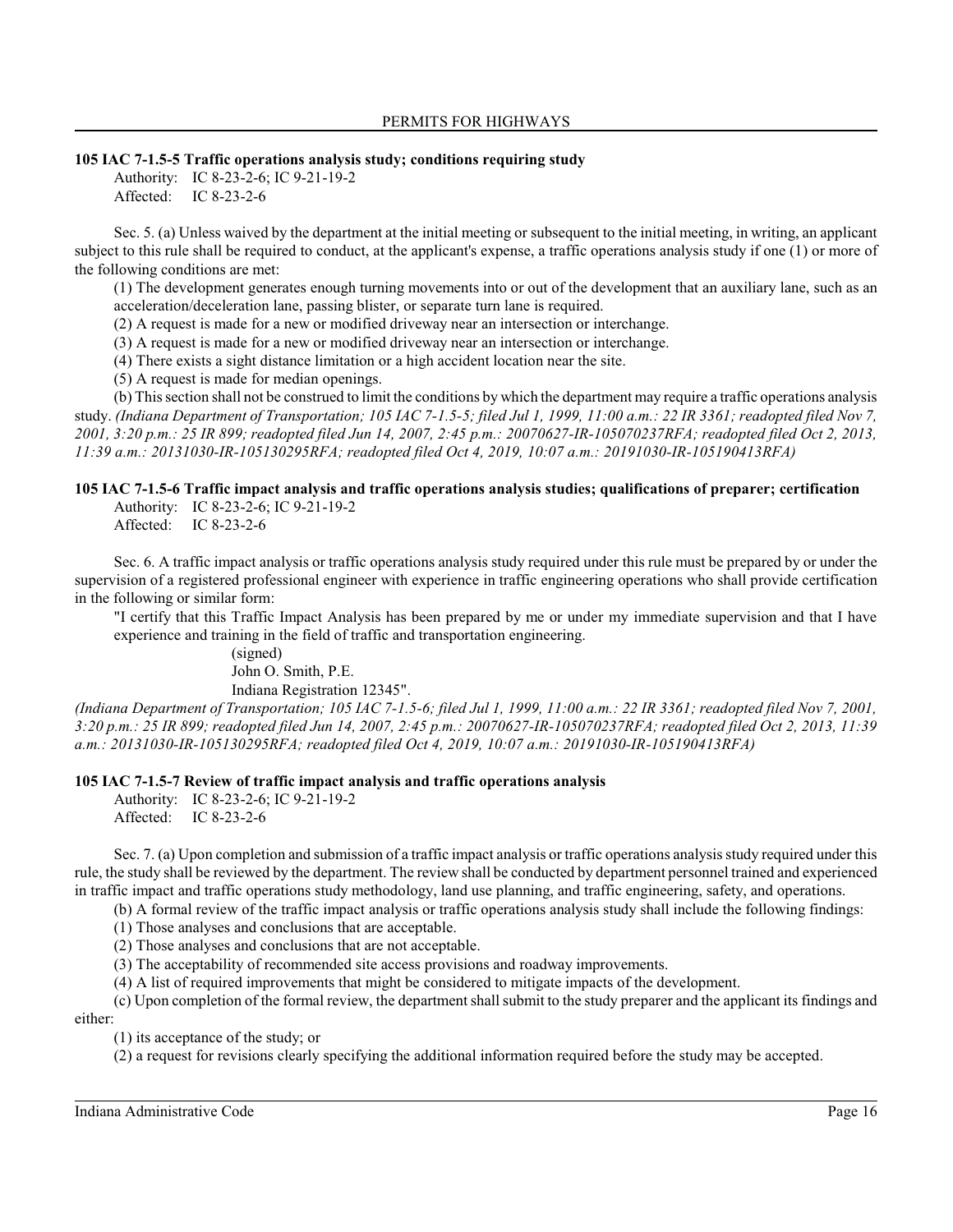(d) The study preparer shall submit any additional report in response to a request for revisions in the form of an addendum to the original study unless a fully revised report is requested. *(Indiana Department of Transportation; 105 IAC 7-1.5-7; filed Jul 1, 1999, 11:00 a.m.: 22 IR 3361; readopted filed Nov 7, 2001, 3:20 p.m.: 25 IR 899; readopted filed Jun 14, 2007, 2:45 p.m.: 20070627-IR-105070237RFA; readopted filed Oct 2, 2013, 11:39 a.m.: 20131030-IR-105130295RFA; readopted filed Oct 4, 2019, 10:07 a.m.: 20191030-IR-105190413RFA)*

# **Rule 2. Unauthorized Approaches to Driveways**

**105 IAC 7-2-1 Purpose of rule**

Authority: IC 9-21-19-2 Affected: IC 8-9.5-4

Sec. 1. The Indiana department of highways shall control access and regulate work performed on approaches to driveways on highway right-of-way. This control and regulation shall provide for the preservation of the highway, and the safety and convenience of traffic on highway. The measure of public benefit shall be the guide in determining the priorities and procedures in correcting any unauthorized approaches to driveways. *(Indiana Department of Transportation; 105 IAC 7-2-1; filed Aug 2, 1985, 3:39 p.m.: 8 IR 1712; readopted filed Nov 7, 2001, 3:20 p.m.: 25 IR 899; readopted filed Jun 14, 2007, 2:45 p.m.: 20070627-IR-105070237RFA; readopted filed Oct 2, 2013, 11:39 a.m.: 20131030-IR-105130295RFA; readopted filed Oct 4, 2019, 10:07 a.m.: 20191030-IR-105190413RFA) NOTE: Transferred from Department of Highways (120 IAC 2-2-1) to Indiana Department of Transportation (105 IAC 7-2-1) by P.L.112-1989, SECTION 5, effective July 1, 1989.*

# **105 IAC 7-2-2 Documentation of approaches; corrective action required**

Authority: IC 9-21-19-2 Affected: IC 8-23-20

Sec. 2. (a) The department shall control access along highways through inspection and by properly documenting planned and existing approaches for driveways and pedestrian walkways. Any construction, reconstruction, alteration, or modification to an approach by a person or persons other than the department shall be administered through this article. Existing approaches, which may be in either a complete or incomplete condition and that have not been reviewed and authorized by the department, shall be considered unauthorized, undocumented, and subject to corrective action. Existing approaches, which were originally authorized by the department but which have become substandard for any reason, such as a change in land use that adversely affects traffic patterns, shall also be considered unauthorized, undocumented, and subject to corrective action.

(b) The permit process shall be the normal means of taking corrective action. The property owner or owners or the person or persons responsible for an unauthorized approach shall make application for a written permit. All remedies available through the permit process shall be used to obtain full compliance of work on the approach.

(c) Under circumstances where the department is unable to obtain the cooperation of the property owner or owners or the person or persons responsible for an unauthorized approach through the permit process, corrective action will be taken in accordance with procedures contained in this rule. *(Indiana Department of Transportation; 105 IAC 7-2-2; filed Aug 2, 1985, 3:39 p.m.: 8 IR 1712; readopted filed Nov 7, 2001, 3:20 p.m.: 25 IR 899; readopted filed Jun 14, 2007, 2:45 p.m.: 20070627-IR-105070237RFA; readopted filed Oct 2, 2013, 11:39 a.m.: 20131030-IR-105130295RFA; filed Jul 24, 2019, 8:08 a.m.: 20190821-IR-105170337FRA) NOTE: Transferred from Department of Highways (120 IAC 2-2-2) to Indiana Department of Transportation (105 IAC 7-2-2) by P.L.112-1989, SECTION 5, effective July 1, 1989.*

## **105 IAC 7-2-3 Priority of corrective actions**

Authority: IC 9-21-19-2 Affected: IC 8-9.5-4

Sec. 3. The department shall assign unauthorized approach work to its staff in accordance with manpower availability and shall first undertake corrective action for the more serious situations as determined by the department. *(Indiana Department of Transportation; 105 IAC 7-2-3; filed Aug 2, 1985, 3:39 p.m.: 8 IR 1713; readopted filed Nov 7, 2001, 3:20 p.m.: 25 IR 899;*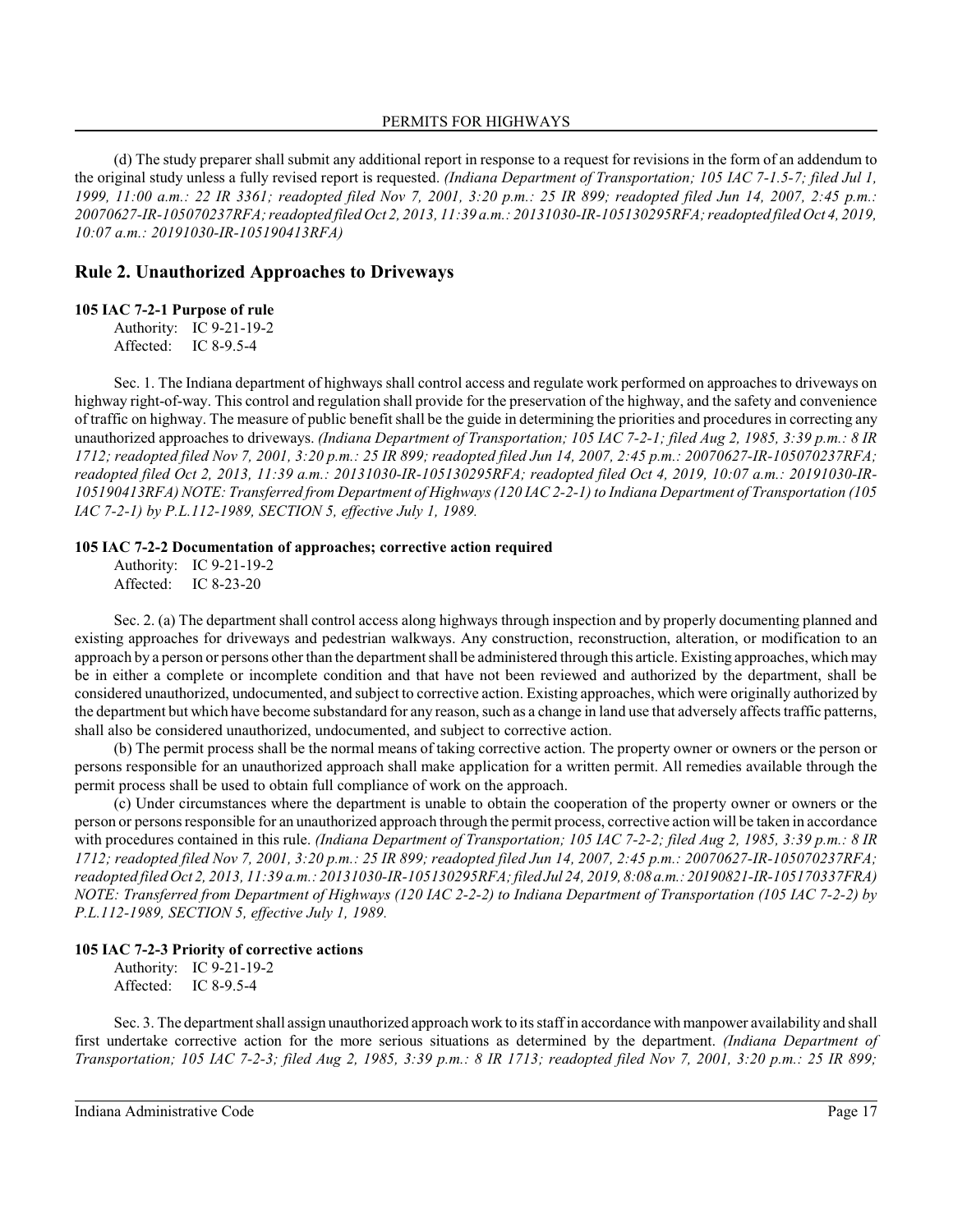*readopted filed Jun 14, 2007, 2:45 p.m.: 20070627-IR-105070237RFA; readopted filed Oct 2, 2013, 11:39 a.m.: 20131030-IR-105130295RFA; readopted filed Oct 4, 2019, 10:07 a.m.: 20191030-IR-105190413RFA) NOTE: Transferred from Department of Highways (120 IAC 2-2-3) to Indiana Department of Transportation (105 IAC 7-2-3) by P.L.112-1989, SECTION 5, effective July 1, 1989.*

#### **105 IAC 7-2-4 Procedures for corrective action**

Authority: IC 9-21-19-2 Affected: IC 8-23-20

Sec. 4. Corrective action will normally be the construction, reconstruction, alteration, or modification of the approach to standards acceptable to the department, or the complete removal of the approach and restoration of the highway right-of-way. The decision concerning the choice of a remedy remains with the department. The following procedure will be used by the department to obtain a suitable corrective result:

(1) The department will contact the responsible person or persons for the unauthorized approach, including the owner of real estate, and advise that they are to begin corrective action by preparing and submitting a permit application. The department shall state a specific date for receipt of the application, but in no case shall the time to submit the application be less than fifteen (15) calendar days fromthe date of contact. If an application is received within the specified time period, the department shall proceed to the requirements in 105 IAC 7-1.

(2) If the person or persons responsible for the unauthorized approach has not responded within the specified time and if the application for the permit was not received by the department, a notice shall be given to the owner or owners of the real estate from which the unauthorized approach emanates by certified mail and shall be sent to the owner's last known address. A copy of the notice shall be sent to the occupant of the real estate, and a copy of the notice shall be posted upon said real estate in a conspicuous place. The notice shall specify the time within which the owner or owners of the real estate shall have completed corrective action for the unauthorized approach, but in no case shall the period of time specified be less than thirty (30) calendar days.

(3) If the owner of the real estate has not completed corrective action on the unauthorized approach within the time specified by the notice, the department may do whatever in its discretion is necessary to correct the situation or may cause the same to be done by other persons, parties, or corporations.

(4) The cost of the corrective action to the unauthorized approach as provided by subdivision (3) will be borne by the owner of the real estate. After the department has completed the corrective action, it shall bill the owner of the real estate for the cost. *(Indiana Department of Transportation; 105 IAC 7-2-4; filed Aug 2, 1985, 3:39 p.m.: 8 IR 1713; readopted filed Nov 7, 2001, 3:20 p.m.: 25 IR 899; readopted filed Jun 14, 2007, 2:45 p.m.: 20070627-IR-105070237RFA; readopted filed Oct 2, 2013, 11:39 a.m.: 20131030-IR-105130295RFA; filed Jul 24, 2019, 8:08 a.m.: 20190821-IR-105170337FRA) NOTE: Transferred from Department of Highways (120 IAC 2-2-4) to Indiana Department of Transportation (105 IAC 7-2-4) by P.L.112-1989, SECTION 5, effective July 1, 1989.*

## **105 IAC 7-2-5 Civil prosecution**

Authority: IC 9-21-19-2 Affected: IC 8-23-20

Sec. 5. It shall be at the discretion of the department to pursue legal action against the person who fails to respond to the requirements of section 4(1) and 4(2) of this rule. *(Indiana Department of Transportation; 105 IAC 7-2-5; filed Aug 2, 1985, 3:39 p.m.: 8 IR 1713; readopted filed Nov 7, 2001, 3:20 p.m.: 25 IR 899; readopted filed Jun 14, 2007, 2:45 p.m.: 20070627-IR-105070237RFA; readopted filed Oct 2, 2013, 11:39 a.m.: 20131030-IR-105130295RFA; filed Jul 24, 2019, 8:08 a.m.: 20190821- IR-105170337FRA) NOTE: Transferred from Department of Highways (120 IAC 2-2-5) to Indiana Department of Transportation (105 IAC 7-2-5) by P.L.112-1989, SECTION 5, effective July 1, 1989.*

#### **105 IAC 7-2-6 Waiver of corrective action**

Authority: IC 9-21-19-2 Affected: IC 8-23-20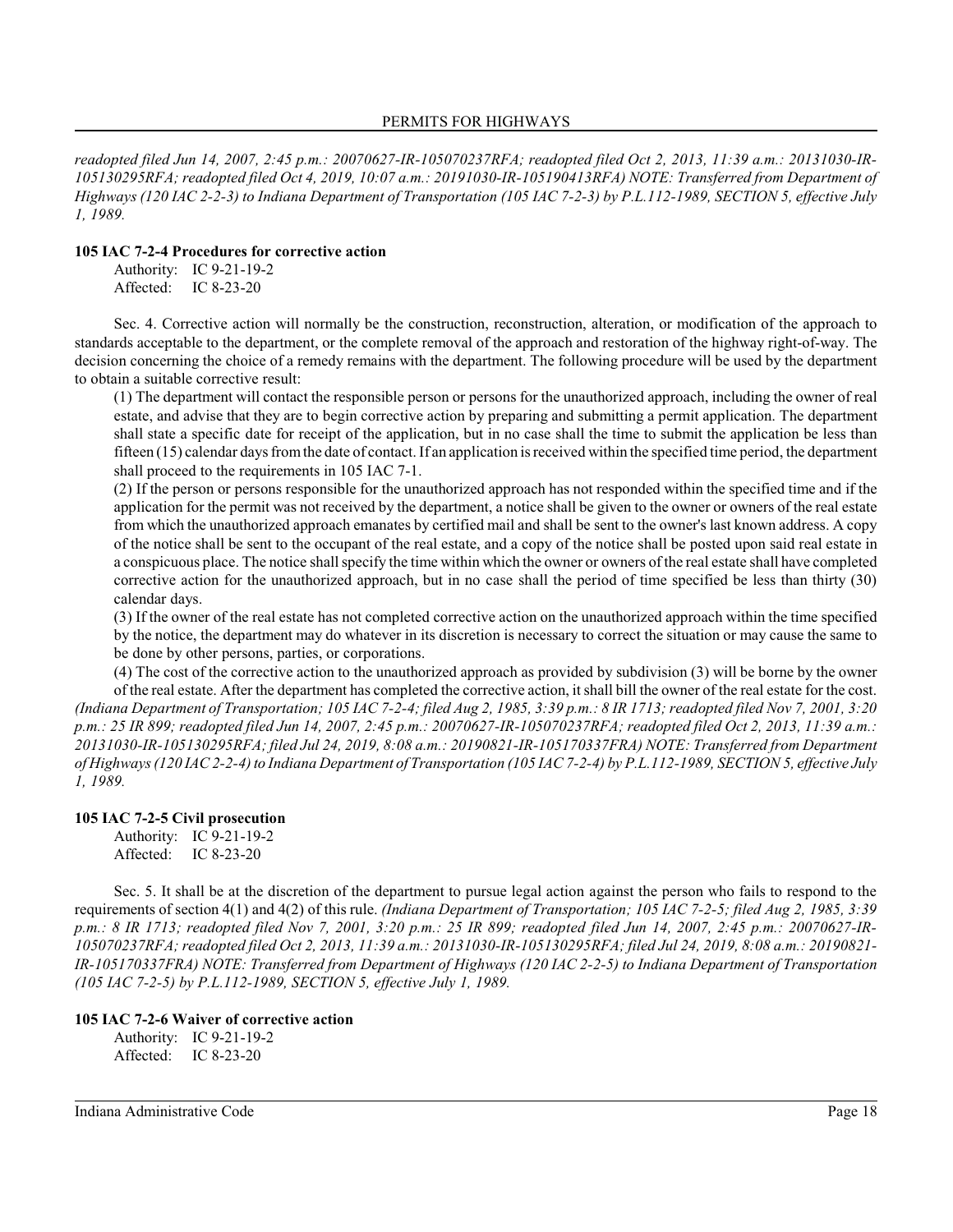Sec. 6. Where unauthorized approaches extending over any highway right-of-way are in place on or after September 1, 1985, it shall be the right of the department to exercise discretion in implementing the procedure stated in section 4 of this rule. *(Indiana Department of Transportation; 105 IAC 7-2-6; filed Aug 2, 1985, 3:39 p.m.: 8 IR 1713; readopted filed Nov 7, 2001, 3:20 p.m.: 25 IR 899; readopted filed Jun 14, 2007, 2:45 p.m.: 20070627-IR-105070237RFA; readopted filed Oct 2, 2013, 11:39 a.m.: 20131030-IR-105130295RFA; filed Jul 24, 2019, 8:08 a.m.: 20190821-IR-105170337FRA) NOTE: Transferred from Department of Highways (120 IAC 2-2-6) to Indiana Department of Transportation (105 IAC 7-2-6) by P.L.112-1989, SECTION 5, effective July 1, 1989.*

# **Rule 3. Signs and Billboards** *(Repealed)*

*(Repealed by Indiana Department of Transportation; filed Jul 24, 2019, 8:08 a.m.: 20190821-IR-105170337FRA)*

# **Rule 4. Signs**

# **105 IAC 7-4-1 Purpose of rule for signs**

Authority: IC 8-23-2-6; IC 8-23-20-25 Affected: IC 8-23-20

Sec. 1. Thisrule establishes that the department is authorized, pursuant to applicable federal law and state law, to institute and impose such requirements and restrictions as may be necessary to effectively control the erection, repair, and maintenance of signs that are visible from control routes in Indiana. *(Indiana Department of Transportation; 105 IAC 7-4-1; filed Jul 24, 2019, 8:08 a.m.: 20190821-IR-105170337FRA)*

## **105 IAC 7-4-2 Definitions**

Authority: IC 8-23-2-6; IC 8-23-20-25 Affected: IC 8-23-1-14.3; IC 8-23-1-20; IC 8-23-1-38; IC 8-23-2-1; IC 8-23-20

Sec. 2. The following definitions apply throughout this rule:

(1) "Abandoned" means the cessation of use of a sign face on a nonconforming sign for a period of at least twelve (12) continuous months.

(2) "Adjacent area" means any area that is:

- (A) adjacent to and within six hundred sixty (660) feet of the nearest edge of the right-of-way of a control route; or
- (B) beyond six hundred sixty (660) feet of the nearest edge of the right-of-way of a control route, if a sign would be: (i) outside of an incorporated municipality;
	- (ii) visible from the main-traveled way of the control route; and
	- (iii) erected with the purpose of being read from such main-traveled way.

(3) "Applicant" means a person or entity submitting an application to receive a permit for a sign.

(4) "Back-to-back sign" means a sign with two (2) sign faces, attached on each side of the structure and facing opposite directions of travel at a single location.

(5) "Changeable message sign" has the meaning set forth in IC 8-23-1-14.3.

(6) "Commissioner" means the commissioner of the department or the commissioner's designee.

(7) "Comprehensive zoning plan" means a zoning plan or ordinance adopted by a local governmental entity in accordance with state law that covers the entire area under that entity's jurisdiction.

(8) "Conforming sign" means a sign that meets all of the current criteria in 23 U.S.C. 131\* as effective July 1, 2018, 23 CFR 750.708\* as effective July 1, 2018, IC 8-23-20, and this rule for erection of a new sign.

(9) "Control route" means any road in Indiana that is:

(A) part of the interstate system;

(B) part of the federal-aid primary system as of June 1, 1991;

(C) a scenic byway; or

(D) part of the national highway system to include intermodal connectors.

The list of control routes is set forth in section 9(a) of this rule.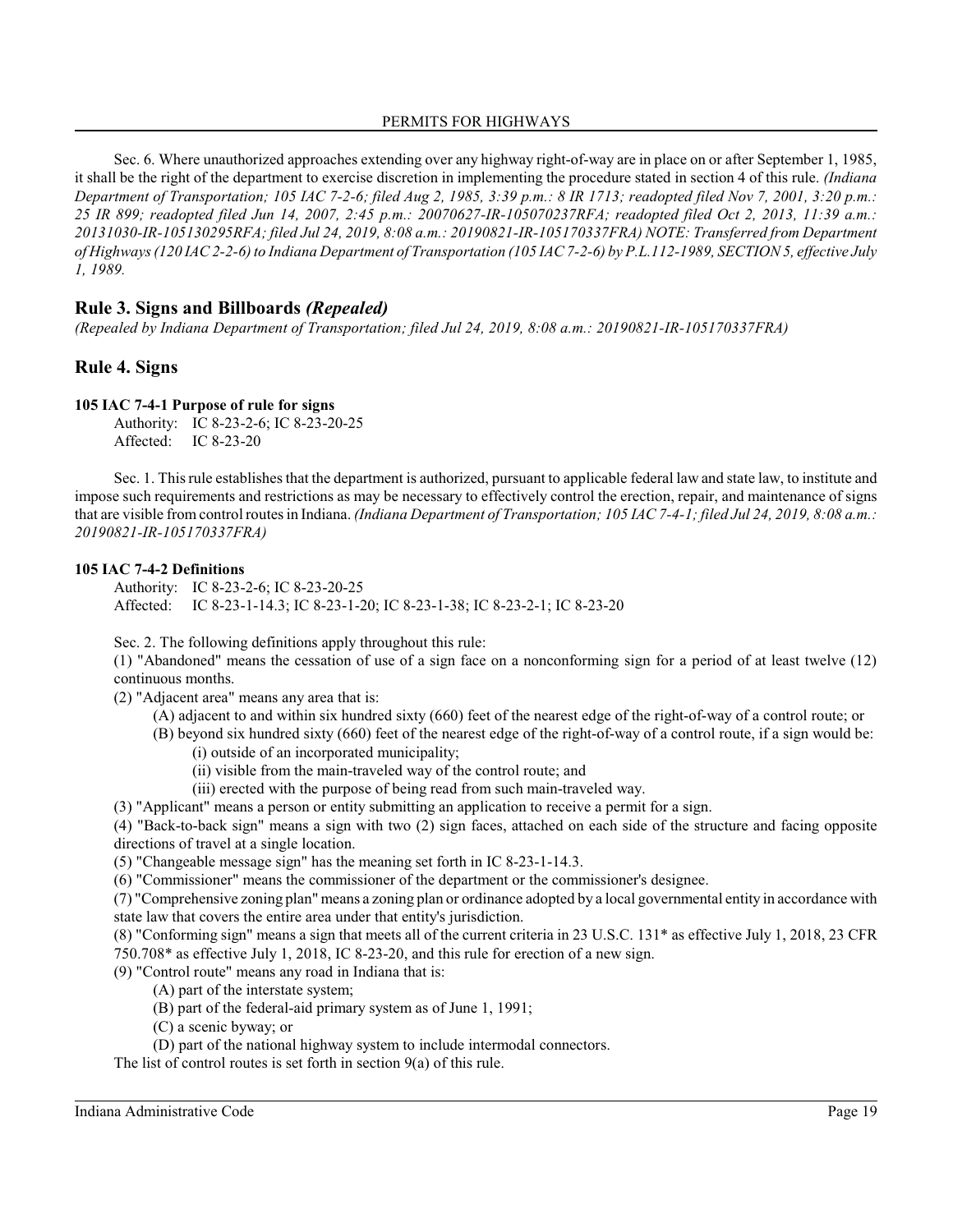(10) "Customary maintenance or repair on a nonconforming sign" means any activity or maintenance of twenty-five percent (25%) or less of the nonconforming sign performed within twelve (12) months, for the purpose of the nonconforming sign remaining in its existing approved physical configuration and size dimensions at the specific location in the records of the department, but only if such activity is not intended to prolong the duration of the nonconforming sign's normal life.

(11) "Damaged" means a nonconforming sign that, to be structurally restored to its existing approved physical configuration and size dimensions, requires substantial repair beyond customary maintenance or repair on a nonconforming sign, but which sign is not destroyed.

(12) "Department" refers to the Indiana department of transportation established by IC 8-23-2-1.

(13) "Destroyed" means a nonconforming sign is physically damaged to the point that, to be structurally restored to its existing physical configuration and size dimensions, requires the following:

(A) In the case of wooden supports, replacement orstructural repair using normal repair practices of fifty percent (50%) or more by item count of the supports during the repair period. Wooden supports must be replaced with wooden supports.

(B) In the case of metal supports, repair or replacement under normal repair practices during the repair period of:

(i) fifty percent (50%) or more of the supports by item count; or

(ii) replacing thirty percent (30%) or more of the total length above ground of each broken, bent, or twisted support being repaired or replaced;

or both items (i) and (ii). Replacing a metal support with a larger or thicker metal support is prohibited.

(C) In the case of the face or structure, repair or replacement under normal repair practices during the repair period of fifty percent (50%) or more of the face or structure by area. The repaired sign must remain at the original location.

(14) "Directional and other official signs and notices" has the meaning set forth in IC 8-23-1-20.

(15) "Discontinued" means the lack of advertising (other than obsolete or blank advertising, or advertising of the permittee or indicating that the sign is for rent) on a sign face of a nonconforming sign for a period of at least twelve (12) continuous months.

(16) "Electronic permitting system" means the electronic means for submitting and evaluating a permit application that is used by the department.

(17) "Federal-aid primary system as of June 1, 1991" has the meaning set forth in 23 CFR 658.5\* as effective on July 1, 2018. (18) "Historic Michigan Road Scenic Byway" means the designated state scenic byway consisting of the series of highways within Indiana that begins in Jefferson County at the Madison-Milton Street, West Street, and Michigan Road, proceeding left off West Street onto Michigan Road, then north through the S.R. 62 intersection to the U.S. 421 intersection and turn left (north) onto U.S. 421 and continue north to Ripley County. In Ripley County, there is a divergence of original Michigan Road route and early 1900s Michigan Road "auto trail" route - both part of the state designation. To follow the original route, at the intersection with Old Michigan Road turn left, straight through New Marion, straight through at U.S. 50, straight through at Dabney until route ends at County Road 850 N. and then turn right and then immediately left onto U.S. 421, proceeding until at Napoleon cross S.R. 229 continuing straight through. To follow the "auto trail" route, at S.R. 129 go straight through, then in Versailles at U.S. 50 turn left to stay on U.S. 421 and where U.S. 50 and U.S. 421 diverge, stay on U.S. 421, then at Osgood continue straight through and at Napoleon and S.R. 229 continue straight though until, in either case, reaching Decatur County. In Decatur County, turn left where road ends at S.R. 46, then in Greensburg at the courthouse square, turn right onto Franklin Street, then at North Street, turn left, then at Jackson Street turn right and then immediately make a slight left onto Michigan Street where U.S. 421 rejoins the route, then at S.R. 3 continue straight through, then U.S. 421 exits to follow I-74, stay on MichiganStreet, then at St. Omer continue straight through, then at Middletown continue straight throughuntil reaching Shelby County. In Shelby County, at E. County Road 425 S., slight right onto this original one-lane alignment of the road, then Old U.S. 421, slight left, then turn left when road ends at S.R. 44, then in Shelbyville at S.R. 9 turn right and drive around the Public Square, staying on S.R. 9, then at Michigan Road turn left and pass over I-74 and then turn left on Michigan Road, then turn left when road ends at London Road (County Road 700 West), and immediately left again onto I-74 West (I-74 was built on top of Michigan Road for a few miles starting here) until reaching Marion County. In Marion County, at Acton Road exit, follow it and turn left onto Acton Road, then at Southeastern Avenue, turn right, then at Wanamaker go straight through and then pass over I-465, then turn left when road ends to stay on Southeastern Avenue, then at Washington Street turn left and continue west past Meridian Street and at West Street turn right, then at Indiana Avenue, West Street becomes Dr. Martin Luther King, Jr. Street and continue through, then follow left-hand exit to stay on Dr. Martin Luther King, Jr. Street and at 38th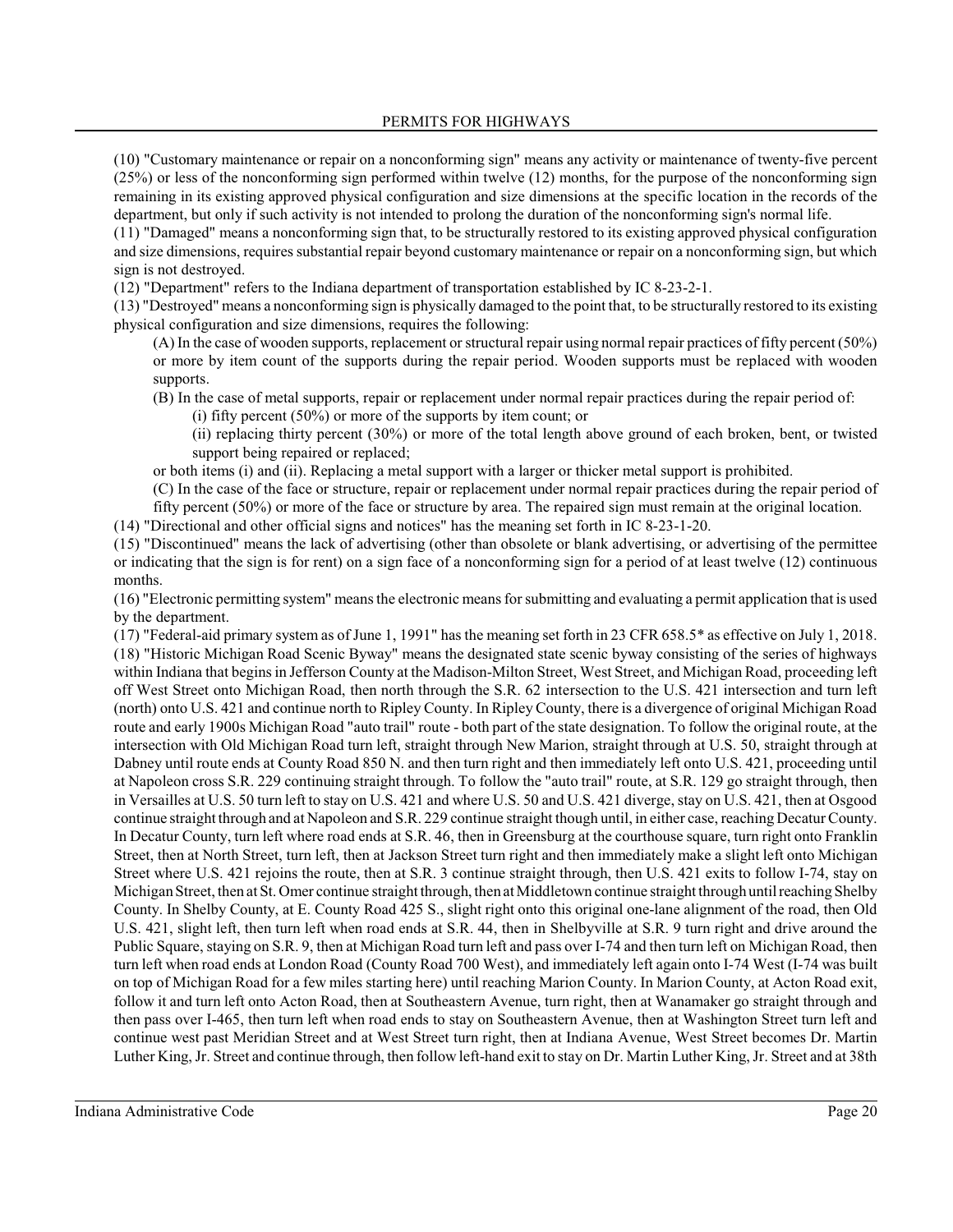Street it becomes Michigan Road, so continue on Michigan Road straight through, then at Augusta continue straight through, pass under I-465 and roadway becomes U.S. 421 until reaching Hamilton County. In Hamilton County, continue on U.S. 421 through Hamilton County for less than two (2) miles and then enter Boone County. In Boone County, at former S.R. 334 and 116th Street continue through on U.S. 421, then at S.R. 32 continue through on U.S. 421, then at S.R. 47 continue through on U.S. 421 until reaching Clinton County. In Clinton County, in Kirklin at S.R. 38 continue straight through on U.S. 421, then at S.R. 28 continue straight through, then at S.R. 29 continue north on S.R. 29, which follows Michigan Road alignment, then at Boyleston continue straight through, at Michigantown continue straight through, at Middlefork cross S.R. 26 and continue straight through on S.R. 29 until reaching Carroll County. In Carroll County, from Burlington at S.R. 22 continue straight through on S.R. 29, then in Wheeling at S.R. 18 continue straight through, then at Sycamore Row the original alignment is on the left of S.R. 29, so continue straight through on S.R. 29 at S.R. 218, then at Deer Creek continue straight through until reaching Cass County. In Cass County, S.R. 29 exits left and continue straight onto Burlington Avenue, then in Logansport, Third Street at S.R. 25 (Market Street) turn right, then at Sixth Street turn left, then at Michigan Avenue (S.R. 25), immediately following bridge over Eel River turn right, then at Metea continue straight through on S.R. 25 until reaching Fulton County. In Fulton County, in Fulton at S.R. 114 continue straight through and pass under U.S. 31, then at S.R. 14 continue straight through on S.R. 25, then in Rochester, at courthouse, Main Street (Old U.S. 31) at Ninth Street, S.R. 25 turns right, then continue straight onto Main Street and continue north on Old U.S. 31 until reaching Marshall County. In Marshall County, at S.R. 110 continue straight through, then in Argos at S.R. 10 continue straight through until road ends at U.S. 31, then turn right onto U.S. 31, then at Michigan Road turn left off of U.S. 31, then at S.R. 17 continue straight through, then in Plymouth on Michigan Street at Jefferson Street continue straight through on Michigan Street (S.R. 17) and followramp onto U.S. 31 North, then at LaPaz continue straight through on U.S. 31 until reaching St. Joseph County. In St. Joseph County, at Quinn Trail (original road alignment) turn left off of U.S. 31, then continue until road ends at Magnus Drive and turn right and then immediately left onto U.S. 31, then in Lakeville continue straight through on U.S. 31, then at S.R. 4 continue straight through and U.S. 31 exits right under St. Joseph Valley Parkway (U.S. 31 and U.S. 20) so continue north into South Bend, then at S.R. 23 and S.R. 933 continue straight through, then at Western Avenue, where Michigan Street curves and becomes St. Joseph Avenue, turn left and immediately right back onto Michigan Street, then at Michigan Street and Washington Street continue straight through on Michigan Street, then at Colfax Avenue, turn right and then immediately left onto St. Joseph Street and then left again onto LaSalle Avenue, then bear right onto Lincolnway West, then at the roundabout follow it and stay on LincolnwayWest, then at the second roundabout bearright onto S.R. 123 (Mayflower Road) which becomes LincolnwayWest, then pass under the St. Joseph Valley Parkway and the roadway then becomes U.S. 20, then at New Carlisle continue straight through on U.S. 20 until reaching LaPorte County. In LaPorte County, at the fork follow Boot Jack Road on the right leaving U.S. 20 behind, then road ends at Wiley Road so turn right, then road ends at Michigan Street so turn left, then in Rolling Prairie continue straight through, then road ends at U.S. 20 so turn right onto U.S. 20, then pass over the Indiana Toll Road (I-80 and I-90), then at Wilhelm Road turn left and follow the original alignment, then at fork follow Springville Road on the right, then Springville Road ends at U.S. 20 so turn left onto U.S. 20, then U.S. 35 enters from the left, so continue straight through on U.S. 20 and pass under I-94, then U.S. 20 exits at S.R. 212, so pass under and continue on Michigan Boulevard (former U.S. 35) into Michigan City, then at U.S. 12 turn left onto U.S. 12, until the end of Historic Michigan Road at Fourth Street and Willard Avenue.

(19) "Historic National Road" means the designated national scenic byway consisting of the series of highways within Indiana that begins at the Indiana-Ohio border on U.S. 40 and continuing to the Indiana-Illinois border. Within Indianapolis, the Historic National Road is called Washington Street.

(20) "Illegal sign" means a sign that was erected, repaired, or maintained in violation of any provision of federal law or any provision of state law. A sign that is an illegal sign because of erection, repair, or maintenance shall not be classified as a nonconforming sign.

(21) "Indiana's Historic Pathways" means the designated national scenic byway consisting of the series of highways within Indiana that begins at the Indiana-Illinois border on U.S. 50/U.S. 150, proceeding east through Shoals and continuing northeast on U.S. 50 through Lawrenceburg to the Indiana-Ohio border. This term also refers to the series of highways within Indiana that begins at the U.S. 50/U.S. 150 at Shoals, proceeding southeast on U.S. 150 into NewAlbany, then proceeding east on local roads to the Falls of the Ohio State Park in Clarksville, Indiana.

(22) "Interchange" means a junction of two (2) or more roads that allows for the movement of traffic between such roads, typically by means of one (1) or more entrance or exit ramps.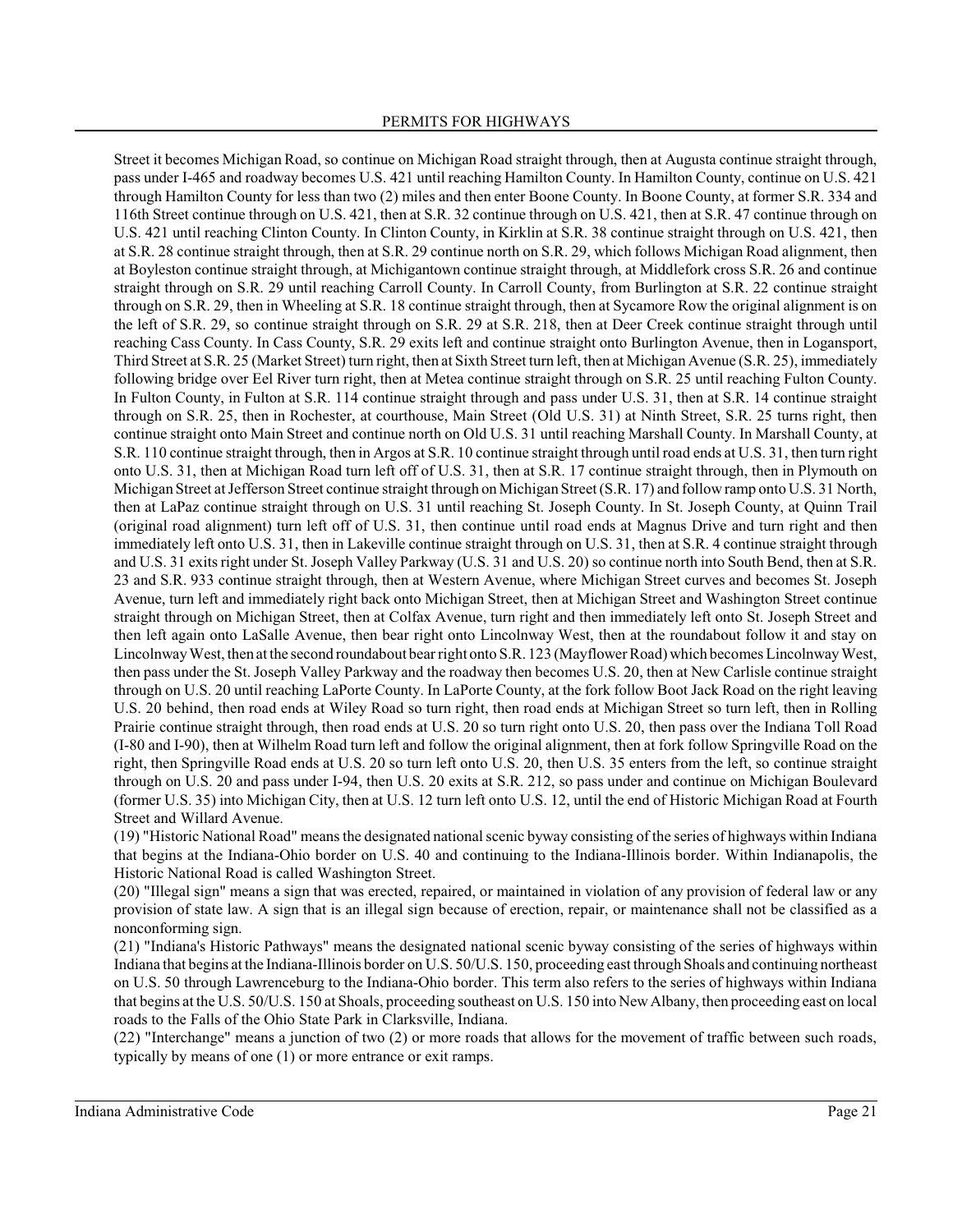(23) "Interstate system" has the meaning set forth in 23 CFR 750.101(a)(1)\* as effective on July 1, 2018.

(24) "Lincoln Highway Scenic Byway" means the designated state scenic byway consisting of the series of highways within Indiana that includes the original 1913 route, as well as the alternate 1924 and 1928 route, and that begins, for the 1913 route, in Allen County from the Indiana/Ohio state line and then west on U.S. 30, then exit north onto Lincoln Highway East (east of Simmer Road), then reconnect with U.S. 30 West, just west of Girard Road, then U.S. 30 becomes S.R. 930 beyond I-469/U.S. 24/U.S. 30, then north (right) on Green Street, then west (left) on Lincoln Highway East in New Haven, which becomes Lincoln HighwayWest/S.R. 930 and then becomes East Washington Boulevard, then north (right) on Harrison Street. At this intersection the 1928 route continues west on Washington Boulevard, right on Van Buren Street, right on Sherman Boulevard, left on Goshen Avenue (original route), then west (left) on Putnam, then north (right) on North Wells Street, then west (left) on West State Boulevard, then right on Goshen Avenue/Road/U.S. 33 to the intersection of Goshen Road/U.S. 33/and West Washington Center Road is 1928 Alignment until reaching Whitley County. In Whitley County, continue northwest on U.S. 33 (Note: Pony truss bridge east side of road (north of Chase Road), and old road alignment north of Churubusco, at E. 600 N. partially abandoned) until reaching Noble County. In Noble County, continue northwest on U.S. 33/Lincolnway South (Merriam), then right on County Road S. 50 W., then left on South Oak Street and reconnect with U.S. 33/Lincolnway South (Wolf Lake), then right on North Clark Street/North 650 W. (Kimmel), then reconnect with U.S. 33/Lincolnway South, then U.S. 33 joins with S.R. 5, then north (right) on Old U.S. 33 (original brick section/old road alignment) until reconnect with U.S. 33/S.R. 5/Lincolnway South, then continue north on S.R. 5/Lincolnway South (Note: Abandoned alignment at S.R. 5/U.S. 33 at Stone's Trace), then continue north on S.R. 5/U.S. 33, leaving U.S. 33 north of U.S. 6 (Ligonier), then S.R. 5/Lincolnway South becomes South Cavin Street, then left on Lincolnway West until reaching Elkhart County. In Elkhart County, Lincolnway West becomes County Road 50 at the Elkhart County Line, then west to the intersection of County Road 50/S.R. 13, then west to S.R. 13/U.S. 33, then right (north) on U.S. 33, then right on Old U.S. 33 (old road alignment), then left on County Road 148 (old road alignment), then right on U.S. 33 (Benton and Goshen), then U.S. 33 becomes Lincolnway East, then U.S. 33/Lincolnway East becomes East Madison Street, then west (right) on U.S. 33/S.R. 15, then left on U.S. 33/West at Pike Street. For the Alternate Route, turn right on 1st Street, then left on River Avenue, then left on Indiana Avenue, then right on Chicago Avenue to connect with U.S. 33, then right on Beaver Lane, then left on Wilden Avenue, then left on County Road 28 (Kundred Road), then right on U.S. 33/Elkhart Road (Dunlap and Elkhart), then U.S. 33 becomes South Main Street, then left on East Indiana Avenue. For the Alternate 1924 Route, continue on South Main Street, then left on Jackson Boulevard, then left on Vistula Street, then right on Franklin Street, then north on 26111 Street, then left on LaRue Street to reconnect with Old U.S. 33/Lincolnway East, then right at St. Joseph county line, it becomes S.R. 933. In St. Joseph County, continue west on S.R. 933/Lincolnway (Osceola), then continue on S.R. 933/Lincolnway East/West (Mishawaka and South Bend), then S.R. 933/Lincolnway becomes East Monroe Street, then right on S.R. 933 northbound (Michigan Street becomes St. Joseph Street), then left on West LaSalle Avenue, then right on Lincolnway West, then continue through roundabout (becomes Lynn Street), then right on Mayflower on roundabout, then left on Lincolnway West/U.S. 20 (NewCarlisle) until reaching LaPorte County. In LaPorte County, continue west on U.S. 20, then right on East Oak Knoll Road (Note: Old road alignments abandoned) (Rolling Prairie), then left on County Road N. 450 E., then right on S.R. 2, then S.R. 2 becomes East Lincolnway (LaPorte), then East Lincolnway/S.R. 2 combines with S.R. 39 Northbound, then left on Colfax Avenue, then right on Eggebrecht Road, then right on 4th Street, then left on S.R. 39/S.R. 2, then S.R. 39 departs, so continue west/south on S.R. 2 (Pinhook), then S.R. 2 combines with U.S. 421, then left (south) (Westville), then continue south on U.S. 421 (S.R. 2 departs), becomes N. Flynn Road, then right on West Main Street, then left on S.R. 2, then right on Coulter Road, then left on Old S.R. 2 (original alignment) to reconnect with S.R. 2, then right on Old S.R. 2 (original alignment) until reaching Porter County. In Porter County, continue on Old S.R. 2, then south, crossing S.R. 2, then continue on Old S.R. 2 until reconnecting with S.R. 2, then left on Old S.R. 2 to reconnect with S.R. 2 (which becomes LaPorte Avenue) (Valparaiso), then north on Garfield Avenue, then left on Lincolnway/S.R. 2/S.R. 130. The original (1913) and 1928 routes rejoin at this intersection, then continue west on S.R. 130, then left on Joliet Road, then right on U.S. 30 (westbound), then right on Joliet Road until reaching Lake County. In Lake County, Joliet Road becomes Old Lincoln Highway/E. 73rd Avenue (Deep River and Merrillville), then becomes W. Old Lincoln Highway/E. Highway 330 at Burr Street, thenLincoln Highway becomes East Joliet Street at Edison Street (Schererville), then right on U.S. 30/Joliet Street/W. Lincoln Highway (Note: Interrupted section of highway (Old Lincoln Highway) south of U.S. 30), then left on U.S. 41, then right on Old Lincoln Highway, then reconnect with U.S. 30/Joliet Street/W. Lincoln Highway, then turn left (Dyer) and finish at the Indiana/Illinois state line. For the 1928 route, in Allen County, begin at the intersection of U.S. 33/Goshen Road (original 1913 route) and West Washington Center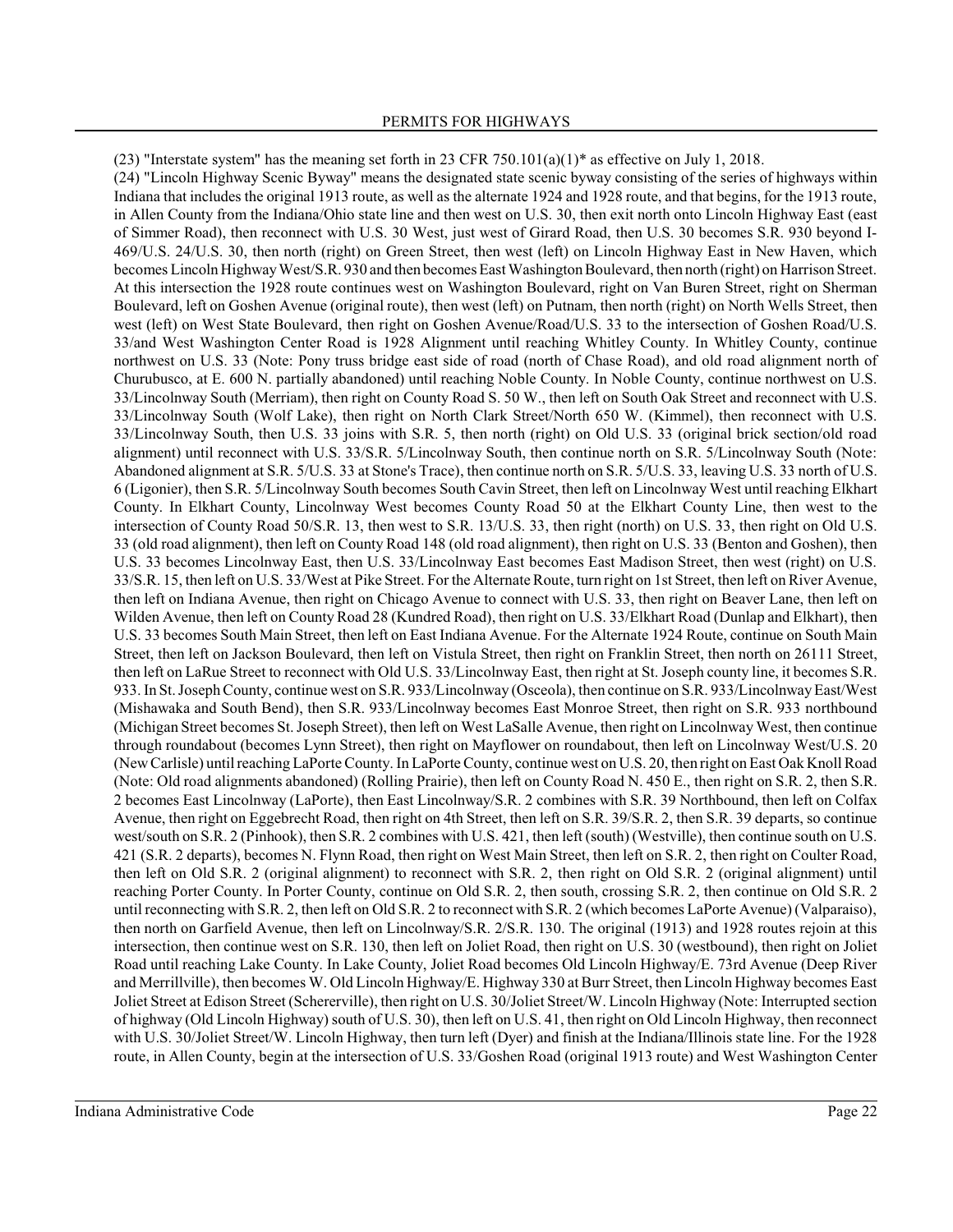Road (1928 route), then continue west on West Washington Center Road, then right on Lake Center Road/East Lincolnway until reaching Whitley County. In Whitley County, Lake Center Road becomes East Lincolnway (Note: Old Road alignment through Coesse Corners), then left on East Business 30 (Columbia City), then right on East Business 30, which combines with Chicago Street, then right on S.R. 205/S.R. 9, then left on Business 30/Van Buren Street, then right on North Walnut Street, then left on Jolly Street, which becomes Park Street, then right on North Lincolnway, then left on Schuman Road, then right on LincolnwayRoad untilreachingKosciusko County. In Kosciusko County, LincolnwayRoad becomes West Lincolnway/Old Road 30 (Warsaw), then right on East Kosciusko Drive, then left on East Center Street, then right on North Lake Street, which becomes W. Old Road 30 and then becomes East Main Street (Atwood), then W. Old Road 30 becomes East State Street/West State Street/Lincoln Highway (Etna Green) until reaching Marshall County. In Marshall County, Old U.S. Highway 30 becomes E. Lincoln Highway and then becomes Old U.S. Highway 30 East/becomes E. Center Street/W. Center Street (Bourbon), then right on Lincoln Highway (Inwood) and continue on Lincoln Highway/Plymouth Street (Plymouth) and Lincolnway East becomes Jefferson Street, then left until W. Jefferson Street becomes West Lincoln Highway, then left to remain on Lincoln Highway (before U.S. 30) becomes Lincoln Highway/Old U.S. Highway 30 (Donaldson), then left on U.S. 30 until reaching Starke County. In Starke County, continue west on U.S. 30 (Grovertown) (Note: old road alignments on north side of U.S. 30, interrupted), then left at Old U.S. Hwy 30/Frontage Road, then Old U.S. 30 becomes Plymouth Street (Hamlet), then Old U.S. Highway 30 reconnects with U.S. 30, left/west until reaching LaPorte County. In LaPorte County, continue on U.S. 30, then west (left) on U.S. 30 Alternate Route (Hanna), then right on County Road S. 700 W., then left on U.S. 30 (Wanatah) until reaching Porter County. In Porter County, continue on U.S. 30, then west (left) on Comeford Road, then right on County Road 150 (Valparaiso), then County Road 150 becomes S.R. 2/S.R. 130 and S.R. 2/S.R. 130 becomes East Lincolnway. At the intersection of Lincolnway and Garfield Avenue, the 1928 and original (1913) routes join.

(25) "Main-traveled way" means the traveled way of the highway on which through traffic is carried. For a divided highway, the traveled way of each of the separate roads for traffic in opposite directions is a main-traveled way. This term does not include frontage roads, turning roadways, parking areas, or shoulders.

(26) "National highway system" has the meaning set forth in 23 CFR 470.107(b)\* as effective on July 1, 2018.

(27) "Nonconforming sign" means a sign that was lawfully erected, but does not comply with the provisions of federal law or state law adopted at a later date, or which later does not comply with federal law or state law due to changed conditions. (28) "Obsolete" means a sign face of a nonconforming sign for a period of twelve (12) continuous months:

- (A) that does not contain advertising matter;
- (B) that contains an available for lease or similar message that concerns the availability of the sign itself; or
- (C) that is in need of substantial repair.

(29) "Ohio River Scenic Byway" means the designated national scenic byway consisting of the series of highways within Indiana that begins at the Indiana-Ohio border, then U.S. 50 west to Oberting Road, then follow Oberting Road to Greendale, then turn left onto Ridge Avenue, which becomes Main Street in Lawrenceburg, then turn right on U.S. 50 to Aurora, then turn left on George Street, then left on Second Street, then south on S.R. 56 to S.R. 156, then southwest on S.R. 156 to S.R. 56, then west on S.R. 56 to S.R. 62, west on S.R. 62 to Allison Lane in Jeffersonville, then right onto Market Street, then left on Walnut Street, then right on Riverside Drive, then right on Sherwood, then left on South Clark Boulevard, then right on Harrison Avenue, then left on Randolph Avenue, then west on S.R. 62 (Spring Street in New Albany), then follow S.R. 62 and turn left onto Vincennes Street, then right onto Main Street in New Albany, which turns into the Corydon Pike, then when the Corydon Pike dead-ends at S.R. 62, turn left and followS.R. 62 west to Sulphur, then turn west on S.R. 66, follow S.R. 66 west to S.R. 662 in Newburgh, take S.R. 662 west to I-69 west, which turns into Veterans Memorial Parkway and then Riverside Drive in Evansville, then turn left (west) on S.R. 62 (Lloyd Expressway) in Evansville and proceed west through Mt. Vernon to the Indiana-Illinois border.

(30) "Permittee" means the applicant or any subsequent transferee that is listed in the department's records as being the owner of the permit to erect and maintain a specific sign.

(31) "Property owner" means, as the context requires, the fee simple owner of the real estate upon which the sign is or would be located, or the lessee or other person with an appropriate real property interest (such as an easement) who is in control of the possession and use of such real estate. For purposes of this rule, the property owner is the person with a real estate ownership interest sufficient to validly contract with the permittee for the erection or maintenance of a particular sign on that real estate.

(32) "Reerect" means the erection or rebuilding of any sign in a vertical position subsequent to its initial erection.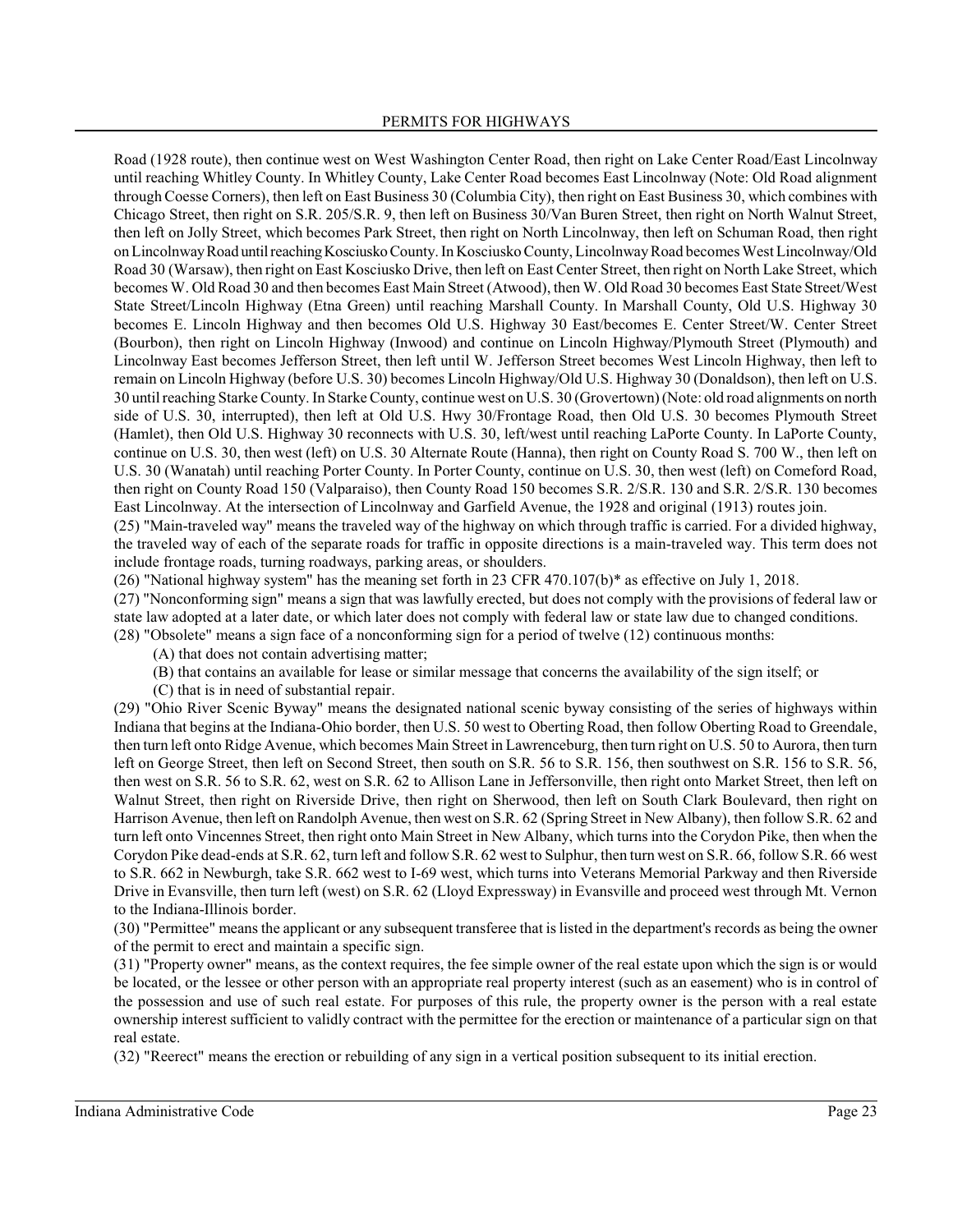(33) "Repair date" means the earliest of:

(A) the date on which a weather-related occurrence or other specific action caused the nonconforming sign to become damaged or destroyed;

(B) the date on which the permittee submitted the modification request to the department undersection 13(5) of thisrule for an addendum to allow the activities for the sign that might exceed customary maintenance or repair on a nonconforming sign; or

(C) the date on which the department sent the written notice to the permittee that the sign appears to be damaged or destroyed.

(34) "Repair period" means the twenty-four (24) month period immediately preceding the repair date.

(35) "Scenic byway" means any highway that has been nominated and designated in accordance with the state of Indiana's procedures as a scenic byway as referred to in 23 U.S.C. 131(s)\*, effective July 1, 2018.

(36) "Side-by-side sign" means two (2) sign faces on the same supporting structure and facing one (1) direction. A single pipe, beam, conduit, or pole between two (2) adjacent sign faces is not considered a supporting structure.

(37) "Sign" has the meaning set forth in IC 8-23-1-38, and also includes a changeable message sign. Thistermdoes not include directional and other official signs and notices.

(38) "Sign face" means the portion of the total surface area of the sign that contains an advertising message viewable by the motoring public, and which portion shall not exceed an area of one thousand  $(1,000)$  square feet, regardless of the type of sign. A sign face for a changeable message sign may display only one (1) advertisement at any one (1) time, but a sign face for any other sign may display up to two (2) advertisements at any one (1) time.

(39) "Sign type" means back-to-back sign, changeable message sign, side-by-side sign, single face sign, stacked sign, or Vshaped sign, as the context requires.

(40) "Single face sign" means a sign with one (1) sign face, facing one (1) direction of travel at a single location.

(41) "Spot zoning" means:

(A) the process of singling out a parcel of land or portion thereof through a rezoning of the parcel of land or portion thereof from a noncommercial or nonindustrial zoning classification for the express reason of making the use different from, and less restrictive than, the actual use of parcels in the surrounding area;

(B) the parcel of land or portion thereof was created solely for the erection and permitting of a sign;

(C) the use of the parcel of land or portion thereof is not part of the plans for a commercial and industrial development, as found in the comprehensive zoning plan, including any amendments or variances approved by the local unit of government; or

(D) the parcel of land or portion thereof is not appropriate for commerce, industry, or trade to take place.

(42) "Stacked sign" means two (2) or more sign faces stacked above and below each other on the same supporting structure and facing one (1) direction of travel, or two (2) or more sign faces on two (2) structures side-by-side or otherwise immediately adjacent to one another facing one (1) direction of travel at a single location.

(43) "Strip zoning" means:

(A) the process of singling out a narrow strip of land no more than five hundred (500) feet wide, measured perpendicular to the right-of-way, consisting of either a single parcel or contiguous parcels, through a rezoning of the parcel of land or portion thereof from a noncommercial or nonindustrial zoning classification for the express reason for making use different from, and less restrictive than, the actual use of parcels in the surrounding area;

(B) the parcel of land or portion thereof was created solely for the erection and permitting of a sign;

(C) the use of the parcel of land or portion thereof is not part of the plans for commercial and industrial development, as found in the comprehensive zoning plan, including any amendments or variances approved by the local unit of government; or

(D) the parcel of land or portion thereof is not appropriate for commerce, industry, or trade to take place.

(44) "Visible" means capable of being seen (whether or not legibly) without visual aid by a person of normal visual acuity. (45) "V-shaped sign" means a sign with a single structure having two (2) sign faces in the shape of the letter "V" when viewed from above, with the sign faces oriented in different directions.

(46) "Wabash River Scenic Byway" means the designated state scenic byway consisting of the series of highways within Indiana that begins, for Section 1, at Ross Hills County Park and traveling north on Tippecanoe C.R. 875 West to the intersection with Division Road and then proceeding east to South River Road and following South River Road to its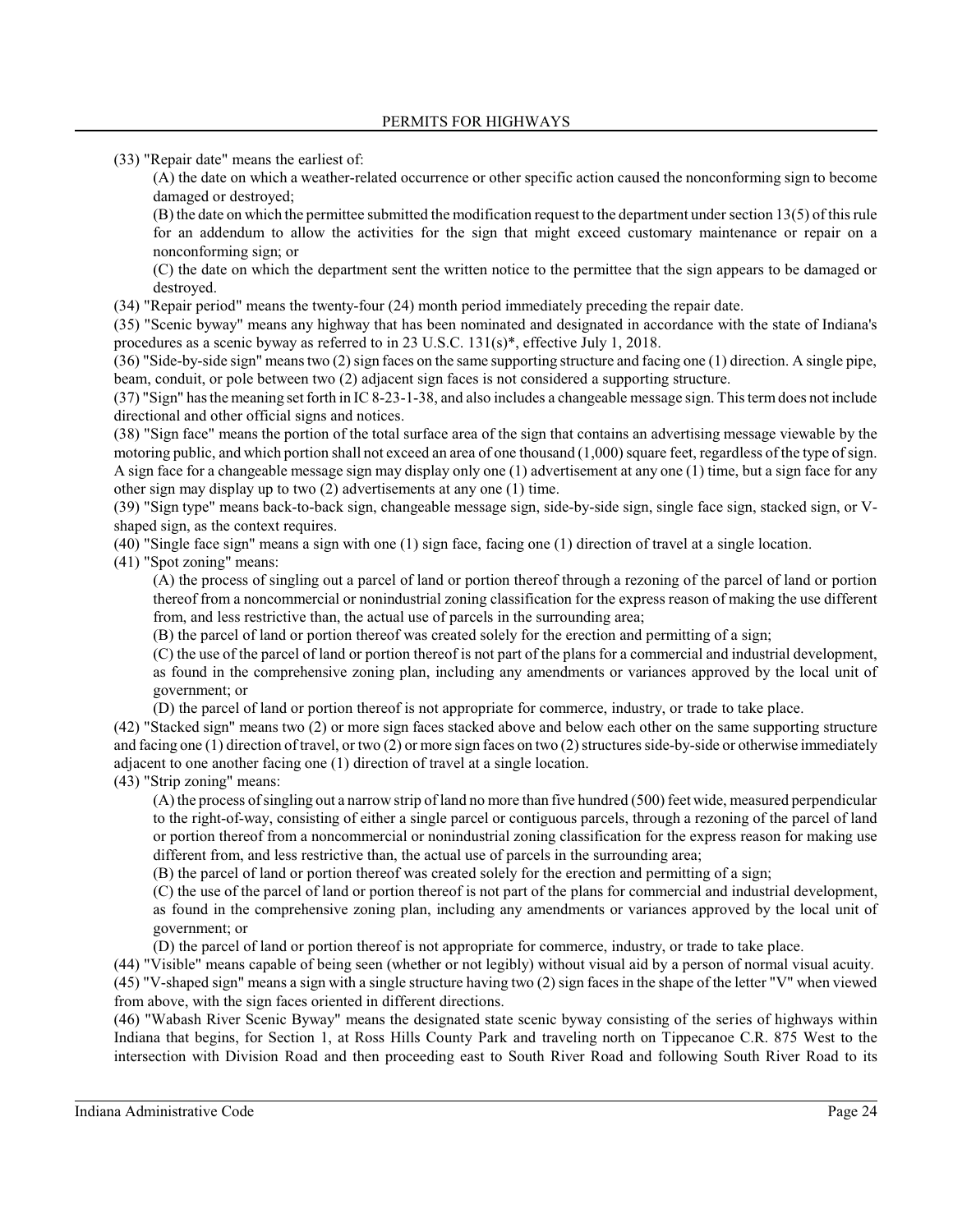intersection with State Street. For Section 2, begin at the intersection of South River Road at State Street and proceeding on North River Road (former S.R. 43) to the interchange with I-65 and S.R. 43 North where it will terminate.

(47) "Whitewater Canal Scenic Byway" means the designated state scenic byway consisting of the series of highways within Indiana that begins in Wayne County on S.R. 38 at the stone monument in Hagerstown and proceeding east on S.R. 38 to S.R. 1 before continuing south on S.R. 1 to Delaware Street in Cambridge City, then traveling west Delaware Street to Green Street before turning south on Green Street to meet U.S. 40, then east on U.S. 40 in Cambridge City to the intersection with Boyd Road before proceeding south on Boyd Road to meet S.R. 1 between Cambridge City and Milton, then south on S.R. 1 through Milton and Connersville in Fayette County to Western Avenue, then proceeding south on Western Avenue to meet S.R. 121 at the south edge of Connersville, then south on S.R. 121 through Nulltown and Alpine before entering Franklin County, then south through Laurel and continuing south to the intersection of S.R. 121 and U.S. 52 west of Metamora, then east on U.S. 52 from the intersection with S.R. 121 and proceeding southeast through Brookville passing S.R. 252 and proceeding southeast on U.S. 52 through Cedar Grove and New Trenton to meet I-74 before proceeding onto Old U.S. 52 to the Indiana-Ohio state line. In addition, from the Indiana-Ohio state line on U.S. 50 entering Dearborn County and traveling on U.S. 50 and a small section of S.R. 1 through Greendale and on U.S. 50 to Lawrenceburg and ending at Walnut Street in Lawrenceburg.

(48) "Whitewater Canal Scenic Byway Loop Routes" means the state national scenic byway consisting of the series of highways within Indiana that are three (3) loops added to the designated Whitewater Canal Scenic Byway, and begins for Loop One (East Fork Loop) at the intersection of U.S. 40 and S.R. 1 and continues east of U.S. 40 to Richmond, Indiana and the intersection of U.S. 40 and U.S. 27, then Loop One continues south on U.S. 27 to Liberty, Indiana and the intersection of U.S. 27 and S.R. 101, then south of S.R. 101 to Brookville and to U.S. 52 where Loop One ends. Loop Two (Oldenburg - Batesville Loop) begins near the west edge of Metamora, at the intersection of U.S. 52 and S.R. 229 and then travels south on S.R. 229 to Batesville and the intersection with S.R. 46, then east on S.R. 46 to St. Leon and the intersection of S.R. 1, then north on S.R. 1 to U.S. 52 where Loop Two ends. Loop Three (Dearborn - Ripley Loop) begins in Lawrenceburg at the intersection of U.S. 50 and Walnut Street, then southwest on U.S. 50 to Aurora and the intersection of U.S. 50 and S.R. 350, then west on S.R. 350 to Milan and the intersection with S.R. 101, then north on S.R. 101 to Sunman and the intersection of S.R. 101 and Eastern Avenue/East County Road 1100 North, then east on Eastern Avenue to County Line Road, then south on County Line Road to North Dearborn Road, then east on North Dearborn Road to Dover and the intersection with S.R. 1, then travels south on S.R. 1 to Lawrenceburg at U.S. 50 where Loop Three ends.

\*These documents are incorporated by reference and refer to the laws or regulations, or both, effective as of July 1, 2018. Copies may be obtained from the Government Publishing Office, www.govinfo.gov, or are available for review at the Indiana Department of Transportation, Office of Legal Counsel, IndianaGovernment Center North, 100 North Senate Avenue, Seventh Floor, Indianapolis, Indiana 46204. *(Indiana Department of Transportation; 105 IAC 7-4-2; filed Jul 24, 2019, 8:08 a.m.: 20190821-IR-105170337FRA)*

#### **105 IAC 7-4-3 Content of applications; incomplete applications; approval or denial of permits; effect of false or misleading information or repeated violation of permit terms**

Authority: IC 8-23-2-6; IC 8-23-20-25 Affected: IC 4-21.5; IC 8-23-20

Sec. 3. (a) A separate application for a permit shall be made for each sign on a form furnished by the department or through the electronic permitting system. The application must be verified and include, at a minimum, the following information:

(1) The complete name and address of the applicant.

(2) The original signature of the applicant, unless the applicant is using the electronic permitting system.

(3) The proposed location of the sign.

(4) The complete legal name and address of the property owner, as well as an accurate and complete description of the specific property interest held by the property owner in that real estate (for example, fee simple, lessee, or easement holder).

(5) A statement of whether the sign is located within an incorporated municipality or within the municipality's extraterritorial jurisdiction.

(6) The original signature of the property owner or its authorized representative on the accompanying affidavit in form and substance satisfactory to the department, demonstrating a consent to:

(A) the erection of the sign; and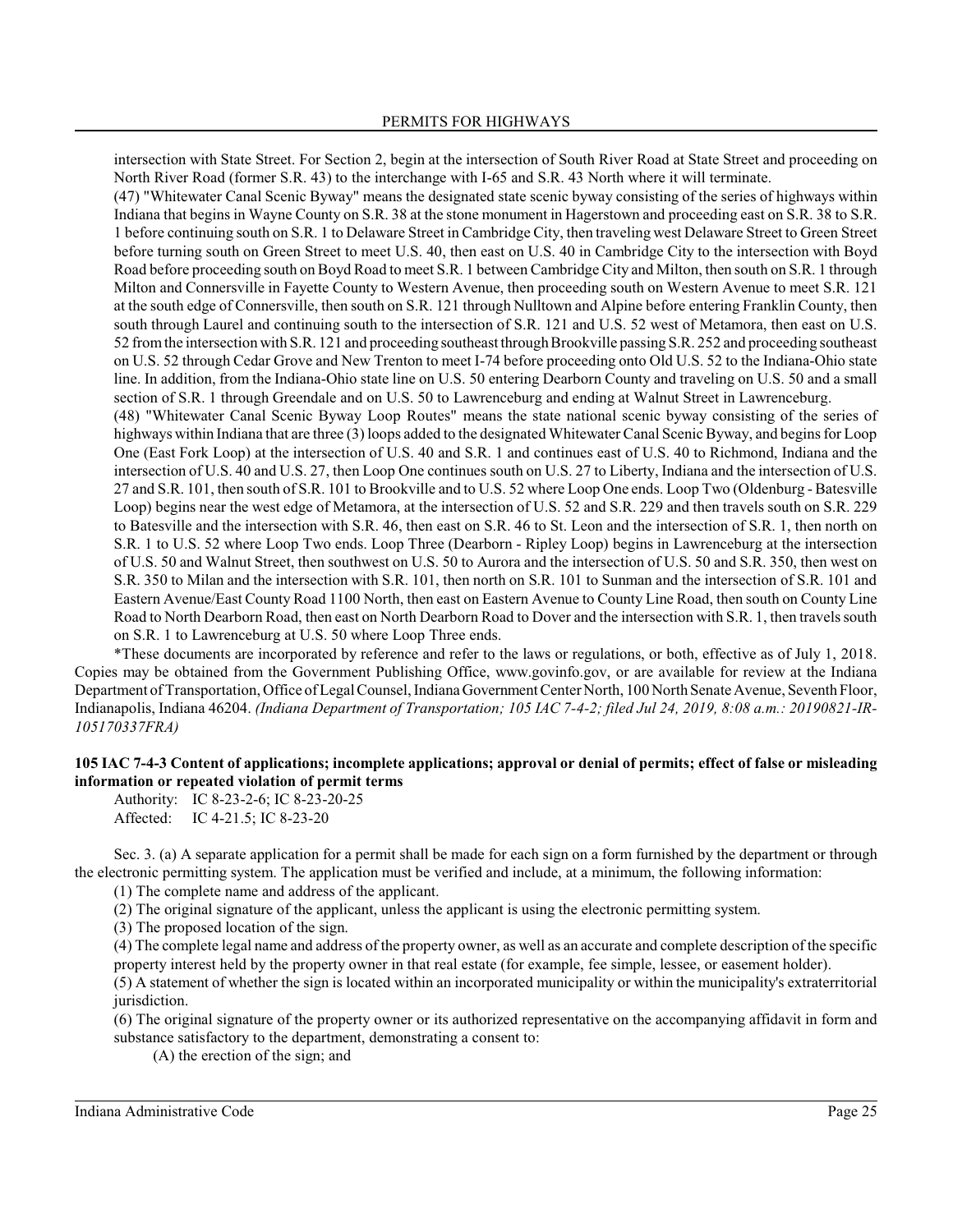(B) the right of entry from time to time by employees or authorized agents of the department on the real estate where the sign is located for purposes of inspection or removal of the sign; and in lieu of the affidavit signed by the property owner contemplated by this subdivision, the applicant may execute and submit an affidavit in form and substance satisfactory to the department, representing to the department:

(i) that the applicant made a reasonable request to obtain the executed affidavit from the property owner, but the applicant's request was refused;

(ii) that the applicant has the legal right to erect the sign, based upon its contractual documentation with the property owner;

(iii) that the applicant notified the property owner of the right of entry from time to time by employees or authorized agents of the department on the real estate where the sign is located for purposes of inspection or removal of the sign; and

(iv) the correct name, mailing address, and electronic mail address of the property owner.

Upon receipt of the affidavit executed by the applicant under this subdivision, the department may require the applicant to provide additional information or documentation verifying the representations therein.

(7) A letter or other document signed by an authorized representative of the local governmental entity that provides the current zoning applicable to the sign's location. In lieu of the letter or other document from the local governmental entity contemplated by this subdivision, the applicant may execute and submit an affidavit in form and substance satisfactory to the department, representing to the department that:

(A) the applicant made a reasonable request to obtain the executed letter or other document on behalf of the local governmental entity, but the applicant's request was refused; and

(B) the applicant has verified that the zoning is appropriate for the erection of the sign, and is also representing to the department what the current zoning classification is for the real estate upon which the sign would be located.

Upon receipt of a letter or other document signed by an authorized representative of the local governmental entity or the affidavit executed by the applicant under this subdivision, the department may require the applicant to provide additional information or documentation verifying the information or representations therein.

(8) Information that details how and the specific location on such real estate at which the sign will be erected and maintained. (9) Any other information or documentation reasonably related to the application that is required by the department. The application shall be completed accurately by the applicant, or by a representative duly authorized in writing to act for the applicant, and shall also describe and set forth the size, shape, and the nature of the proposed sign.

(b) An incomplete application will not be considered by the department, but minor deficiencies may be cured promptly after the department requires the applicant to provide additional information or documentation. Otherwise, all documents included with an incomplete application shall be returned to the applicant (but not sooner than fifteen (15) days after the date upon which it was submitted) without being processed, along with a written explanation of the reason for its return, and the application fee shall be returned by the department. The return of an incomplete application and any accompanying materials without processing in accordance with this rule is not a final administrative action subject to appeal. If an application is withdrawn or returned for any reason, and the applicant chooses to resubmit the application, the subsequently filed application shall be processed as a new application as of the date it is received by the department with a new application number and it shall be subject to the payment of another application fee.

(c) The department shall review each application on the basis of its qualifications as of the date received by the department. For example, any qualifying commercial or industrial activity and appropriate zoning that is required for approval must exist on the date the application is received. If the permit is approved by the department, written notice of this fact and the permit tag shall be sent to the applicant. Any denial of a permit by the department shall be in writing, accompanied by an explanation of the rationale for the denial, and shall be sent to the applicant by U.S. certified mail. If the permit is denied, the applicant may appeal this denial by delivering a written notice of the appeal to the department in accordance with the applicable time period set forth in IC 4-21.5 and in compliance with the requirements of section 12(c) of this rule. After an appeal is delivered, the applicant shall be afforded the opportunity for a hearing under IC 4-21.5 and IC 8-23-20.

(d) The permittee or its authorized representative shall have the right to change the advertising copy on the sign for which the permit was issued without payment of any additional fee to the department and no approval by the department is required for any such change.

(e) The department shall have authority, thirty (30) days after notice in writing to the permittee, to revoke any permit issued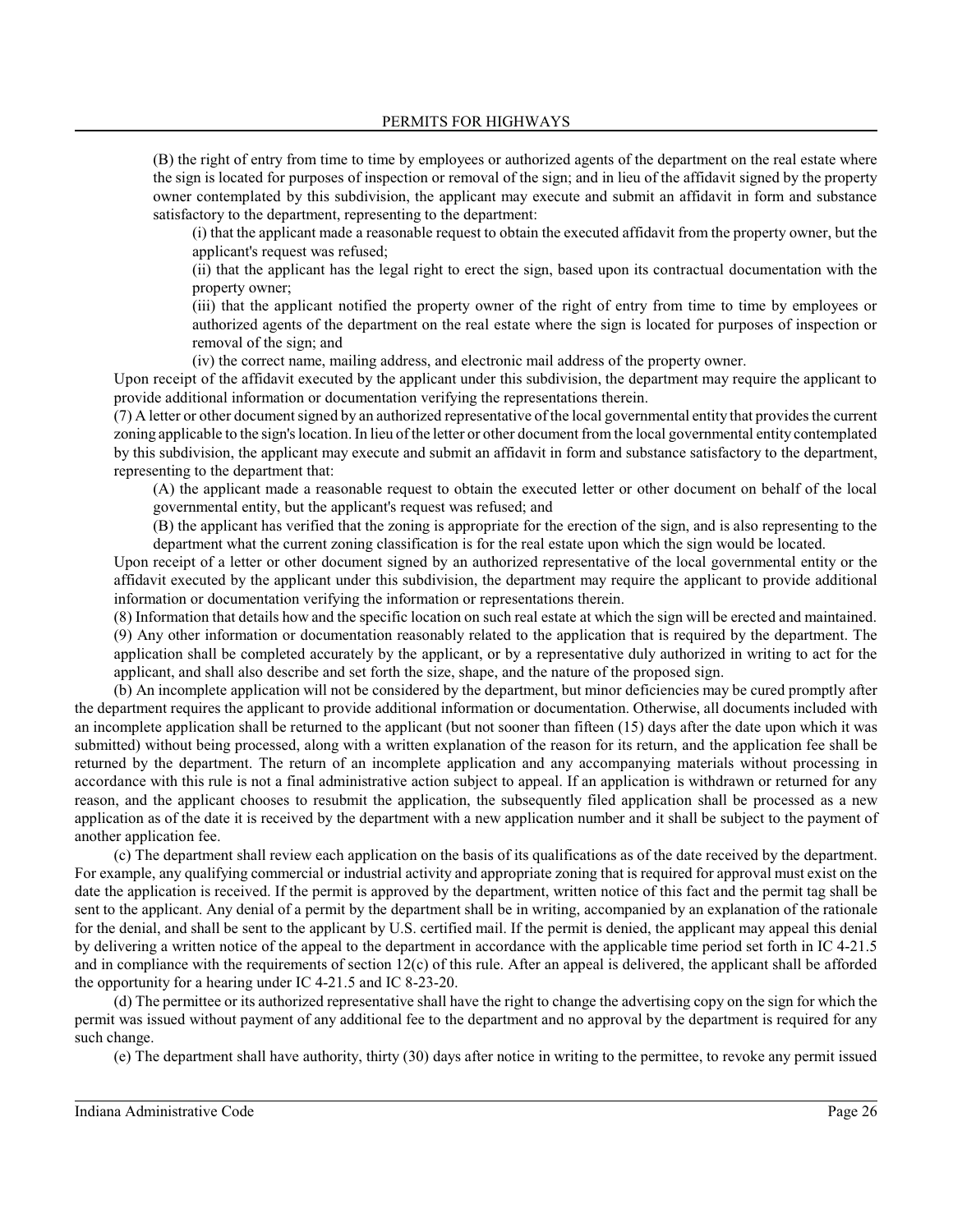under this rule where the application for the permit contains false or misleading information or where the permittee has violated any provision of this rule.

(f) The department may subsequently refuse to issue any sign permits to an applicant for a period not to exceed two (2) years from the date of its decision, if:

(1) the applicant or any owner, shareholder, officer, representative, or employee thereof intentionally provided false or misleading information on a permit application or modification request for an addendum within the previous two (2) years; or

(2) there are repeated substantive violations by the permittee of the general provisions and special provisions that are attached to the permits held by the permittee.

Before taking any action under this subsection, the department will afford the applicant or permittee an opportunity to meet and explain why this particular information had been provided to the department or to explain the circumstances that resulted in the repeated violation of these provisions.

(g) The issuance of the permit shall in no way imply the department's approval of, or be intended to influence any action pending before a local board, commission, or agency.

(h) All modification requests for an addendum to an existing permit for a sign shall comply with section  $13(5)$  or  $14(a)$  of this rule. *(Indiana Department of Transportation; 105 IAC 7-4-3; filed Jul 24, 2019, 8:08 a.m.: 20190821-IR-105170337FRA)*

#### **105 IAC 7-4-4 Documentation evidencing consent of property owner; transfer of ownership of the sign**

Authority: IC 8-23-2-6; IC 8-23-20-25 Affected: IC 8-23-20

Sec. 4. (a) It is unlawful for any sign to be erected without the lawful permission or consent of the property owner. Any sign so erected is an illegal sign and any permit for such sign shall be revoked by the department.

(b) The applicant for any sign permit shall provide to the department written evidence, in affidavit form and in substance similar to section  $3(a)(6)$  of this rule or otherwise reasonably satisfactory to the department, that the property owner has consented to the erection of the sign at that location. Failure of the applicant to do so will result in the department denying that application.

(c) In the event the sign or the permit for the sign is sold by the permittee, the permittee or transferee shall complete and submit to the department information about the transfer and the transferee on a form prescribed by the department. This form shall be accompanied by a transfer fee in the amount of forty dollars (\$40) and is due within one hundred eighty (180) days of the effective date of the transfer. Except as provided in this subsection:

(1) transfers of ownership of a sign that have occurred and for which equivalent information about the transfer and the transferee have been provided to the department's reasonable satisfaction prior to the adoption date of thissubsection shall not require the submission of a transfer form or the payment of a transfer fee; and

(2) transfers of ownership of a sign that have occurred prior to the adoption date of this subsection, but for which equivalent information about the transfer and the transferee have not been provided to the department's reasonable satisfaction, shall submit a transfer form within one (1) year of the adoption date of this subsection and pay a transfer fee in the amount of forty dollars (\$40). If any transfer form and transfer fee required by this subdivision is not timely received by the department, then the permittee and the transferee shall jointly and severally owe the department a late fee of one hundred dollars (\$100) per month from the due date of such form and fee until they are both received by the department, but subject to a maximum late fee of four hundred dollars (\$400) for any particular sign. Failure of the permittee or the transferee to submit thistransfer form and to pay thistransfer fee in a timely manner shall be a sufficient ground for the department to revoke any permit for that sign, but the permittee or the transferee may prevent this revocation by submitting the completed transfer form and paying the transfer fee and all late fees within thirty (30) days of the date of the department's revocation notice.

*(Indiana Department of Transportation; 105 IAC 7-4-4; filed Jul 24, 2019, 8:08 a.m.: 20190821-IR-105170337FRA)*

#### **105 IAC 7-4-5 Changeable message signs**

Authority: IC 8-23-2-6; IC 9-21-19-2 Affected: IC 8-23-20-25; IC 8-23-20-25.5

Sec. 5. (a) Only a conforming sign may be modified to a changeable message sign. A nonconforming sign may not be modified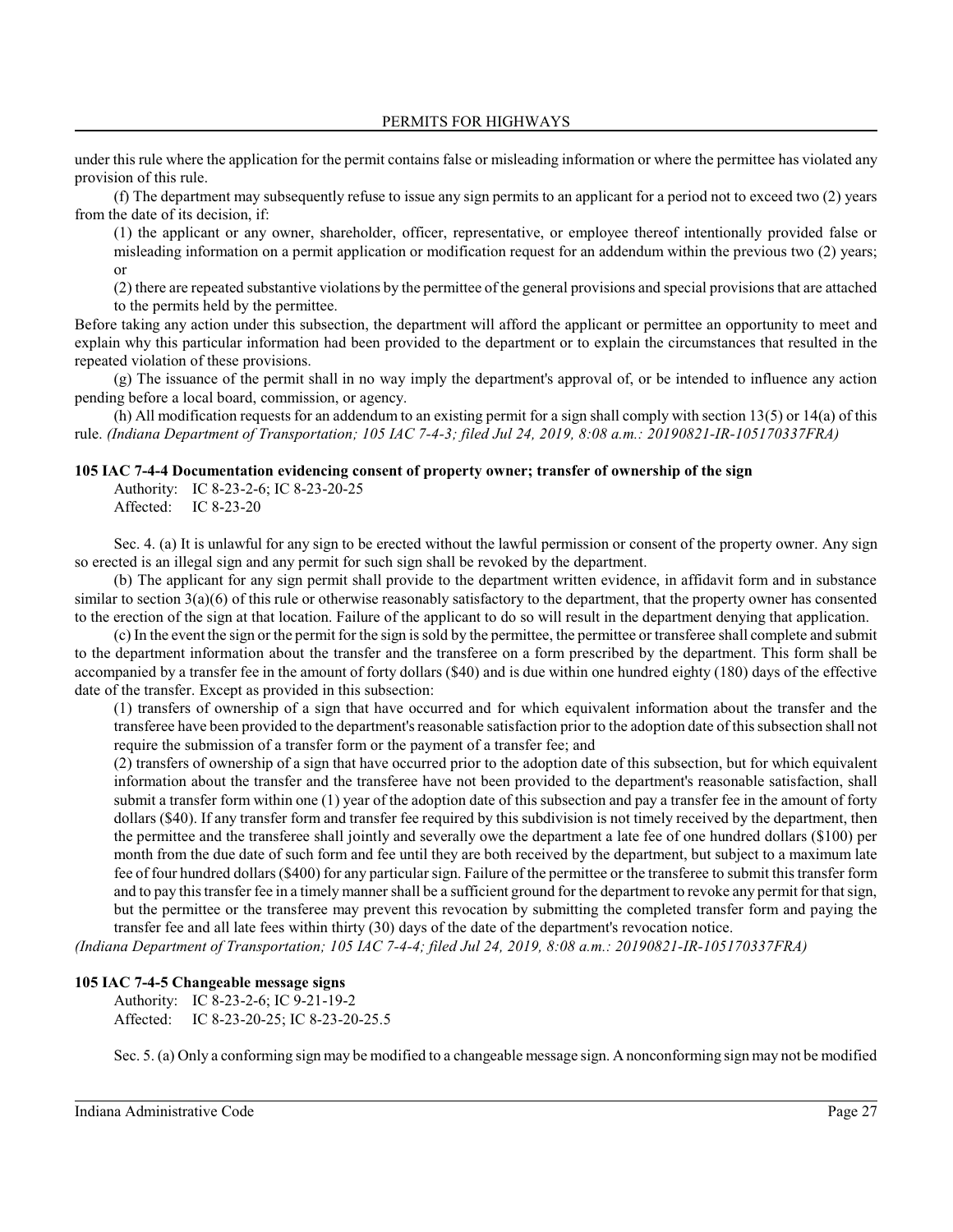to a changeable message sign under any circumstances.

(b) A changeable message sign shall be constructed and used only as one (1) of the following:

(1) A single face sign.

(2) A V-shaped sign.

(3) A back-to-back sign.

A stacked sign or a side-by-side sign is not allowed as a changeable message sign.

(c) The permittee shall provide the department with up to two (2) contact persons and phone numbers for every changeable message sign. The contact persons must have the ability and authority to make modifications to the display and lighting levels upon request by the department. The department may direct the permittee to disable the changeable message sign:

(1) in cases of emergency; or

(2) when the contact persons do not respond to a department request relating to a malfunction within forty-eight (48) hours.

(d) If the department determines that the changeable message sign:

(1) impairs the vision of the driver of any motor vehicle; or

(2) otherwise interferes with the operation of a motor vehicle;

then upon request from the department, the permittee shall take appropriate corrective action to fix the problem or cause the sign to be frozen in a dark or blank position within twelve (12) hours. Failure to take such appropriate corrective action within forty-eight (48) hours after a department request to do so may result in revocation of the permit for this sign.

(e) Changeable message signs must possess and utilize a light sensing device with automatic dimming capabilities to adjust the brightness of the sign, so that the maximum luminescence level is not more than three-tenths(0.3) foot candles over ambient light measured at a distance of:

(1) one hundred fifty (150) feet for those sign faces less than or equal to three hundred (300) square feet;

(2) two hundred (200) feet for those sign faces greater than three hundred (300) square feet, but less than or equal to three hundred seventy-eight (378) square feet;

(3) two hundred fifty (250) feet for those sign faces greater than three hundred seventy-eight (378) square feet, and less than six hundred seventy-two (672) square feet; or

(4) three hundred fifty (350) feet for those sign faces equal to or greater than six hundred seventy-two (672) square feet, but sign face area cannot exceed one thousand (1,000) square feet.

In addition to the requirements in subdivisions (1) through (4), signs under this subsection shall be configured to default to a static display or freeze the sign in a dark or blank position in the event of a malfunction.

(f) A changeable message sign shall be operated with systems and monitoring in place to either turn the display off or show a full black image in the event of a malfunction.

(g) No changeable message sign shall be located within three hundred (300) feet of any building used primarily as a residence, unless the owner of the building consents in writing to the location of the changeable message sign. *(Indiana Department of Transportation; 105 IAC 7-4-5; filed Jul 24, 2019, 8:08 a.m.: 20190821-IR-105170337FRA)*

## **105 IAC 7-4-6 Permit required before erection of sign; time to erect; multiple conflicting applications**

Authority: IC 8-23-2-6; IC 8-23-20-25 Affected: IC 8-23-20

Sec. 6. (a) A person or entity shall have an existing permit from the department for the sign before erecting, repairing, or maintaining the sign. Any sign erected, repaired, or maintained without an existing permit from the department for that sign is an illegal sign. The department may deny any application for a permit for a sign that is submitted after erection of the sign had been started or completed. The department may send the applicant a separate written notice requiring the removal of any such sign within thirty (30) days after the date of such notice.

(b) The erection of the proposed sign must be completed within three hundred sixty-five (365) days of the date of issuance of the permit, or the permit shall be revoked and the uncompleted sign shall be removed at the permittee's sole expense. No extension of time shall be granted by the department.

(c) For any sign constructed and registered on or before December 31, 1993, the department shall make a determination of the registered sign's eligibility for a permit as of the date the registration form was submitted to the department. If the department determines the registered sign is eligible for a permit, the department shall issue a legal nonconforming permit or a legal conforming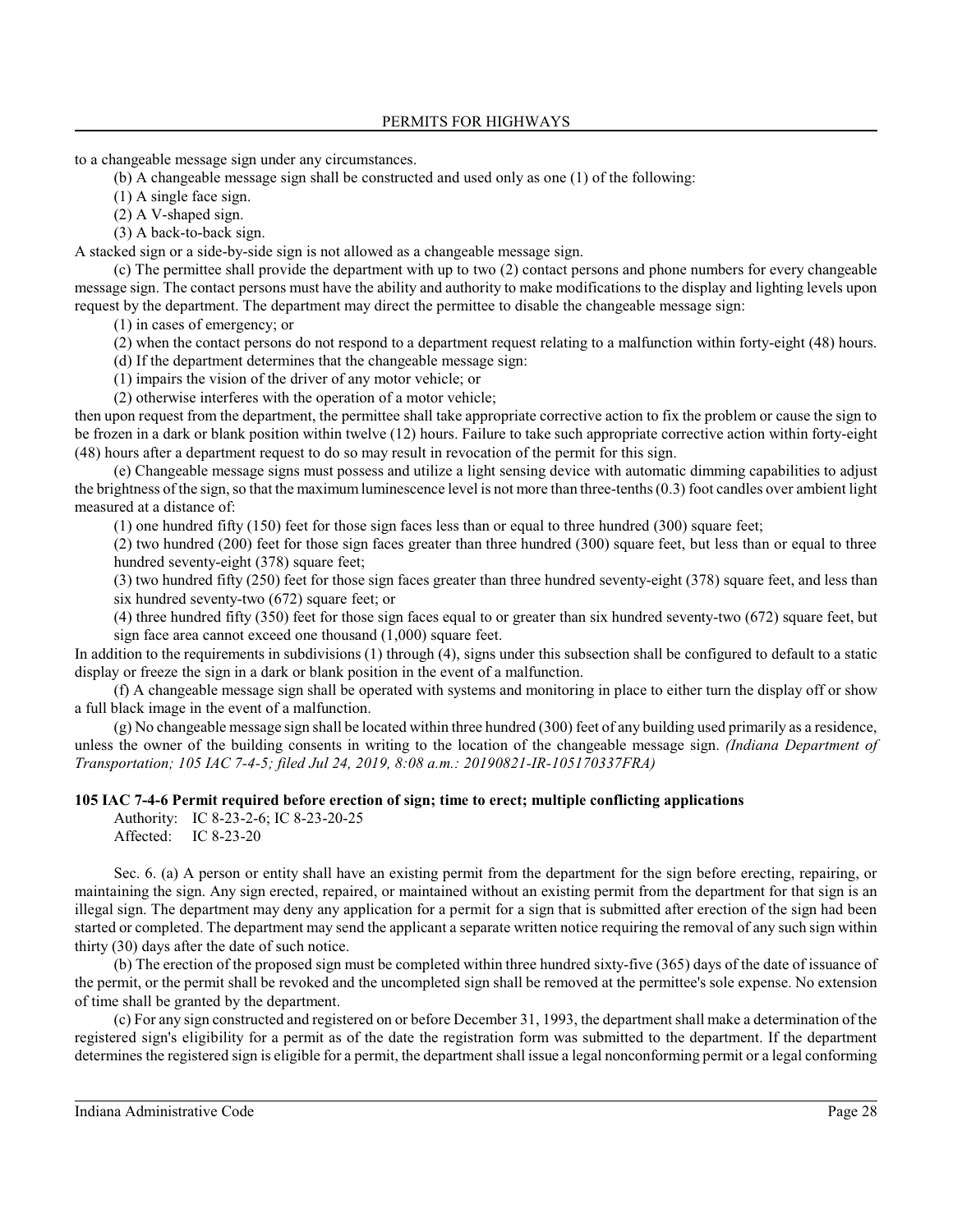permit based upon the information in the registration form. If the determination for a legal nonconforming permit is made and the sign owner has documentation to demonstrate a legal conforming permit should be issued, the sign owner shall have ninety (90) days from the date of the eligibility determination to provide documentation to the department. If the documentation submitted to the department is found to be inadequate to support a legal conforming permit, the legal nonconforming permit determination shall be final. If the department determines the registered sign is not eligible for a permit, then the registered sign is a public nuisance and is subject to removal.

(d) When multiple permit applications are received for proposed signs at the same site or at sites that, if both permits were granted, would conflict with the spacing criteria in thisrule, priority shall be given in the order the applications were received by the department. If an application is returned to an applicant because it is not complete or has incorrect information, the application loses its priority position. The department will hold an application, without taking any further action on it, if it is for the same site as, or for a conflicting site with that of an application that the department previously received and that has not been denied. The department's hold will continue until the department makes a final decision on the previously received application and all appeals relating thereto have been concluded, or until the department returns the previously received application to its applicant. The department will notify the subsequent applicant in writing or through the electronic permitting systemthat the subsequent application is being held because an application for the same site or for a conflicting site was previously received.

(e) Whenever a spacing or other conflict exists, an application for a proposed sign and an existing sign constructed on or before December 31, 1993, which was timely registered under state law, but for which a valid permit has not been issued, the department shall make a determination of the registered sign's eligibility for a permit. If the department determines that the registered sign is eligible for a permit, the department shall issue a permit for the registered sign and deny the application for the proposed sign. If the department determines that the registered sign is not eligible for a permit, then the registered sign is a public nuisance and subject to removal, and the department shall consider the application for the proposed sign. *(Indiana Department of Transportation; 105 IAC 7-4-6; filed Jul 24, 2019, 8:08 a.m.: 20190821-IR-105170337FRA)*

#### **105 IAC 7-4-7 Application and fee**

Authority: IC 8-23-2-6; IC 8-23-20-25 Affected: IC 8-23-20-25

Sec. 7. (a) Each application for a permit shall be accompanied by an application fee of one hundred dollars (\$100). If the application is approved, the applicant will be notified by U.S. mail, electronic mail, or through the electronic permitting system. If the application is denied, the applicant will be notified by U.S. certified mail. No refund of the application fee will be made after an application for a permit has been received by the department.

(b) Each modification request for an addendum to the permit that is submitted under section 13(5) or 14(a) of this rule shall be accompanied by an addendum fee of one hundred dollars (\$100). If the addendum is approved, the applicant will be notified by U.S. mail, electronic mail, or through the electronic permitting system. If the modification request is denied, the applicant will be notified by electronic mail or U.S. certified mail. No refund of any portion of the addendum fee will be made after a modification request for an addendum has been received by the department. *(Indiana Department of Transportation; 105 IAC 7-4-7; filed Jul 24, 2019, 8:08 a.m.: 20190821-IR-105170337FRA)*

#### **105 IAC 7-4-8 Permit identification number for signs; fastening to signs**

Authority: IC 8-23-2-6; IC 8-23-20-25 Affected: IC 8-23-20

Sec. 8. (a) Each permit issued by the department shall be assigned a separate identification number, and it shall be the duty of each permittee to fasten to each sign the permit tag provided by the department in a location with the permit number plainly facing the control route and visible fromthe right-of-way of the control route. In the event the most recent version of the department's permit tag is not available to be attached to the sign, a replacement permit tag shall be obtained from the department by the permittee's submission of a written request to the department and the payment of a replacement fee in an amount determined by the department, but not to exceed twenty-five dollars (\$25). The replacement permit tag shall be fastened to the sign as provided in this subsection.

(b) A permit tag is issued for a particular sign at its current location and a permit tag may not be moved to or used for any other sign or location.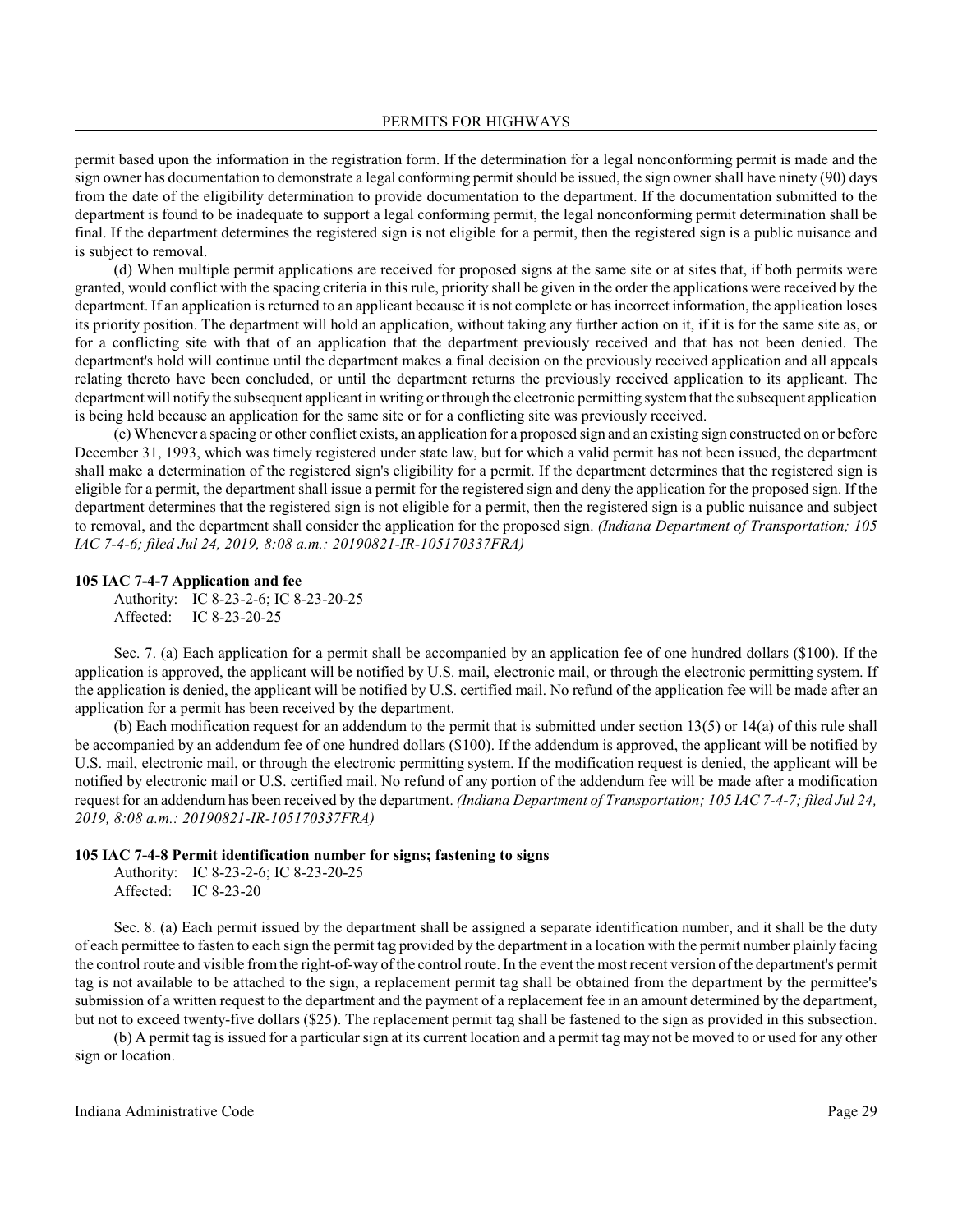(c) If the department changes its permit tags to a new design because of federal law or state law and sends written notice of that fact to the permittee, the permittee shall promptly submit a written request for the newly designed permit tag, pay the replacement fee in an amount determined by the department, but not to exceed twenty-five dollars (\$25), and, upon receipt, shall fasten the newly designed permit tag as provided in subsection (a).

(d) If the department determines that a sign does not have the current design of the permit tag fastened and visible in accordance with subsection (a), the department may send written notice to the permittee that requires such permit tag to be so fastened and visible. If a replacement permit tag is needed, the permittee shall:

(1) submit a written request for a replacement permit tag within sixty (60) days of the department's notice; and

(2) fasten the replacement permit tag as provided in subsection (a) within sixty (60) days of receiving such tag from the department.

(e) The permittee shall owe the department a fee of one hundred dollars (\$100) per month from the date that any action should have been taken by the permittee under subsection  $(d)(1)$  or  $(d)(2)$ , but subject to a maximum fee of four hundred dollars (\$400) for any particular sign. Failure of the permittee to timely fasten the current design of the permit tag to the sign as provided in subsection (a) after receiving the department's written notice to do so shall be a sufficient ground for the department to revoke any permit for the sign, but the permittee may prevent this revocation by fastening the permit tag to the sign in an appropriate manner and paying all fees under this subsection within thirty (30) days of the date of the department's revocation notice. *(Indiana Department of Transportation; 105 IAC 7-4-8; filed Jul 24, 2019, 8:08 a.m.: 20190821-IR-105170337FRA)*

## **105 IAC 7-4-9 Territory to which article applies; entries for examinations and surveys**

Authority: IC 8-23-2-6; IC 8-23-20-25 Affected: IC 8-23-20

| Route Name         | From                          | To                | County     |
|--------------------|-------------------------------|-------------------|------------|
| $I-64$             | All plus Ramps and Connectors |                   |            |
| $I-65$             | All plus Ramps and Connectors |                   |            |
| $I-69$             | All plus Ramps and Connectors |                   |            |
| $I-70$             | All plus Ramps and Connectors |                   |            |
| $I-74$             | All plus Ramps and Connectors |                   |            |
| $I-80$             | All plus Ramps and Connectors |                   |            |
| $I-90$             | All plus Ramps and Connectors |                   |            |
| $I-94$             | All plus Ramps and Connectors |                   |            |
| $I-265$            | All plus Ramps and Connectors |                   |            |
| $I-275$            | All plus Ramps and Connectors |                   |            |
| $I-465$            | All plus Ramps and Connectors |                   |            |
| $I-469$            | All plus Ramps and Connectors |                   |            |
| $I-86\overline{5}$ | All plus Ramps and Connectors |                   |            |
| U.S. 6             | A11                           |                   |            |
| U.S. 6             | I-80                          | Porter Co. Line   | Lake       |
| U.S. 6             | Lake Co. Line                 | U.S. 6            | Porter     |
| U.S. 6             | Porter Co. Line               | S. 900 W.         | LaPorte    |
| U.S. 6             | LaPorte Co. Line              | Marshall Co. Line | St. Joseph |
| U.S. 6             | St. Joseph Co. Line           | Elkhart Co. Line  | Marshall   |
| $U.S.\overline{6}$ | <b>U.S. 33</b>                | Noble Co. Line    | Elkhart    |
| U.S. 6             | Marshall Co. Line             | U.S. 33           | Elkhart    |
| U.S. 6             | Elkhart Co. Line              | DeKalb Co. Line   | Noble      |
| U.S. 6             | Noble Co. Line                | Ohio State Line   | DeKalb     |

Sec. 9. (a) As of July 1, 2018, the current list of control routes subject to this rule are: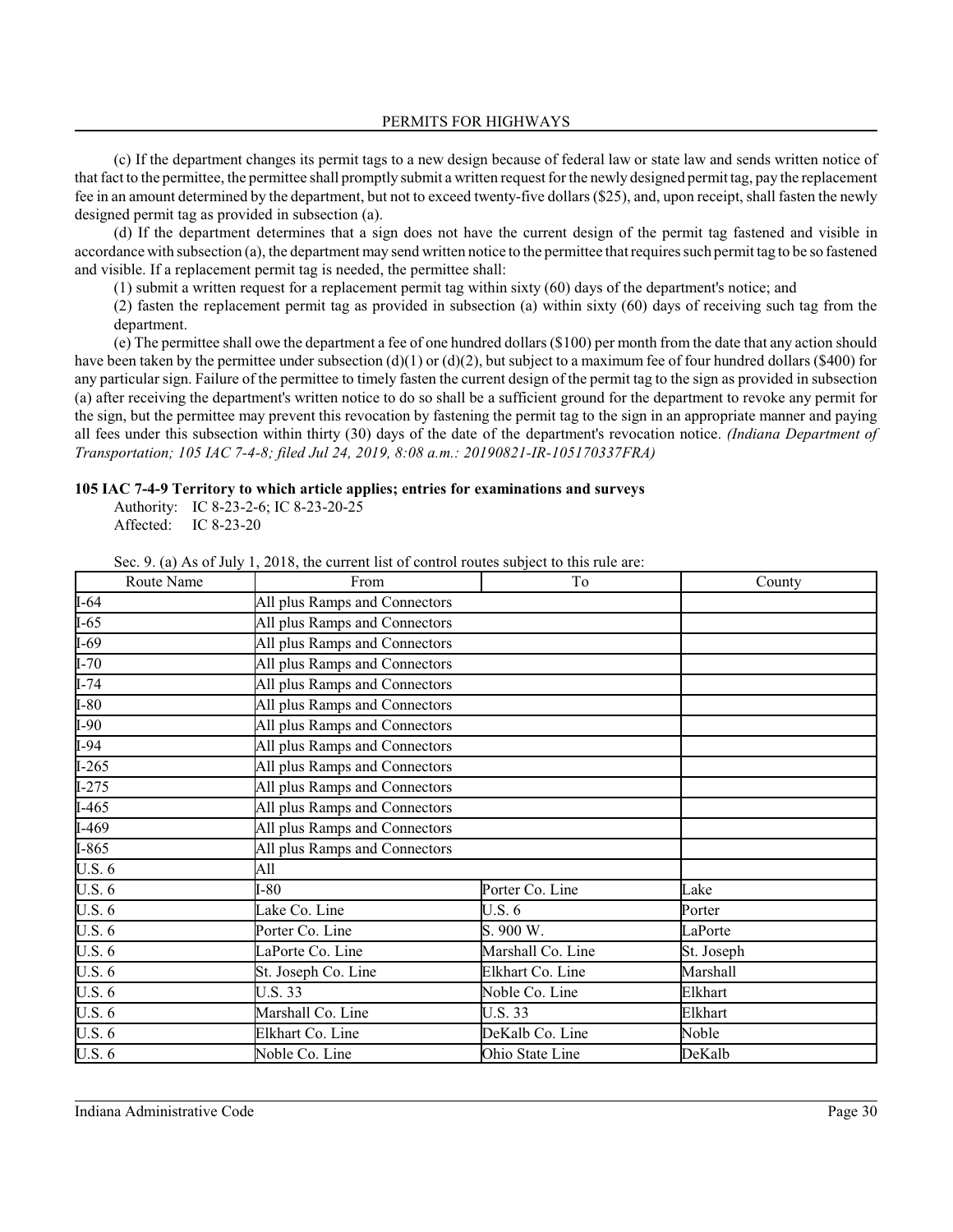| <b>U.S. 12</b>       | Michigan State Line    | S.R. 212                  |            |
|----------------------|------------------------|---------------------------|------------|
| U.S. 12              | <b>Bridge Street</b>   | Vermont Street in Hammond |            |
| U.S. 12              | Michigan State Line    | Porter Co. Line           | LaPorte    |
| $\overline{U.S. 12}$ | LaPorte Co. Line       | Town of Pines City Limit  | Porter     |
| U.S. 12              | <b>Tremont Road</b>    | Lake $Co$ . Line          | Porter     |
| U.S. 12              | Porter Co. Line        | Rhode Island Street       | Lake       |
| U.S. 12              | Rhode Island Street    | Illinois State Line       | Lake       |
| U.S. 20              | A11                    |                           |            |
| U.S. 20              | U.S. 12                | Columbus Drive            | Lake       |
| <b>U.S. 20</b>       | Porter Co. Line        | <b>U.S. 12</b>            | Lake       |
| U.S. 20              | Lake Co. Line          | LaPorte Co. Line          | Porter     |
| U.S. 20              | Porter Co. Line        | $I-94$                    | LaPorte    |
| U.S. 20              | U.S. 31 North Juncture | Elkhart Co. Line          | St. Joseph |
| <b>U.S. 20</b>       | St. Joseph Co. Line    | LaGrange Co. Line         | Elkhart    |
| <b>U.S. 20</b>       | Elkhart Co. Line       | Steuben Co. Line          | LaGrange   |
| <b>U.S. 24</b>       | A11                    |                           |            |
| U.S. 24              | Illinois State Line    | Jasper Co. Line           | Newton     |
| U.S. 24              | Newton Co. Line        | White Co. Line            | Jasper     |
| <b>U.S. 24</b>       | Jasper Co. Line        | Cass Co. Line             | White      |
| U.S. 24              | White Co. Line         | Miami Co. Line            | Cass       |
| U.S. 24              | Cass Co. Line          | Wabash Co. Line           | Miami      |
| <b>U.S. 24</b>       | Miami Co. Line         | Huntington Co. Line       | Wabash     |
| U.S. 24              | Wabash Co. Line        | Whitley Co. Line          | Huntington |
| U.S. 24              | Huntington Co. Line    | Allen Co. Line            | Whitley    |
| U.S. 24              | Whitley Co. Line       | $I-69$                    | Allen      |
| U.S. 24              | $I-469$                | Ohio State Line           | Allen      |
| U.S. 27              | S.R.3                  | Ohio State Line           |            |
| U.S. 27              | Ohio State Line        | Wayne Co. Line            | Union      |
| U.S. 27              | Union Co. Line         | Randolph Co. Line         | Wayne      |
| U.S. 27              | Wayne Co. Line         | Jay Co. Line              | Randolph   |
| U.S. 27              | Randolph Co. Line      | Adams Co. Line            | Jay        |
| U.S. 27              | Jay Co. Line           | <b>U.S. 224</b>           | Adams      |
| U.S. 27              | <b>U.S. 224</b>        | Allen Co. Line            | Adams      |
| U.S. 27              | Adams Co. Line         | $I-469$                   | Allen      |
| U.S. 30              | All                    |                           |            |
| U.S. 30              | Illinois State Line    | Porter Co. Line           | Lake       |
| U.S. 30              | Lake Co. Line          | S.R. 2                    | Porter     |
| <b>U.S. 30</b>       | S.R. 2                 | S.R. 49                   | Porter     |
| U.S. 30              | S.R. 49                | LaPorte Co. Line          | Porter     |
| U.S. 30              | Porter Co. Line        | Starke Co. Line           | LaPorte    |
| U.S. 30              | LaPorte Co. Line       | Marshall Co. Line         | Starke     |
| U.S. 30              | Starke Co. Line        | Kosciusko Co. Line        | Marshall   |
| U.S. 30              | Marshall Co. Line      | Whitley Co. Line          | Kosciusko  |
| U.S. 30              | Kosciusko Co. Line     | Allen Co. Line            | Whitley    |
| U.S. 30              | Whitley Co. Line       | $I-69$                    | Allen      |
|                      |                        |                           |            |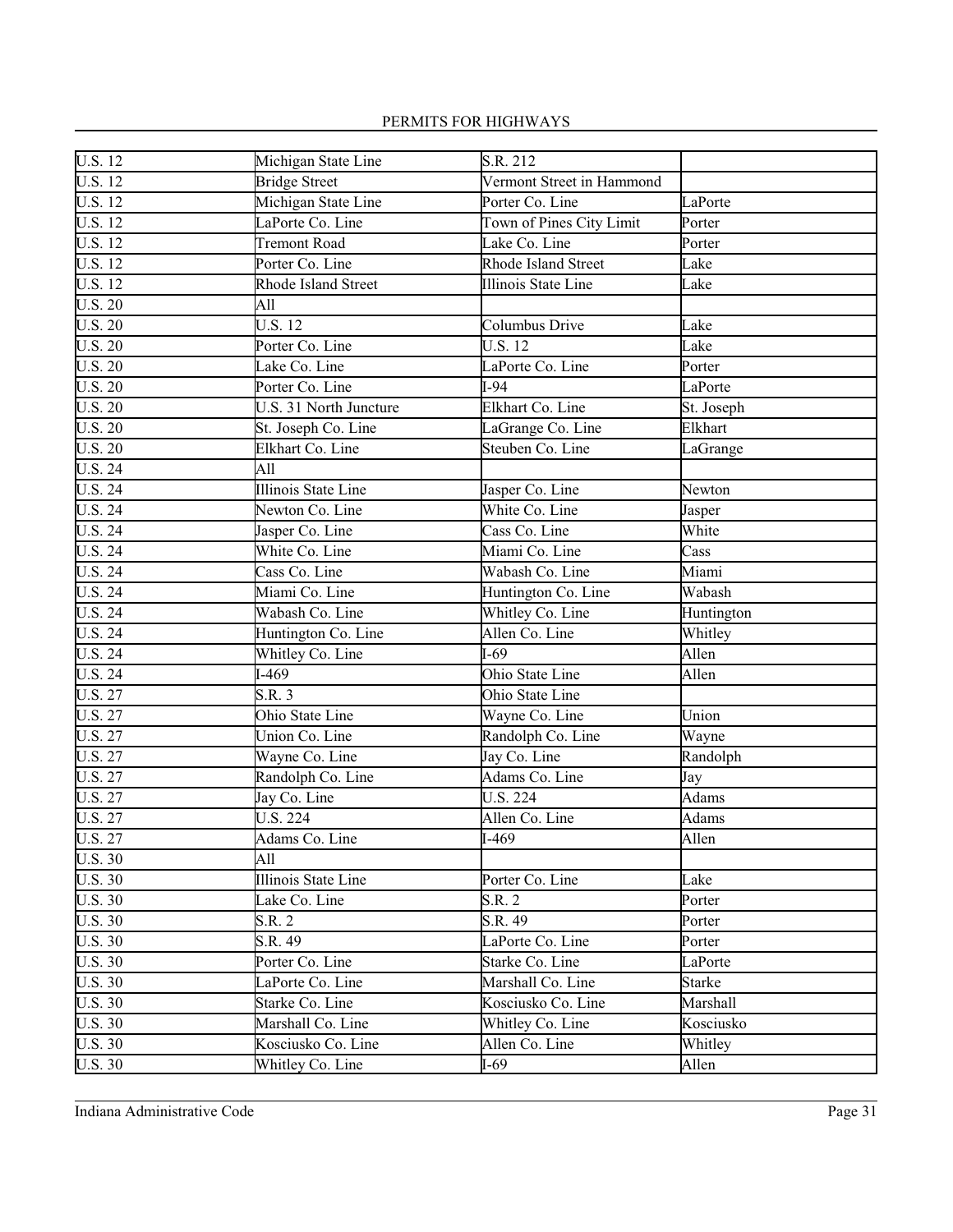| U.S.30               | $I-469$                   | Ohio State Line                        | Allen              |
|----------------------|---------------------------|----------------------------------------|--------------------|
| $\overline{U.S. 31}$ | Michigan State Line       | I-465 on south side of                 |                    |
|                      |                           | Indianapolis to Pennsylvania           |                    |
|                      |                           | Avenue, on to Madison                  |                    |
|                      |                           | Avenue, to East Street, to U.S.        |                    |
|                      |                           | 31 at I-465                            |                    |
| <b>U.S. 31</b>       | Kentucky State Line       | I-65 Ramp 002b                         | Clark              |
| <b>U.S. 31</b>       | $I-65$                    | Johnson Co. Line                       | <b>Bartholomew</b> |
| <b>U.S. 31</b>       | $I-465$                   | Tipton Co. Line                        | Hamilton           |
| U.S. 31              | Hamilton Co. Line         | Howard Co. Line                        | Tipton             |
| U.S. 31              | Tipton Co. Line           | Miami Co. Line                         | Howard             |
| U.S. 31              | Howard Co. Line           | Fulton Co. Line                        | Miami              |
| U.S. 31              | Miami Co. Line            | Marshall Co. Line                      | Fulton             |
| U.S. 31              | Fulton Co. Line           | Marshall Co. Line                      | Marshall           |
| U.S. 31              | Marshall Co. Line         | U.S. 20                                | St. Joseph         |
| U.S. 31              | U.S. 20                   | Michigan State Line                    | St. Joseph         |
| U.S. 33              | All                       |                                        |                    |
| U.S. 33              | Ohio State Line           | U.S. 27                                | Adams              |
| <b>U.S. 33</b>       | U.S.30                    | Whitley Co. Line                       | Allen              |
| U.S. 33              | Allen Co. Line            | Noble Co. Line                         | Whitley            |
| U.S. 33              | Whitley Co. Line          | U.S. 6                                 | Noble              |
| U.S. 33              | U.S. 6                    | 10th Street                            | Elkhart            |
| U.S. 33              | 10th Street               | Main Street                            | Elkhart            |
| U.S.33               | Main Street               | U.S. 20                                | Elkhart            |
| U.S. 35              | S.R. 2                    | $I-70$                                 |                    |
| U.S. 35              | 500 N.                    | $I-69$                                 | Delaware           |
| U.S. 35              | $I-69$                    | Howard Co. Line                        | Grant              |
| U.S. 35              | Grant Co. Line            | U.S. 31                                | Howard             |
| U.S.35               | E. 400 N.                 | N.80 W.                                | Howard             |
| U.S. 35              | N. 80 W.                  | Cass Co. Line                          | Howard             |
| U.S. 35              | $\overline{E}$ . 300 S.   | <b>U.S. 24</b>                         | Cass               |
| U.S. 35              | U.S. 24                   | N. 350 W.                              | Cass               |
| U.S. 36              | Illinois State Line       | $\overline{1-465}$ on the west side of |                    |
|                      |                           | Indianapolis                           |                    |
| U.S. 36              | U.S. 27                   | Ohio State Line                        |                    |
| U.S. 36              | Illinois State Line       | S.R. 63                                | Vermillion         |
| U.S.36               | Putnam Co. Line           | Marion Co. Line                        | <b>Hendricks</b>   |
| U.S. 36              | Hendricks Co. Line        | $I-465$                                | Marion             |
| U.S. 36              | $I-465$                   | I-465 Ramp 013a                        | Marion             |
| U.S. 36              | Hancock Co. Line          | S.R. 9                                 | Madison            |
| <b>U.S. 40</b>       | $I-465$ West              | Hendricks Co. Line                     |                    |
| <b>U.S. 40</b>       | $\overline{\text{I}}$ -70 | Clay Co. Line                          | Vigo               |
| U.S. 40              | Putnam Co. Line           | Marion Co. Line                        | Hendricks          |
| U.S. 40              | Hendricks Co. Line        | $I-465$                                | Marion             |
| U.S. 40              | S. 350 W.                 | S.R. 3                                 | Henry              |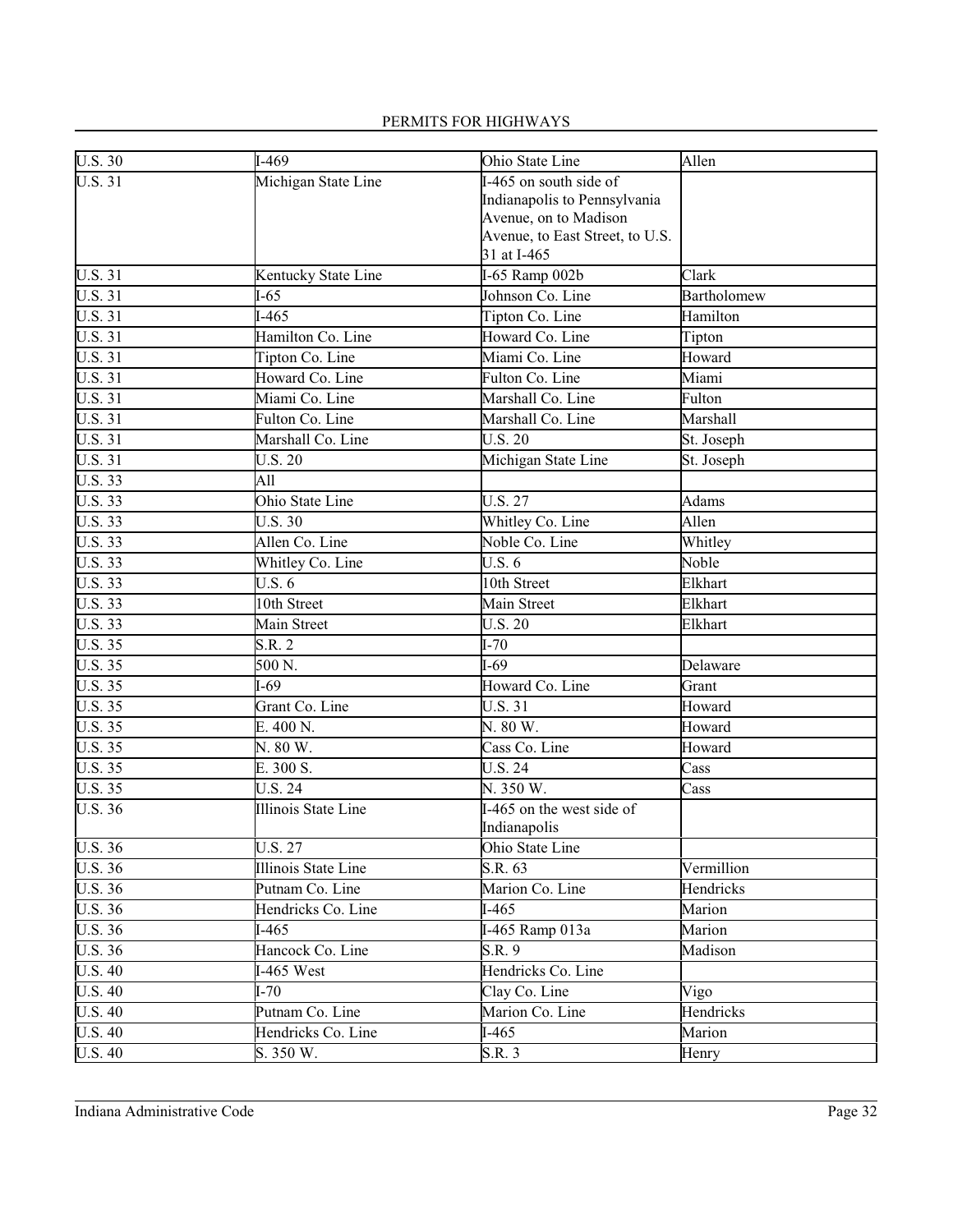| U.S.40          | McMinn Road                        | S. 17th Street           | Wayne       |
|-----------------|------------------------------------|--------------------------|-------------|
| U.S.40          | S. 17th Street                     | Ohio State Line          | Wayne       |
| U.S. 41         | A11                                |                          |             |
| U.S. 41         | Kentucky State Line                | S.R. 66                  | Vanderburgh |
| <b>U.S. 41</b>  | S.R. 66                            | $I-64$                   | Vanderburgh |
| U.S. 41         | $1-64$                             | Knox Co. Line            | Gibson      |
| U.S. 41         | Gibson Co. Line                    | Sullivan Co. Line        | Knox        |
| U.S. 41         | Knox Co. Line                      | Vigo Co. Line            | Sullivan    |
| <b>U.S. 41</b>  | Sullivan Co. Line                  | E. 93rd Avenue           | Vigo        |
| U.S. 41         | U.S. 41 Ramp 114c                  | Vermillion Co. Line      | Vigo        |
| U.S. 41         | S.R. 63                            | Benton Co. Line          | Warren      |
| U.S. 41         | Warren Co. Line                    | Newton Co. Line          | Benton      |
| U.S. 41         | Benton Co. Line                    | Lake Co. Line            | Newton      |
| U.S. 41         | Newton Co. Line                    | $I-80$                   | Lake        |
| U.S. 41         | $I-80$                             | U.S. 12                  | Lake        |
| U.S. 46         | U.S. 421                           | S.R.3                    | Decatur     |
| U.S. 50         | All                                |                          |             |
| U.S. 50         | Illinois State Line                | U.S. 41                  | Knox        |
| U.S. 50         | U.S. 41                            | Daviess Co. Line         | Knox        |
| U.S. 50         | Knox Co. Line                      | Martin Co. Line          | Daviess     |
| U.S. 50         | Daviess Co. Line                   | Lawrence Co. Line        | Martin      |
| U.S. 50         | Martin Co. Line                    | Jackson Co. Line         | Lawrence    |
| U.S. 50         | Lawrence Co. Line                  | Jennings Co. Line        | Jackson     |
| U.S. 50         | Jackson Co. Line                   | Ripley Co. Line          | Jennings    |
| U.S. 50         | Jennings Co. Line                  | Dearborn Co. Line        | Ripley      |
| U.S. 50         | Ripley Co. Line                    | Ohio State Line          | Dearborn    |
| U.S. 52         | Illinois State Line                | U.S. 231 North           |             |
| U.S. 52         | I-465 on east side of Indianapolis | $I-74$                   |             |
| U.S. 52         | E. 350 S.                          | N. 400 W.                | Tippecanoe  |
| U.S. 52         | S. 100 E.                          | 0.8 Mi N.W. of N. 225 W. | Rush        |
| U.S. 52         | Dearborn Co. Line                  | S.R.1                    | Franklin    |
| <b>U.S. 131</b> | Michigan State Line                | I-80 and I-90            |             |
| U.S. 131        | S.R. 13                            | Michigan State Line      | Elkhart     |
| U.S. 136        | S.R. 32                            | U.S. 231                 | Montgomery  |
| U.S. 150        | A11                                |                          |             |
| U.S. 150        | U.S. 41                            | <b>Bolton Road</b>       | Vigo        |
| U.S. 224        | All                                |                          |             |
| U.S. 224        | Meridian Road                      | U.S. 24                  | Huntington  |
| <b>U.S. 231</b> | S.R. 2 South intersection          | U.S. 41                  |             |
| U.S. 231        | U.S. 52 intersection               | Kentucky State Line      |             |
| U.S. 231        | Kentucky State Line                | Dubois Co. Line          | Spencer     |
| U.S. 231        | Spencer Co. Line                   | MacArthur Street         | Dubois      |
| U.S. 231        | MacArthur Street                   | S.R. 56                  | Dubois      |
| U.S. 231        | S.R. 56                            | Martin Co. Line          | Dubois      |
| U.S. 231        | Dubois Co. Line                    | U.S. 50                  | Martin      |
|                 |                                    |                          |             |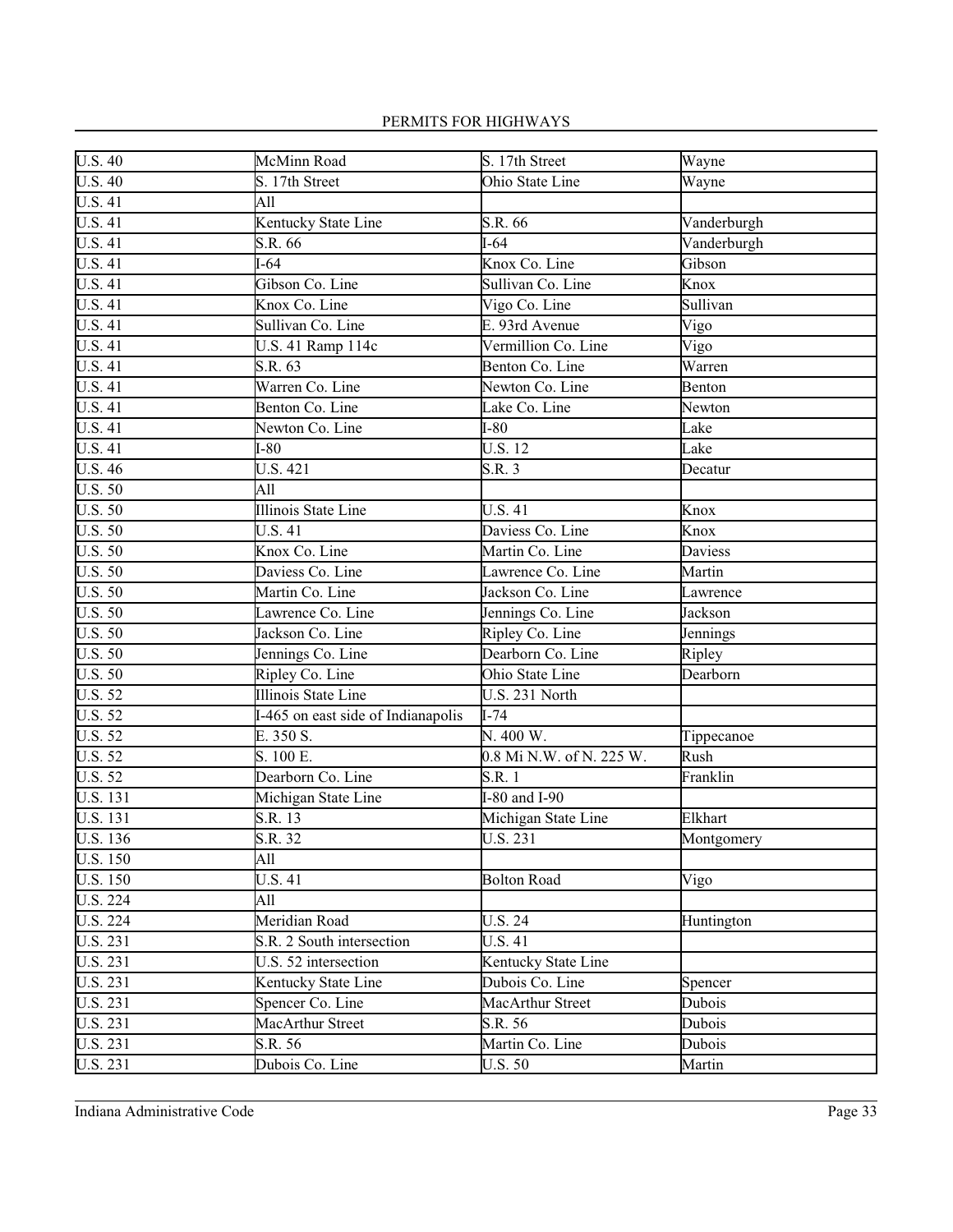| <b>U.S. 231</b> | U.S.50                   | Daviess Co. Line                           | Martin        |
|-----------------|--------------------------|--------------------------------------------|---------------|
| U.S. 231        | Martin Co. Line          | S.R. 558                                   | Daviess       |
| U.S. 231        | S.R. 558                 | Greene Co. Line                            | Daviess       |
| U.S. 231        | Daviess Co. Line         | Owen Co. Line                              | Greene        |
| U.S. 231        | Greene Co. Line          | Putnam Co. Line                            | Owen          |
| U.S. 231        | Owen Co. Line            | Montgomery Co. Line                        | Putnam        |
| U.S. 231        | Putnam Co. Line          | Tippecanoe Co. Line                        | Montgomery    |
| U.S. 231        | Montgomery Co. Line      | U.S. 52                                    | Tippecanoe    |
| U.S. 231        | $I-65$                   | U.S. 41                                    | Lake          |
| U.S. 421        | U.S. 20                  | I-465 North                                |               |
| U.S. 421        | S.R. 46                  | Kentucky State Line                        |               |
| U.S. 421        | Kentucky State Line      | S.R. 56                                    | Jefferson     |
| U.S. 421        | S.R. 56                  |                                            | Jefferson     |
| U.S. 421        | S.R. 56                  | Ripley Co. Line<br>Jefferson Street        | Jefferson     |
| U.S. 421        | Jefferson Co. Line       | U.S. 50                                    |               |
|                 |                          |                                            | Ripley        |
| U.S. 421        | U.S.50                   | Decatur Co. Line                           | Ripley        |
| U.S. 421        | Ripley Co. Line          | $I-74$                                     | Decatur       |
| U.S. 421        | Carroll Co. Line         | U.S. 24                                    | White         |
| U.S. 421        | U.S. 24                  | Pulaski Co. Line                           | White         |
| U.S. 421        | White Co. Line           | Starke Co. Line                            | Pulaski       |
| <b>U.S. 421</b> | Pulaski Co. Line         | LaPorte Co. Line                           | <b>Starke</b> |
| U.S. 421        | Starke Co. Line          | U.S. 6                                     | LaPorte       |
| U.S. 421        | U.S. 6                   | U.S. 20                                    | LaPorte       |
| U.S. 421        | U.S. 20                  | 11th Street                                | LaPorte       |
| S.R.1           | I-469 South intersection | S.R. 18                                    |               |
| S.R.1           | U.S. 36                  | U.S. 52 (extra from U.S. 36 to<br>U.S. 35) |               |
| S.R. 1          | $I-74$                   | U.S. 50                                    |               |
| S.R.1           | Dearborn Co. Line        | U.S. 52                                    | Franklin      |
| S.R. 1          | U.S. 52                  | Fayette Co. Line                           | Franklin      |
| S.R.1           | Franklin Co. Line        | 5th Street                                 | Fayette       |
| S.R. 1          | S.R. 44                  | Wayne Co. Line                             | Fayette       |
| S.R. 1          | Fayette Co. Line         | $I-70$                                     | Wayne         |
| S.R.1           | S.R. 32                  | Jackson Street                             | Randolph      |
| S.R. 2          | U.S. 41                  | $\overline{U}$ .S. 231                     |               |
| S.R. 2          | U.S.30                   | U.S. 31                                    |               |
| S.R. 2          | Division Road            | <b>U.S. 30</b>                             | Porter        |
| S.R. 2          | <b>U.S. 30</b>           | Old S.R. 2                                 | Porter        |
| S.R. 2          | Porter Co. Line          | S. 900 W.                                  | LaPorte       |
| S.R. 2          | LaPorte Co. Line         | U.S. 20                                    | St. Joseph    |
| S.R.3           | U.S. 6                   | $I-69$                                     |               |
| S.R.3           | S.R. 18                  | S.R. 62                                    |               |
| S.R. 3          | S.R. 56                  | S.R. 56                                    | Scott         |
| S.R.3           | Vernon City Limit        | S.R. 750                                   | Jennings      |
| S.R. 3          | S.R. 750                 | 350 N.                                     | Jennings      |
|                 |                          |                                            |               |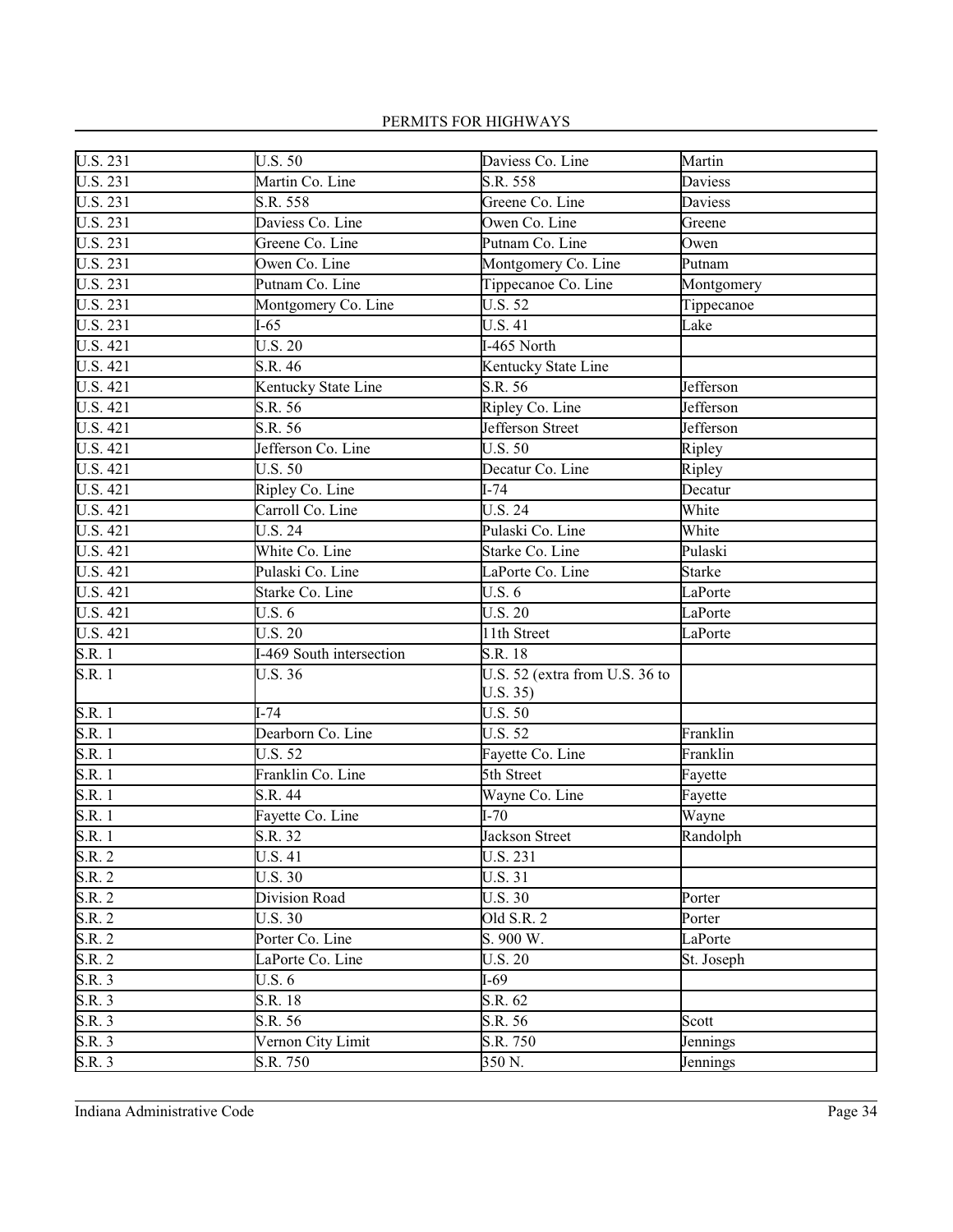| S.R.3                       | S.R. 46                     | Rush Co. Line                         | Decatur    |
|-----------------------------|-----------------------------|---------------------------------------|------------|
| S.R.3                       | Decatur Co. Line            | <b>U.S. 52</b>                        | Rush       |
| S.R. 3                      | U.S. 52                     | Henry Co. Line                        | Rush       |
| S.R.3                       | Rush Co. Line               | U.S.40                                | Henry      |
| S.R.3                       | U.S.40                      | Delaware Co. Line                     | Henry      |
| S.R.3                       | Henry Co. Line              | S.R. 67                               | Delaware   |
| S.R. 7                      | All                         |                                       |            |
| S.R. 7                      | S.R. 56                     | Paper Mill Road                       | Jefferson  |
| S.R. 7                      | S.R. 3                      | W.500 N.                              | Jennings   |
| S.R. 8                      | S.R. 2                      | <b>U.S. 421</b>                       |            |
| S.R.9                       | All (extra ends at S.R. 46) |                                       |            |
| S.R.9                       | U.S. 36                     | $I-69$                                | Madison    |
| S.R.9                       | $I-69$                      | 0.7 Mi N. of S.R. 28                  | Madison    |
| S.R.9                       | 600 S.                      | E. 350 N.                             | Grant      |
| S.R.9                       | W. 100 N.                   | <b>U.S. 24</b>                        | Huntington |
| S.R.9                       | U.S. 24                     | E. 600 N.                             | Huntington |
| S.R.9                       | $\overline{\rm S}$ . 50 E.  | Cider Mill Road                       | Whitley    |
| S.R. 10                     | Illinois State Line         | <b>U.S. 421</b>                       |            |
| S.R. 11                     | Yankee Road                 | U.S. 50                               | Jackson    |
| S.R. 11                     | U.S.50                      | $0.2$ Mi N. of N. 760 E.              | Jackson    |
| S.R. 13                     | S.R. 37                     | W. 1350 N.                            | Madison    |
| S.R. 13                     | W. 400 S.                   | North Manchester City Limit           | Wabash     |
| S.R. 13                     | U.S. 20                     | U.S. 131                              | Elkhart    |
| S.R. 14                     | U.S. 421                    | S.R. 19                               |            |
| S.R. 14                     | Meridian Road               | S.R. 25                               | Fulton     |
| S.R. 14                     | S.R. 25                     | Oakhill Drive                         | Fulton     |
| S.R. 14                     | $18th$ Street               | Colonial Drive                        | Fulton     |
| S.R. 15                     | U.S. 33                     | S.R. 15 and S.R. 9 N.<br>intersection |            |
| S.R. 15                     | <b>U.S. 35</b>              | S.R. 9                                | Grant      |
| $\overline{\text{S.R. }15}$ | $\overline{\text{S.R.}}$ 9  | 0.3 Mi N. of Grandview Drive Grant    |            |
| S.R. 15                     | W. 400 S.                   | <b>Division Road</b>                  | Wabash     |
| S.R. 15                     | U.S.30                      | Elkhart Co. Line                      | Kosciusko  |
| S.R. 15                     | Kosciusko Co. Line          | I-80 101c                             | Elkhart    |
| S.R. 18                     | U.S. 421 and S.R. 39        | S.R. 29 South intersection            |            |
| S.R. 18                     | S.R. 19                     | Ohio State Line                       |            |
| S.R. 18                     | S.R. 43                     | 3rd Street                            | White      |
| S.R. 18                     | N. 325 W.                   | Norton Avenue                         | Grant      |
| S.R. 18                     | 0.7 Mi W. of Bethlehem Road | N. 700 E.                             | Grant      |
| S.R. 19                     | U.S. 24                     | S.R. 18                               |            |
| S.R. 19                     | Michigan State Line         | U.S. 6                                |            |
| S.R. 19                     | Main Street                 | Ash Street                            | Tipton     |
| S.R. 19                     | S. 150 E.                   | U.S. 24                               | Miami      |
| S.R. 22                     | S.R. 29                     | I-69                                  |            |
| S.R. 23                     | U.S. 20 and U.S. 31         | U.S. 6                                |            |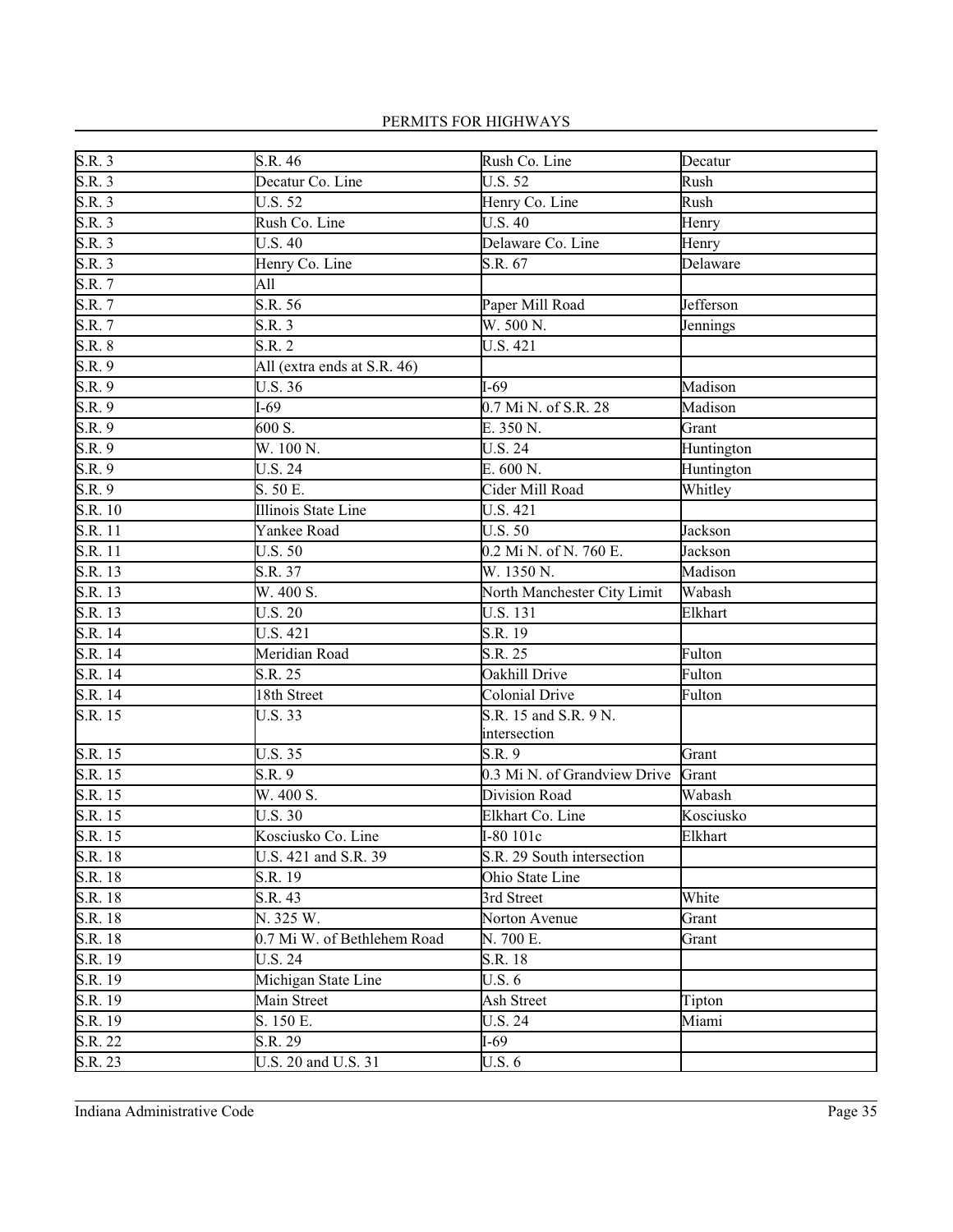| S.R. 28                       | U.S. 231           |            |
|-------------------------------|--------------------|------------|
| $I-65$                        | <b>U.S. 24</b>     |            |
| S.R. 17                       | S.R. 14            |            |
| $\overline{E}$ . 200 N.       | Carroll Co. Line   | Tippecanoe |
| Tippecanoe Co. Line           | Cass Co. Line      | Carroll    |
| Carroll Co. Line              | Fulton Co. Line    | Cass       |
| E. 100 S.                     | S.R. 14            | Fulton     |
| Illinois State Line           | <b>U.S. 41</b>     |            |
| U.S. 231                      | <b>U.S. 31</b>     |            |
| Warren Co. Line               | <b>U.S. 52</b>     | Tippecanoe |
| $I-65$                        | Clinton Co. Line   | Tippecanoe |
| Tippecanoe Co. Line           | Howard Co. Line    | Clinton    |
| Clinton Co. Line              | U.S. 31            | Howard     |
| S.R. 67                       | <b>U.S. 27</b>     | Jay        |
| Illinois State Line           | S.R. 67            |            |
| Ohio State Line               | Columbia Street    | Randolph   |
| S.R. 28 Roundabout            | S.R. 19            | Tipton     |
| Ash Street                    | Madison Co. Line   | Tipton     |
| A11                           |                    |            |
| <b>U.S. 231</b>               | Ohio State Line    |            |
| S. 200 W.                     | S.R. 47            | Montgomery |
| S.R. 47                       | U.S. 231           | Montgomery |
| U.S. 136                      | S.R. 47            | Montgomery |
| S.R. 47                       | N. Walnut Hills    | Montgomery |
| S. 500 W.                     | S.R.9              | Madison    |
| S.R.9                         | Delaware Co. Line  | Madison    |
| U.S.35                        | Randolph Co. Line  | Delaware   |
| Delaware Co. Line             | S.R. 1             | Randolph   |
| S.R. 1                        | Ohio State Line    | Randolph   |
| I-465 south side Indianapolis | S.R. 66            |            |
| $I-69$                        | S.R.9              |            |
| 12th Street                   | Main Street        | Perry      |
| S.R. 66                       | Crawford Co. Line  | Perry      |
|                               | S.R. 64            | Crawford   |
| S.R. 64                       | S.R. 237           | Crawford   |
| U.S. 150                      | Lawrence Co. Line  | Orange     |
| S.R. 60                       | U.S. 50            | Lawrence   |
| U.S.50                        | Monroe Co. Line    | Lawrence   |
| Lawrence Co. Line             | $I-69$             | Monroe     |
| $I-69$                        | Morgan Co. Line    | Monroe     |
| Johnson Co. Line              | Monroe Co. Line    | Morgan     |
| Morgan Co. Line               | Marion Co. Line    | Johnson    |
| Johnson Co. Line              | $I-465$            | Marion     |
| U.S.35                        | S.R. 9             | Grant      |
| U.S. 52                       | $\overline{I}$ -65 | Tippecanoe |
|                               | Perry Co. Line     |            |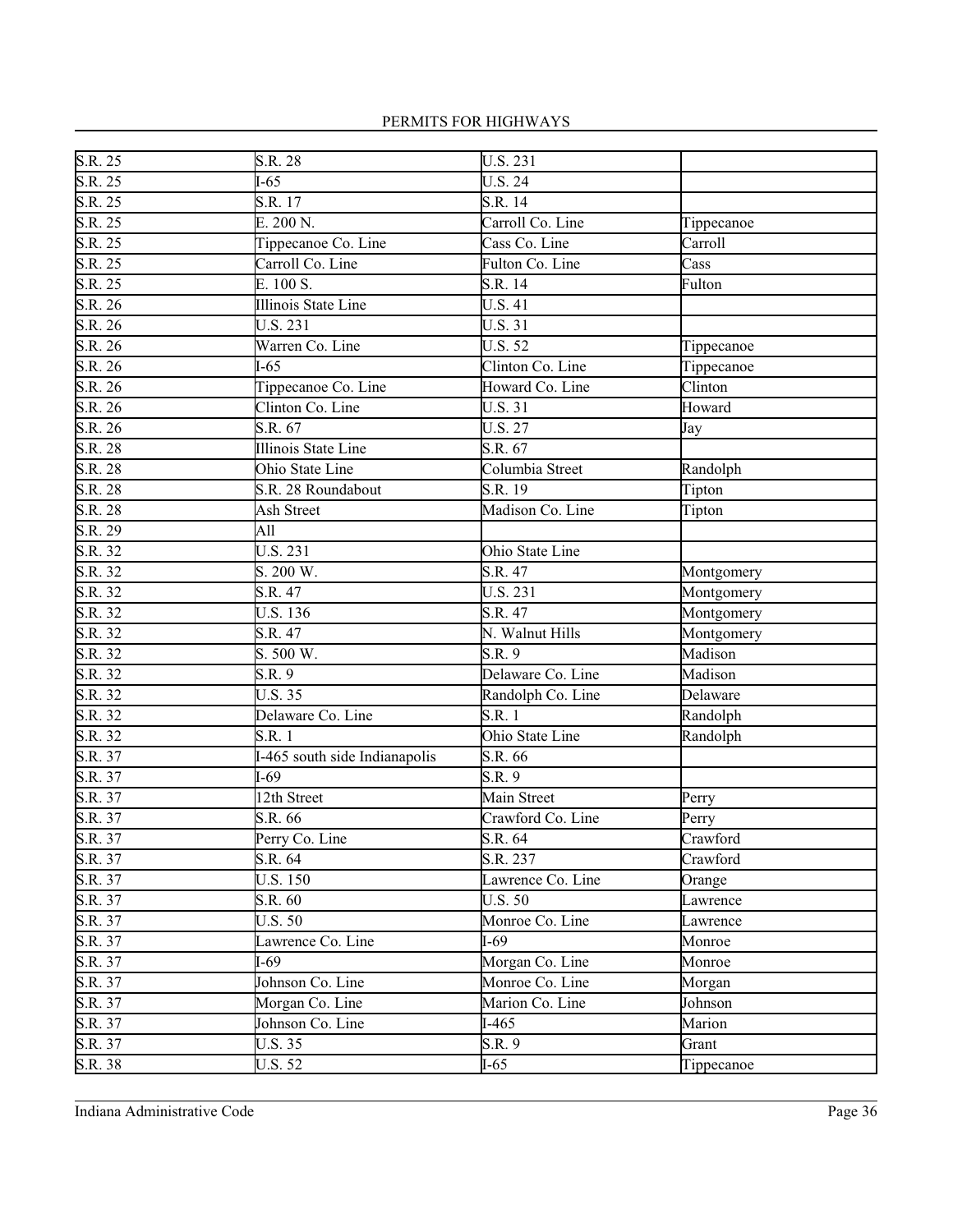| S.R. 38                      | S.R.3                               | S. 300 E.                  | Henry        |
|------------------------------|-------------------------------------|----------------------------|--------------|
| S.R. 39                      | Michigan State Line                 | $\overline{\text{S.R.}}$ 2 |              |
| S.R. 39                      | S.R. 28                             | S.R. 32                    |              |
| S.R. 39                      | S.R. 67                             | S.R. 37                    |              |
| S.R. 39                      | Rogers Road                         | S.R. 67 North Juncture     | Morgan       |
| S.R. 42                      | U.S.40                              | 91st Street                | Vigo         |
| S.R. 42 Roundabout           | S.R. 42                             | N/A                        | Vigo         |
| S.R. 43                      | $-65$                               | <b>U.S. 24</b>             |              |
| S.R. 43                      | $I-65$                              | White Co. Line             | Tippecanoe   |
| S.R. 43                      | Tippecanoe Co. Line                 | S.R. 18                    | White        |
| S.R. 43                      | S.R. 18                             | U.S. 24                    | White        |
| S.R.44                       | S.R. 135                            | <b>U.S. 27</b>             |              |
| S.R.44                       | 0.8 Mi W. of Flatrock River Road    | <b>U.S. 52</b>             | Rush         |
| $\overline{\text{S}}$ .R. 44 | N. 200 E.                           | S.R. 1                     | Fayette      |
| S.R. 44                      | S.R. 1                              | S. 350 W.                  | Fayette      |
| S.R.45                       | S.R. 445                            | S.R.37                     |              |
| S.R.45                       | S.R. 37                             | 10th Street                | Monroe       |
| S.R. 46                      | S.R. 59                             | S.R. 3 East intersection   |              |
| $\overline{\text{S}}$ .R. 46 | $I-70$                              | 0.2 Mi S. of I-70          | Vigo         |
| S.R. 46                      | U.S. 231                            | Monroe Co. Line            | Owen         |
| S.R. 46                      | Owen Co. Line                       | S.R.37                     | Monroe       |
| S.R. 46                      | S.R. 45                             | Brown Co. Line             | Monroe       |
| $\overline{\text{S}}$ .R. 46 | Monroe Co. Line                     | Bartholomew Co. Line       | <b>Brown</b> |
| S.R. 46                      | Brown Co. Line                      | Decatur Co. Line           | Bartholomew  |
| S.R. 46                      | Bartholomew Co. Line                | S.R. 3                     | Decatur      |
| S.R. 46                      | U.S. 421                            | 0.09 Mi S.E. of Base Road  | Decatur      |
| S.R. 46                      | S.R. 229                            | S.R. 129                   | Ripley       |
| S.R. 47                      | U.S. 41                             | S.R. 32                    |              |
| S.R. 47                      | $\overline{1}$ 50 S.                | S.R. 32                    | Montgomery   |
| S.R. 47                      | S.R. 32                             | <b>Sugar Creek</b>         | Montgomery   |
| S.R. 49                      | $\overline{U.S.}$ 12                | U.S.30                     |              |
| S.R. 51                      | U.S.30                              | <b>Bracken Road</b>        | Lake         |
| S.R. 51                      | Cleveland Avenue                    | U.S. 6                     | Lake         |
| S.R. 51                      | $I-80$                              | U.S. 20                    | Lake         |
| S.R. 53                      | U.S. 30                             | U.S. 12 Westbound          | Lake         |
| S.R. 54                      | U.S. 41                             | S.R.43                     |              |
| $\overline{\rm S.R.}$ 55     | U.S. 231                            | Ridge Road                 | Lake         |
| S.R. 56                      | S.R. 61 and S.R. 57 S. intersection | U.S. 50 and S.R. 350       |              |
| S.R. 56                      | <b>Altar Creek</b>                  | U.S. 231                   | Dubois       |
| S.R. 56                      | S.R. 145                            | S.R. 150                   | Orange       |
| $\overline{\text{S.R. 56}}$  | S.R. 3                              | Jefferson Co. Line         | Scott        |
| $\overline{\text{S.R.}}$ 56  | Scott $Co$ . Line                   | U.S. 421                   | Jefferson    |
| S.R. 56                      | U.S. 421                            | E. Fulton Street           | Jefferson    |
| S.R. 57                      | S.R. 54                             | $\overline{U}$ .S. 41      |              |
| S.R. 57                      | U.S. 41                             | I-69                       | Vanderburgh  |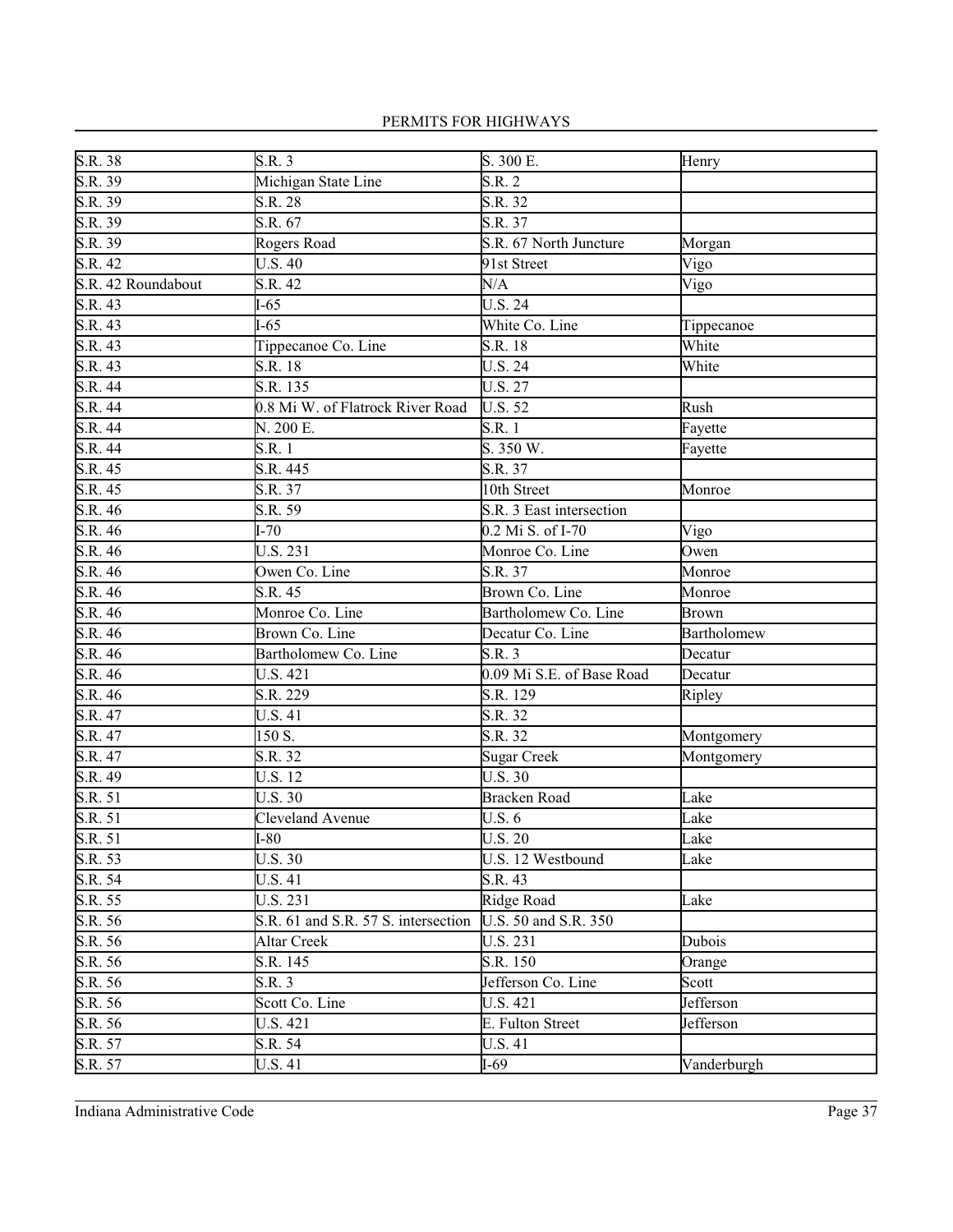| S.R. 57                                | $I-69$                      | Warrick Co. Line                      | Gibson              |
|----------------------------------------|-----------------------------|---------------------------------------|---------------------|
| S.R. 57                                | Gibson Co. Line             | Gibson Co. Line                       | Warrick             |
| S.R. 57                                | Warrick Co. Line            | Pike Co. Line                         | Gibson              |
| S.R. 57                                | Gibson Co. Line             | S.R. 56                               | Pike                |
| S.R. 57                                | 9th Street                  | <b>Buffalo Trace Loop</b>             | Pike                |
| S.R. 57                                | S.R. 56                     | Daviess Co. Line                      | Pike                |
| $\overline{\text{S.R.}}$ 57            | Pike Co. Line               | Greene Co. Line                       | Daviess             |
| S.R. 57                                | Newberry City Limit         | Daviess Co. Line                      | Greene              |
| $\overline{\text{S}}$ .R. 58           | U.S. 231                    | S.R. 37                               |                     |
| S.R. 59                                | U.S. 36                     | S.R. 54 East intersection             |                     |
| S.R. 60                                | U.S.50                      | I-65 (extra U.S. 50 to S.R. 37)       |                     |
| S.R.60                                 | $\overline{\text{S.R.}}$ 37 | Orange Co. Line                       | Lawrence            |
| S.R. 60                                | Orange Co. Line             | S.R. 56                               | Washington          |
| S.R. 60                                | S.R. 56                     | Clark Co. Line                        | Washington          |
| S.R. 60                                | Washington Co. Line         | $I-65$                                | Clark               |
| S.R. 61                                | U.S. 41                     | S.R. 57                               |                     |
| S.R. 61                                | S.R. 68                     | S.R. 66                               |                     |
| S.R. 62                                | Illinois State Line         | U.S. 231                              |                     |
| S.R. 62                                | S.R. 56                     | $I-65$                                |                     |
| S.R. 62                                | <b>State Street</b>         | Vanderburgh Co. Line                  | Posey               |
| S.R. 62                                | Posey Co. Line              | U.S. 41                               | Vanderburgh         |
| S.R. 62                                | U.S. 41                     | $1-69$                                | Vanderburgh         |
| S.R. 62                                | S.R. 56                     | <b>U.S. 421</b>                       | Jefferson           |
| S.R. 63                                | U.S. 41 Carbondale          | U.S. 41 Terre Haute                   |                     |
| S.R. 63                                | Vigo Co. Line               | Warren Co. Line                       | Vermillion          |
| S.R. 63                                | Vermillion Co. Line         | U.S. 41                               | Warren              |
| S.R. 64                                | <b>Illinois State Line</b>  | U.S. 231                              |                     |
| S.R. 64                                | S. 350 W.                   | Top Hat Road                          | Gibson              |
| $\overline{\text{S}}$ .R. 64           | Huntingburg City Limit      | S. 75 W.                              | Dubois              |
| S.R. 64                                | S.R. 145                    | S.R. 37                               | Crawford            |
| S.R.66                                 | Illinois State Line         | S.R. 37                               |                     |
| S.R. 66                                | S.R. 65                     | U.S. 41                               | Vanderburgh         |
| S.R. 66                                | U.S. 41                     | $I-69$                                | Vanderburgh         |
| S.R. 66                                | Vanderburgh Co. Line        | Spencer Co. Line                      | Warrick             |
| $\overline{S.R.66}$                    | Warrick Co. Line            | U.S. 231                              | Spencer             |
| $\overline{\text{S.R. 66}}$            | 0.9 Mi N. of S.R. 37        | S.R. 37                               | Perry               |
| $\overline{\text{S.R.}}$ 66            |                             |                                       |                     |
| S.R. 67                                | S.R. 37                     | S.R. 237                              |                     |
| S.R. 67                                |                             |                                       | Perry               |
| S.R. 67                                | U.S. 41<br>S.R. 39          | Ohio State Line<br>Hendricks Co. Line |                     |
|                                        | Morgan Co. Line             | Marion Co. Line                       | Morgan<br>Hendricks |
|                                        | Hendricks Co. Line          | $I-465$                               | Marion              |
| $\overline{\text{S.R. }67}$            | $I-69$                      | S.R.3                                 | Delaware            |
| $\overline{\text{S.R.}}$ 67<br>S.R. 67 | Tyson Road                  | S.R. 26                               |                     |
| S.R. 69                                | I-64                        | S.R. 62                               | Jay                 |
|                                        |                             |                                       |                     |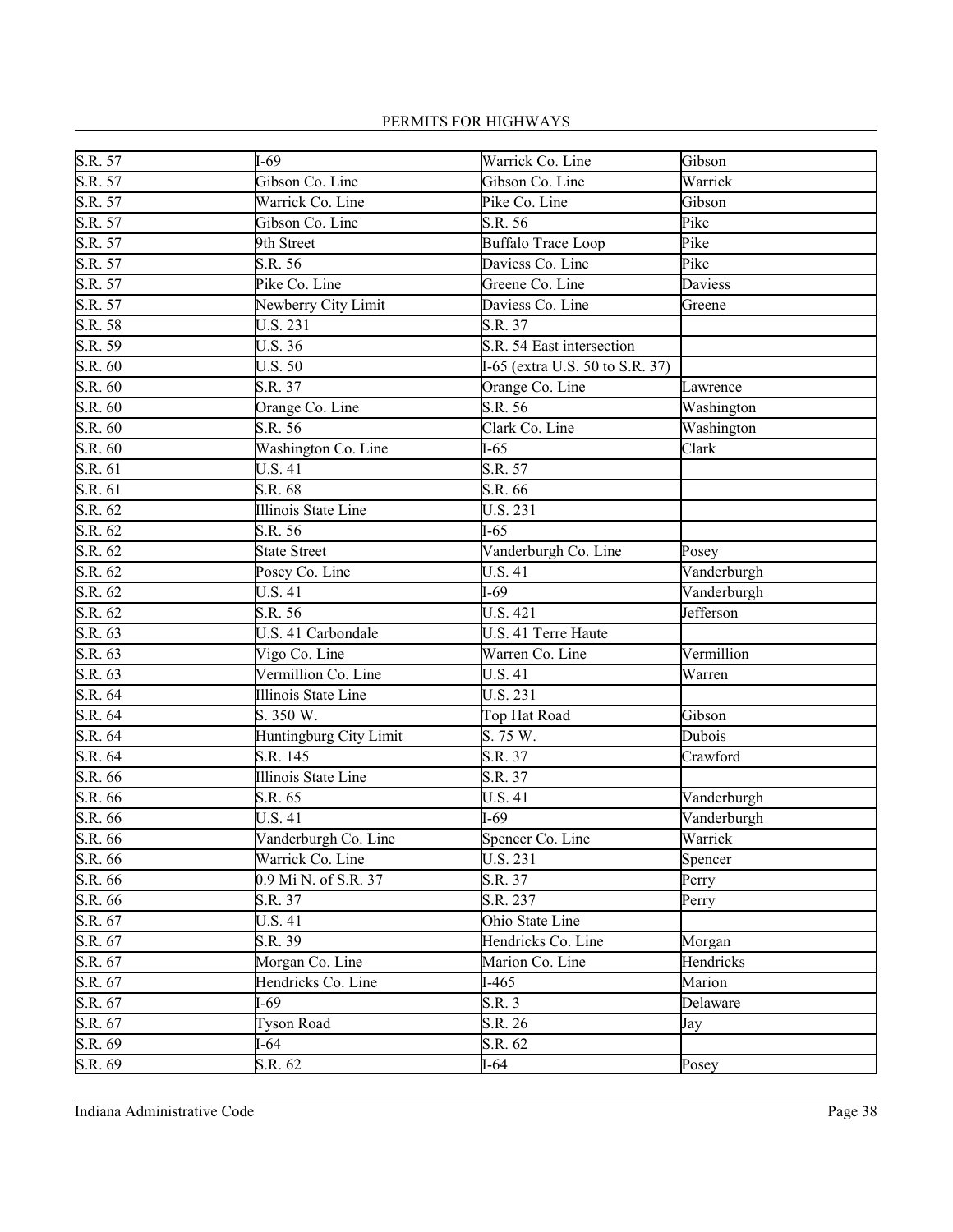| S.R. 101              | S.R. 44                    | U.S. 52                   |                |
|-----------------------|----------------------------|---------------------------|----------------|
| S.R. 101              | $I-74$                     | U.S. 50                   |                |
| S.R. 103              | E. 400 S.                  | S.R. 38                   | Henry          |
| S.R. 103              | S.R. 38                    | E. 150 N.                 | Henry          |
| S.R. 109              | $\overline{\text{S.R.}}9$  | $I-70$                    |                |
| S.R. 109              | E. 600 S.                  | $1-69$                    | Madison        |
| S.R. 114              | U.S. 41                    | U.S. 421                  |                |
| S.R. 114              | S.R. 14                    | <b>U.S. 24</b>            |                |
| S.R. 127              | U.S. 20                    | 300 N.                    | Steuben        |
| S.R. 129              | 0.5 Mi S. of Bischoff Road | S.R. 46                   | Ripley         |
| S.R. 130              | Cleveland Avenue           | Porter Co. Line           | Lake           |
| S.R. 130              | Lake Co. Line              | S.R. 149                  | Porter         |
| S.R. 135              | S.R. 44                    | Kentucky State Line       |                |
| S.R. 144              | S.R. 42                    | S.R. 67                   |                |
| S.R. 145              | S.R. 56                    | $I-64$                    |                |
| S.R. 145              | S.R. 64                    | Orange Co. Line           | Crawford       |
| S.R. 145              | Crawford Co. Line          | S.R. 56                   | Orange         |
| $\overline{S.R.}$ 149 | S.R. 130                   | U.S. 12                   | Porter         |
| S.R. 152              | $I-80$                     | U.S. 20                   | Lake           |
| S.R. 154              | All                        |                           |                |
| S.R. 161              | Kentucky State Line        | $I-64$                    |                |
| S.R. 163              | S.R. 63                    | Parke Co. Line            | Vermillion     |
| S.R. 212              | All in Michigan City       |                           |                |
| S.R. 212              | U.S. 20                    | <b>U.S. 12</b>            | LaPorte        |
| S.R. 229              | S.R. 46                    | $I-74$                    | Ripley         |
| S.R. 236              | S.R.9                      | $1-69$                    | Madison        |
| S.R. 237              | S.R. 37                    | Kentucky State Line       |                |
| S.R. 237              | Kentucky State Line        | S.R. 66                   | Perry          |
| S.R. 249              | A11                        |                           |                |
| S.R. 249              | U.S. 20                    | U.S. 12                   | Porter         |
| S.R. 252              | S.R. 37                    | S.R. 135                  |                |
| S.R. 257              | U.S.50                     | $\overline{Old U.S. 50}$  | <b>Daviess</b> |
| S.R. 265              | All                        |                           |                |
| S.R. 265              | Kentucky State Line        | $I-65$                    | Clark          |
| S.R. 267              | I-65                       | S.R. 42                   |                |
| S.R. 312              | U.S. 20                    | Hohmann Avenue in Hammond |                |
| S.R. 312              | Whiteoak Avenue            | U.S. 12                   | Lake           |
| S.R. 331              | U.S. 20                    | $I-80$                    | St. Joseph     |
| S.R. 441              | All in Vincennes           |                           |                |
| S.R. 441              | U.S. 41                    | Illinois State Line       | Knox           |
| S.R. 443              | All in West Lafayette      |                           |                |
| S.R. 445              | All                        |                           |                |
| S.R. 526              | All                        |                           |                |
| S.R. 558              | U.S. 231                   | Martin Co. Line           | Daviess        |
| S.R. 641              | U.S. 41                    | McDaniel Road             | Vigo           |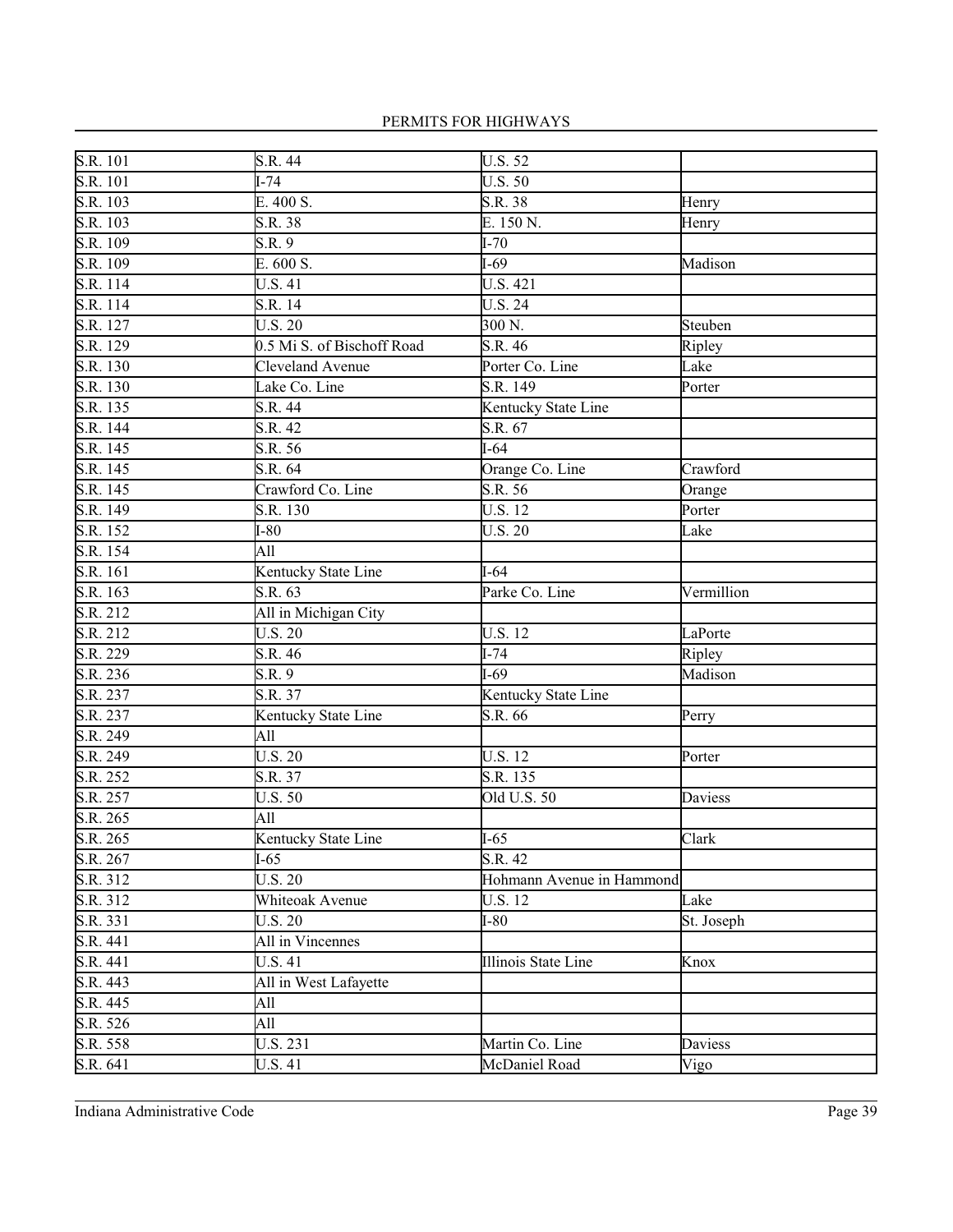| S.R. 912               | $\overline{All}$            |                         |            |
|------------------------|-----------------------------|-------------------------|------------|
| S.R. 912               | $I-90$                      | Dickey Road             | Lake       |
| S.R. 912               | Dickey Road                 | U.S. 12                 | Lake       |
| S.R. 912               | U.S. 20                     | Ridge Road              | Lake       |
| S.R. 930               | $I-69$                      | $I-469$                 |            |
| S.R. 931               | Tipton Co. Line             | U.S.31                  | Howard     |
| 10th Street            | Main Street                 | Muncie Pike             | Grant      |
| 11th Street            | Ohio Street                 | Wabash Avenue           | Vigo       |
| 17th Street            | <b>Brown Street</b>         | Jackson Street          | Madison    |
| 1st Street             | S.R. 44                     | U.S. 52                 | Rush       |
| 1st Street             | <b>Wilkerson Street</b>     | Zig Street              | Huntington |
| 37th Avenue            | Ridge Road                  | U.S. 6                  | Lake       |
| 38th Street            | Raible Avenue               | Dr. MLK Jr. Blvd        | Madison    |
| 3rd Street             | Alabama Street              | Fannon Drive            | Tippecanoe |
| 4th Street             | U.S. 52                     | <b>Fannon Drive</b>     | Tippecanoe |
| 53rd Street            | W. 53rd Street Pkwy         | S.R.9                   | Madison    |
| 5th Street             | U.S.40                      | Williamsburg Pike       | Wayne      |
| 61st Avenue            | $I-65$                      | <b>Bracken Road</b>     | Lake       |
| 61st Avenue            | S.R. 55                     | Merrillville City Limit | Lake       |
| 61st Avenue            | 0.13 Mi E. of Hobart Street | Porter Co. Line         | Lake       |
| 6th Street             | S.R. 441                    | Old U.S. 41             | Knox       |
| 6th Street             | U.S.40                      | U.S. 40 Westbound       | Wayne      |
| 8th Street             | Grand Avenue                | E. Western Avenue       | Fayette    |
| 9th Street             | Greenbush Street            | Duncan Road             | Tippecanoe |
| 9th Street             | Wabash Avenue               | Cherry Avenue           | Vigo       |
| Airport Expressway     | $I-69$                      | Ardmore Avenue          | Allen      |
| Alabama Street         | 3rd Street                  | 4th Street              | Tippecanoe |
| <b>Arthur Street</b>   | McIlory Avenue              | Johnson Avenue          | Vigo       |
| <b>Bracken Road</b>    | 61st Avenue                 | S.R. 51                 | Lake       |
| <b>Broadway Avenue</b> | S.R. 19                     | Peru City Limit         | Miami      |
| <b>Broadway Avenue</b> | Peru City Limit             | Peru City Limit         | Miami      |
| <b>Broadway Avenue</b> | <b>Grand Avenue</b>         | S.R.9                   | Madison    |
| <b>Brown Street</b>    | 17th Street                 | S.R. 32                 | Madison    |
| Calumet Avenue         | Ridge Road                  | Munster City Limit      | Lake       |
| Calumet Avenue         | Hammond City Limit          | I-80                    | Lake       |
| Chauncey Avenue        | Wood Street                 | W. State Street         | Tippecanoe |
| Cherry Avenue          | U.S. 41                     | 9th Street              | Vigo       |
| Chicago Street         | U.S. 41                     | Hammond City Limit      | Lake       |
| <b>Cicott Street</b>   | Old S.R. 25                 | Market Street           | Cass       |
| <b>Clinton Street</b>  | Haythorne Avenue            | U.S. 41                 | Vigo       |
| Columbia Street        | Lafayette City Limit        | Main Street             | Tippecanoe |
| County Line Road       | 61st Street                 | S.R. 130                | Lake       |
| Cross Street           | 200 W.                      | CSX RR                  | Madison    |
| Dan Jones Road         | Main Road                   | U.S. 36                 | Hendricks  |
| Delaware Street        | S.R. 32                     | Jackson Street          | Madison    |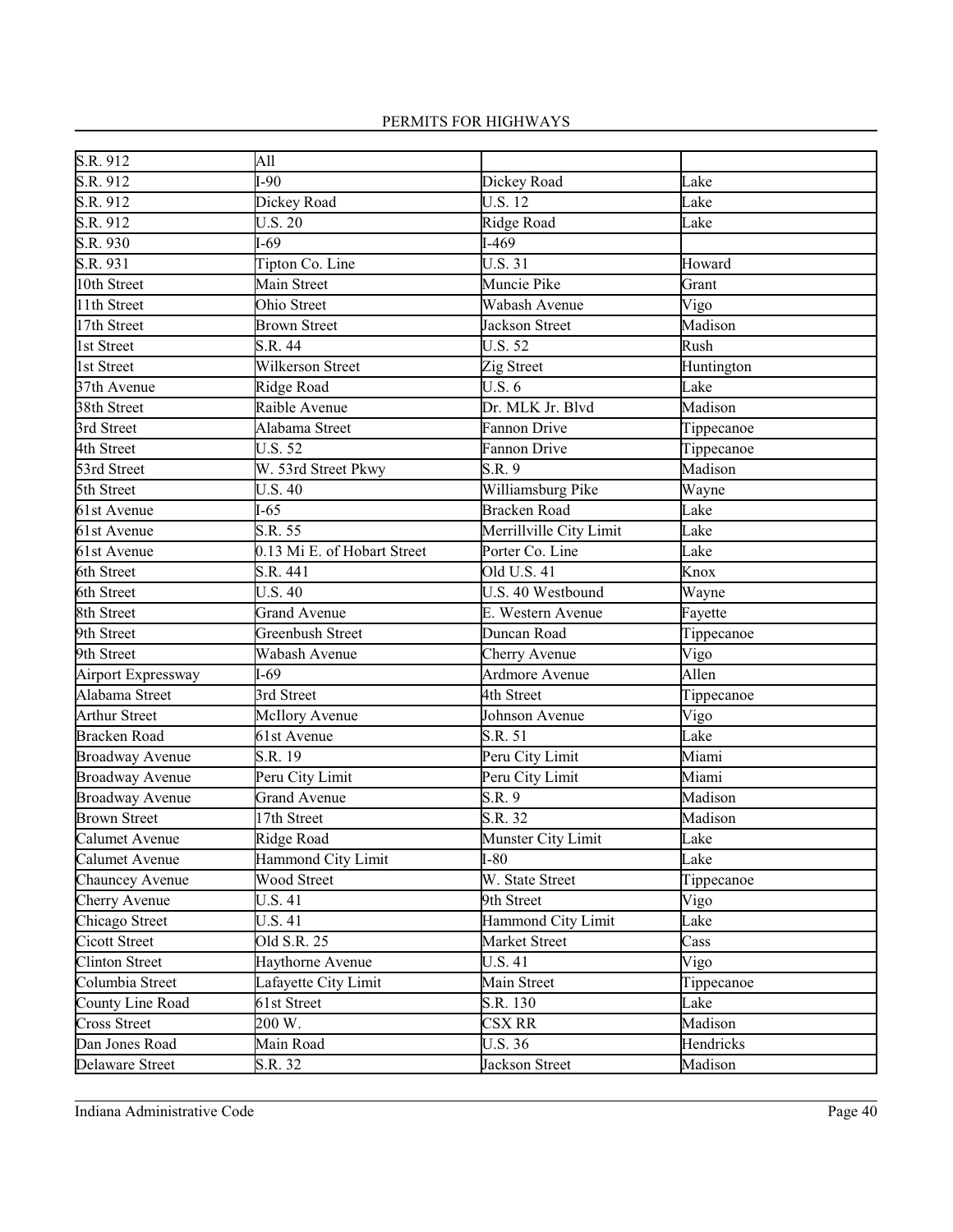| <b>Dickey Road</b>                     | S.R. 912                  | <b>Riley Road</b>        | Lake        |
|----------------------------------------|---------------------------|--------------------------|-------------|
| Dr. MLK Jr. Blvd                       | $I-69$                    | 17th Street              | Madison     |
| Duncan Road                            | 9th Street                | Sagamore Pkwy N.         | Tippecanoe  |
| E. Lincolnway                          | E. Lincolnway Roundabout  | <b>Washington Street</b> | Porter      |
| E. Lincolnway                          | U.S.30                    | E. Lincolnway Roundabout | Porter      |
| E. Lincolnway Roundabout E. Lincolnway |                           | N/A                      | Porter      |
| E. Main Street                         | U.S.40                    | 1st Street               | Wayne       |
| E. Market Street                       | S.R. 25                   | <b>Front Street</b>      | Cass        |
| E. Michigan Blvd                       | U.S. 35                   | <b>U.S. 12</b>           | LaPorte     |
| E. State Street                        | West Lafayette City Limit | S. River Road            | Tippecanoe  |
| E. Western Avenue                      | 8th Street                | 30th Street              | Fayette     |
| Etna Road                              | Huntington City Limit     | <b>U.S. 224</b>          | Huntington  |
| Etna Road                              | W. 100 N.                 | Huntington City Limit    | Huntington  |
| <b>Fannon Drive</b>                    | 9th Street                | 3rd Street               | Tippecanoe  |
| <b>Fannon Drive</b>                    | Salem Street              | N. 4th Street            | Tippecanoe  |
| <b>Fowler Avenue</b>                   | West Lafayette City Limit | Northwestern Avenue      | Tippecanoe  |
| <b>Fulton Avenue</b>                   | Riverside Drive           | S.R. 62                  | Vanderburgh |
| <b>Grand Avenue</b>                    | S.R. 44                   | 8th Street               | Fayette     |
| <b>Grant Street</b>                    | I-80 Ramp 009b            | U.S. 12 Westbound        | Lake        |
| <b>Harcourt Drive</b>                  | S.R. 127                  | Angola City Limit        | Steuben     |
| Howard Co. Line                        | Howard Co. Line           | Tippecanoe Co. Line      | Clinton     |
| <b>Jackson Street</b>                  | 8th Street                | <b>Grand Avenue</b>      | Madison     |
| Jackson Street                         | 17th Street               | S.R. 32                  | Madison     |
| <b>Jackson Street</b>                  | S.R. 32                   | 8th Street               | Madison     |
| Lafayette Avenue                       | <b>Locust Street</b>      | Haythorne Avenue         | Vigo        |
| <b>Locust Street</b>                   | Lafayette Avenue          | U.S. 41                  | Vigo        |
| Main Street                            | University Drive          | S.R. 23                  | St. Joseph  |
| Main Street                            | <b>Madison Street</b>     | Pike Street              | Elkhart     |
| Main Street                            | S.R. 38                   | South Street             | Tippecanoe  |
| Main Street                            | Clinton City Limit        | S.R. 163                 | Vermillion  |
| Main Street                            | S.R. 32                   | W. 250 N.                | Randolph    |
| Main Street                            | South Street              | Columbia Street          | Tippecanoe  |
| Main Street                            | U.S. 24                   | Rickie Road              | White       |
| Main Street                            | S.R. 25                   | U.S. 421                 | Carroll     |
| Main Street                            | <b>U.S. 421</b>           | U.S. 24                  | White       |
| Main Street                            | 10th Street               | U.S.35                   | Grant       |
| Missouri Street                        | Morris Street             | $I-70$                   | Marion      |
| Monticello Road                        | Logansport City Limit     | U.S. 24                  | Cass        |
| Monticello Road                        | U.S. 24                   | Logansport City Limit    | Cass        |
| Morris Street                          | Missouri Street           | West Street              | Marion      |
| Morse Street                           | 133rd Avenue              | 132nd Place              | Lake        |
| Muncie Pike                            | 600 S.                    | 10th Street              | Grant       |
| N. 200 W.                              | Angola City Limit         | W. 100 N.                | Steuben     |
| N. Gerald Lett Avenue                  | U.S. 20                   | Angola City Limit        | Steuben     |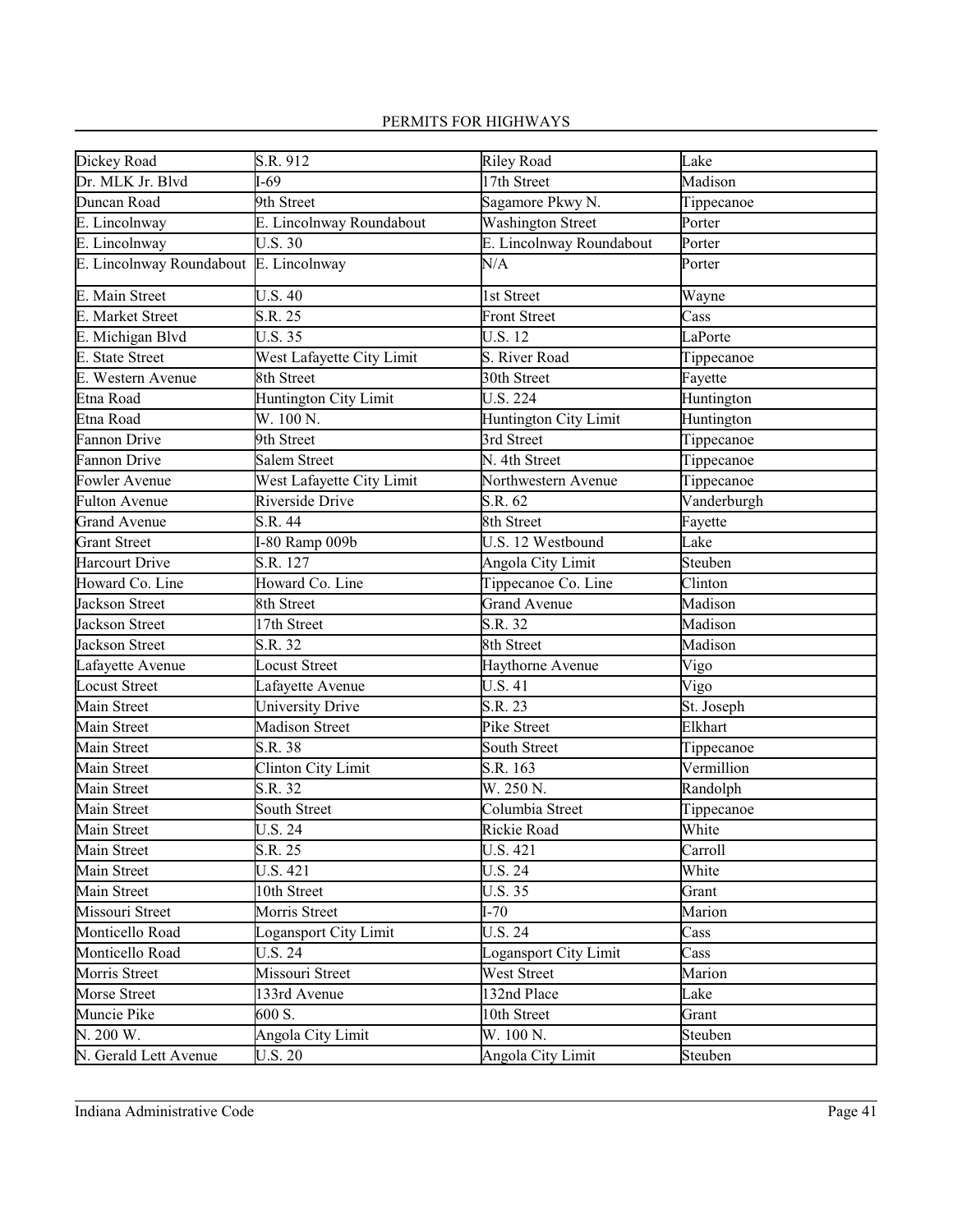| N. Main Street         | S.R. 163                     | <b>Clinton City Limit</b>    | Vermillion  |
|------------------------|------------------------------|------------------------------|-------------|
| N. Street              | U.S. 27                      | U.S. 27 Southbound           | Wayne       |
| National Avenue        | U.S. 150                     | $I-70$                       | Vigo        |
| Northwestern Avenue    | Fowler Avenue                | Sagamore Pkwy W.             | Tippecanoe  |
| Ohio Street            | 11th Street                  | U.S. 41                      | Vigo        |
| Old Muncie Road        | I-69 Ramp 234d               | Madison Co. Line             | Delaware    |
| Old Muncie Road        | Delaware Co. Line            | Chesterfield City Limit      | Madison     |
| Park Drive             | Wilkerson Street             | U.S. 224 Westbound           | Huntington  |
| Park Drive             | <b>U.S. 224</b>              | <b>U.S. 24</b>               | Huntington  |
| Pine Street            | 9th Street                   | U.S. 12                      | LaPorte     |
| Poplar Street          | U.S. 40                      | U.S. 41                      | Vigo        |
| Raible Avenue          | 38th Street                  | <b>Cross Street</b>          | Madison     |
| Rangeline Road         | S.R. 236                     | Union Twp. Pike              | Madison     |
| Ray Becker Pkwy        | Ohio Street                  | <b>Barker Avenue</b>         | Vanderburgh |
| Ridge Road             | 37th Avenue                  | Calumet Avenue               | Lake        |
| <b>Riverside Drive</b> | Veterans Memorial Pkwy       | Fulton Avenue                | Vanderburgh |
| Ronald Reagan Pkwy     | $I-70$                       | $I-74$                       | Hendricks   |
| S. Main Street         | 1700 S.                      | <b>Clinton City Limit</b>    | Vermillion  |
| Sagamore Pkwy N.       | South Street                 | <b>Beech Drive</b>           | Tippecanoe  |
| Sagamore Pkwy S.       | S.R. 38                      | South Street                 | Tippecanoe  |
| Sagamore Pkwy W.       | <b>Beech Drive</b>           | U.S. 52                      | Tippecanoe  |
| Salem Street           | <b>Union Street</b>          | Lafayette City Limit         | Tippecanoe  |
| Sam Jones Expressway   | I-70 Ramp 075c               | <b>High School Road</b>      | Marion      |
| Schuyler Avenue        | E. 200 N.                    | Sagamore Pkwy N.             | Tippecanoe  |
| Schuyler Avenue        | Lafayette City Limit         | Sagamore Pkwy N.             | Tippecanoe  |
| <b>Second Street</b>   | S.R. 56                      | <b>U.S. 421</b>              | Jefferson   |
| Senate Avenue          | Dead End                     | Wisconsin Street             | Marion      |
| <b>Sheetz Street</b>   | Wood Street                  | W. State Street              | Tippecanoe  |
| South Street           | I-65 Ramp 172d               | Lafayette City Limit         | Tippecanoe  |
| South Street           | Lafayette City Limit         | West Lafayette City Limit    | Tippecanoe  |
| Southport Road         | <b>Emerson Avenue</b>        | $I-65$                       | Marion      |
| St. Joseph Avenue      | Ohio Street                  | S.R. 62                      | Vanderburgh |
| St. Joseph Avenue      | S.R. 62                      | <b>Evansville City Limit</b> | Vanderburgh |
| St. Joseph Avenue      | <b>Evansville City Limit</b> | S.R. 66                      | Vanderburgh |
| <b>Union Street</b>    | Sagamore Pkwy N.             | Salem Street                 | Tippecanoe  |
| <b>Union Street</b>    | Salem Street                 | Lafayette City Limit         | Tippecanoe  |
| Union Twp. Pike        | Rangeline Road               | Chesterfield City Limit      | Madison     |
| Veterans Memorial Pkwy | $I-69$                       | Riverside Drive              | Vanderburgh |
| W. 53rd Street         | W. 53rd Street Pkwy          | Dr. MLK Jr. Blvd             | Madison     |
| W. 53rd Street Pkwy    | W. 53rd Street               | Dr. MLK Jr. Blvd             | Madison     |
| W. Lake Shore Drive    | Morse Street                 | W. 133rd Lane                | Lake        |
| W. Lincolnway          | <b>Washington Street</b>     | Valparaiso City Limit        | Porter      |
| W. Lincolnway          | Valparaiso City Limit        | Valparaiso City Limit        | Porter      |
| W. Lincolnway          | Valparaiso City Limit        | S.R. 130                     | Porter      |
| W. Main Street         | 1st Street                   | 5th Street                   | Wayne       |
|                        |                              |                              |             |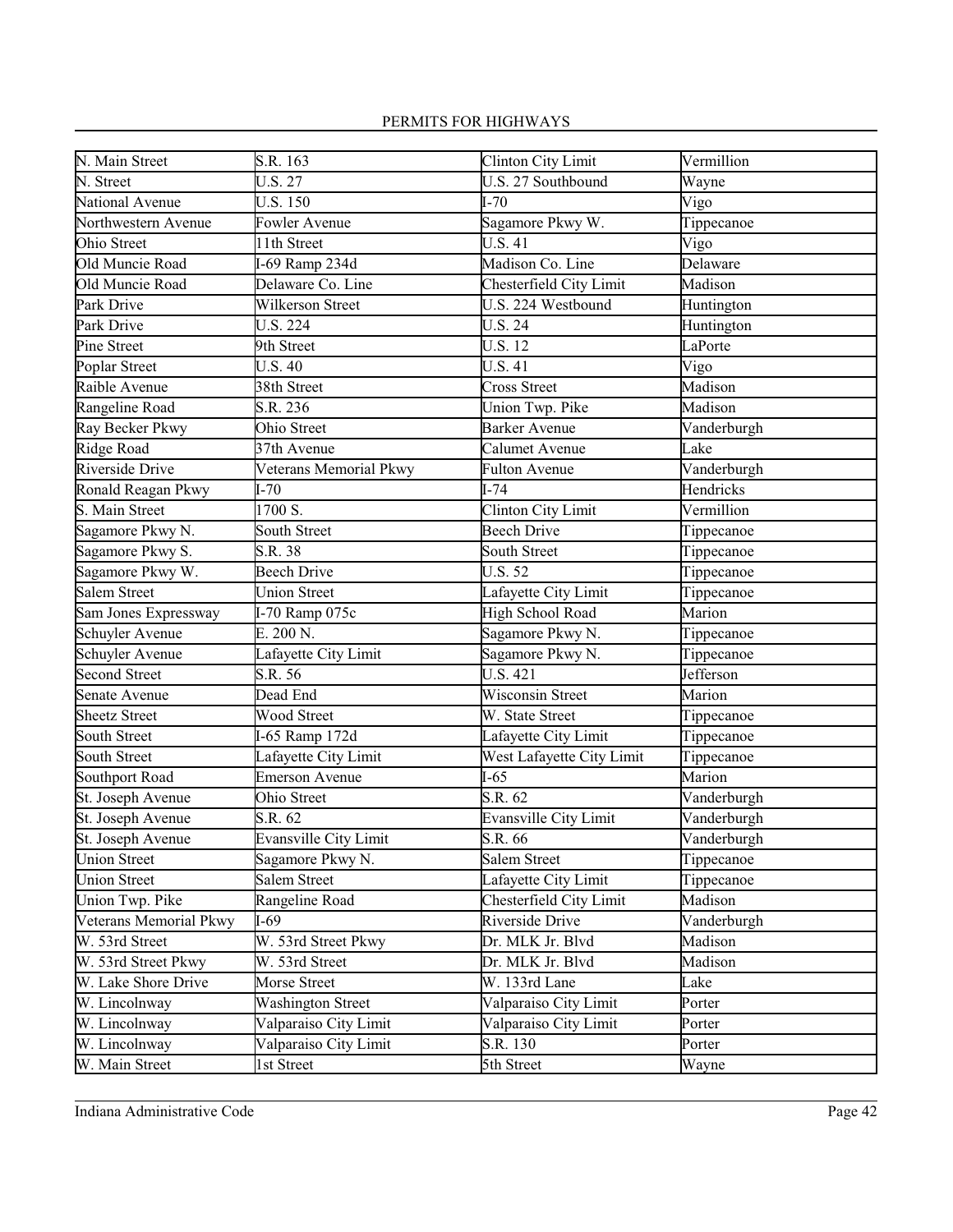| W. Market Street           | <b>Front Street</b>                                                                                          | <b>Cicott Street</b>  | Cass        |
|----------------------------|--------------------------------------------------------------------------------------------------------------|-----------------------|-------------|
| Wabash Avenue              | U.S. 40                                                                                                      | 9th Street            | Vigo        |
| Wabash Avenue              | Ohio Street                                                                                                  | S.R. 62               | Vanderburgh |
| <b>Washington Street</b>   | U.S. 30                                                                                                      | W. Lincolnway         | Porter      |
| <b>Washington Street</b>   | 9th Street                                                                                                   | U.S. 12               | LaPorte     |
| West Street                | <b>Wisconsin Street</b>                                                                                      | Morris Street         | Marion      |
| <b>West Street</b>         | Morris Street                                                                                                | I-70                  | Marion      |
| Wilkerson Street           | 1st Street                                                                                                   | Park Drive            | Huntington  |
| Williamsburg Pike          | 5th Street                                                                                                   | Richmond City Limit   | Wayne       |
| Wisconsin Street           | Senate Avenue                                                                                                | West Street           | Marion      |
| Wood Street                | Chauncey Avenue                                                                                              | <b>Sheetz Street</b>  | Tippecanoe  |
| Yeager Road                | Yeager Road Roundabout                                                                                       | Sagamore Pkwy W.      | Tippecanoe  |
| Yeager Road Roundabout     | Yeager Road                                                                                                  | N/A                   | Tippecanoe  |
| Zig Street                 | U.S. 24                                                                                                      | Huntington City Limit | Huntington  |
| Zig Street                 | Huntington City Limit                                                                                        | 1st Street            | Huntington  |
| Zone Street                | Zig Street                                                                                                   | Huntington City Limit | Huntington  |
| www.in.gov/indot/2781.htm. | The department shall maintain a list of control routes designated by the state of Indiana on the Internet at |                       |             |

(b) The submission of a permit application, as well as the continued use of the permit after issuance, is deemed permission for any employee or authorized agent of the department to enter into and upon any real estate upon which the proposed or erected sign is located to make such examinations and surveys as may be reasonable, and to remove any illegal sign if the permittee or the property owner does not timely do so under applicable law. *(Indiana Department of Transportation; 105 IAC 7-4-9; filed Jul 24, 2019, 8:08 a.m.: 20190821-IR-105170337FRA)*

## **105 IAC 7-4-10 Permit denial criteria**

Authority: IC 8-23-2-6; IC 8-23-20-25 Affected: IC 8-23-20

Sec. 10. (a) No permit, except as provided in section 13 of this rule, may be issued for any sign as follows:

(1) Within six hundred sixty (660) feet of the nearest edge of the right-of-way of a control route and erected after January 1, 1968, unless the sign is erected in a zoned commercial or industrial area or an unzoned commercial or industrial area in accordance with section 20 of this rule.

(2) Beyond six hundred sixty (660) feet of the nearest edge of the right-of-way of a control route, outside of an incorporated municipality, if the sign would be visible from the main-traveled way of a control route, and erected with the purpose of a message on its sign face being read from the main-traveled way of a control route, and erected after June 30, 1976.

(3) In an adjacent area where the sign fails to comply with the size and configuration restrictions in section 16 of this rule.

(4) In an adjacent area where the sign fails to comply with the spacing criteria in section 17 of this rule.

(5) In an adjacent area where the sign fails to comply with the lighting criteria in section 18 of this rule.

(6) Where the zoning is not part of comprehensive plan or was zoned primarily to permit outdoor advertising structure or constitutes spot zoning or strip zoning.

(7) A new construction project programmed, which may affect the spacing or location requirements for an outdoor advertising structure, unless the applicant and the department enter into an agreement, which will allow for a permit to be issued.

(8) Proposed sign along a route designated as a scenic byway.

(9) That fails to comply with the miscellaneous criteria in section 19 of this rule.

(b) Until any appeal of an applicant whose permit application is denied is completed, no permit shall be issued to any other applicant that would affect the legality of that denied application. *(Indiana Department of Transportation; 105 IAC 7-4-10; filed Jul 24, 2019, 8:08 a.m.: 20190821-IR-105170337FRA)*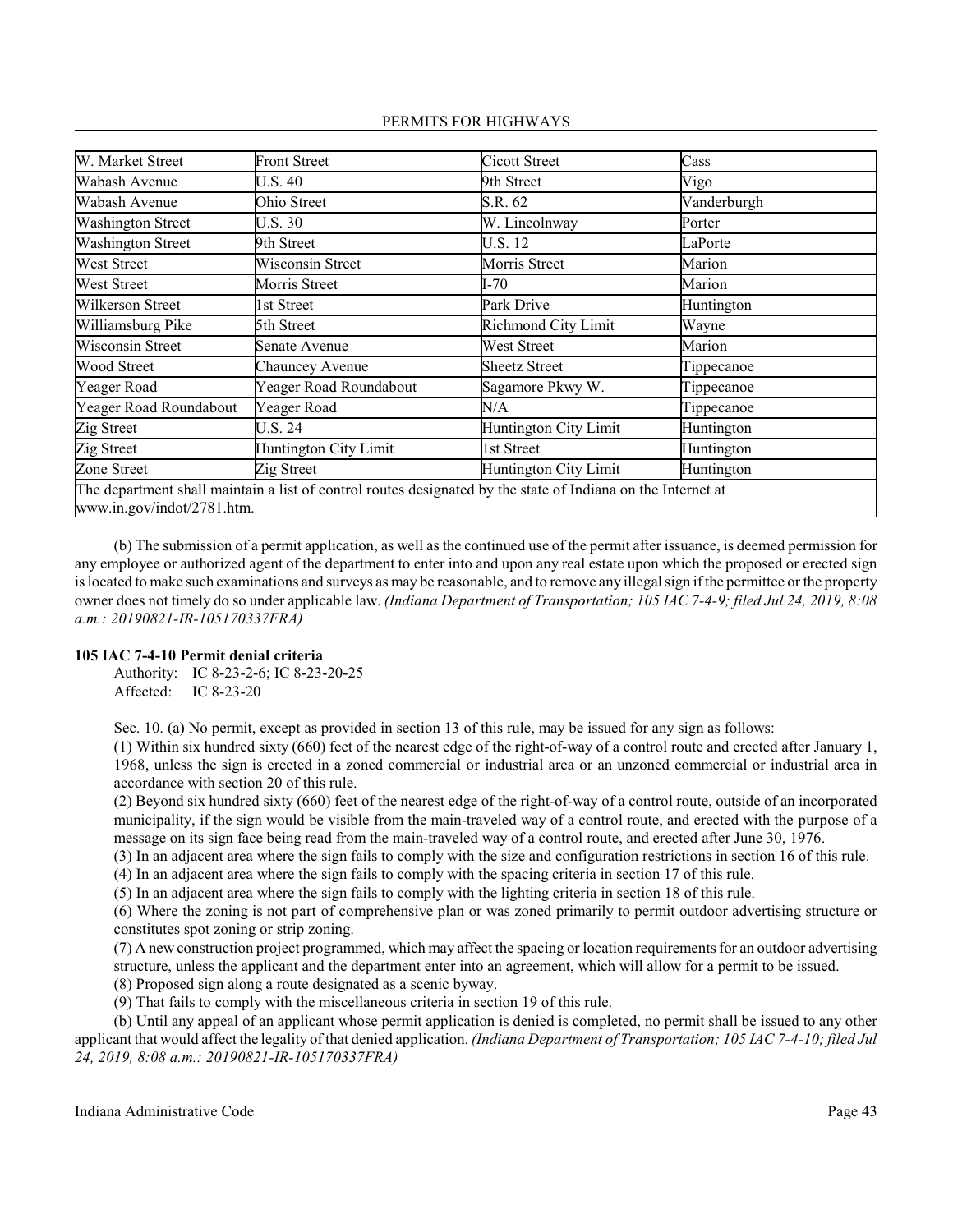#### **105 IAC 7-4-11 Notice of permit denial or revocation**

Authority: IC 8-23-2-6; IC 8-23-20-25 Affected: IC 8-23-20

Sec. 11. (a) The permittee and the property owner shall each maintain on file with the department one (1) person's name, one (1) electronic mail address (if available), and one (1) mailing address. If the permittee's mailing address contains a P.O. Box, a street address of the permittee's principal place of business for outdoor advertising activities shall also be provided. Whenever there is a change in the electronic mail address or the mailing address of the permittee or the property owner, written notice of the change shall be sent to the department not later than one hundred twenty (120) days of the permittee's actual knowledge of any such change.

(b) Whenever the real estate upon which the sign is located is sold, the permittee shall have the obligation to provide to the department written evidence of the sale, as well as the correct name and address of the new owner, within one hundred eighty (180) days of its actual knowledge of any such sale.

(c) If any information required by subsection (a) or (b) is not timely submitted to the department, then the permittee shall owe the department a late fee of one hundred dollars (\$100) per month from the due date of such information until it is submitted to the department, but subject to a maximum late fee of four hundred dollars (\$400) for any particular sign. Failure of the permittee to submit this information in a timely manner shall be a sufficient ground for the department to revoke any permit for that sign, but the permittee may prevent this revocation by submitting all the required documentation and all late fees within thirty (30) days of the date of the department's revocation notice. *(Indiana Department of Transportation; 105 IAC 7-4-11; filed Jul 24, 2019, 8:08 a.m.: 20190821-IR-105170337FRA)*

#### **105 IAC 7-4-12 Appeal procedures; no contract between department and permittee and no tort action permitted against department for negligent permitting of signs**

Authority: IC 8-23-2-6; IC 8-23-20-25 Affected: IC 4-21.5; IC 8-23-20

Sec. 12. (a) An applicant whose permit application is denied, or any permittee or property owner who is sent a notice by the department that such permit is being revoked or whose modification request for an addendum to such permit is denied or that such permit is being changed to a permit for a nonconforming sign, may appeal that determination in accordance with the provisions of IC 8-23-20-26 and IC 4-21.5, as well as subsection (c).

(b) Whenever the department is sending a notice of a permit denial or revocation to the permittee or the property owner, service of that notice shall be deemed sufficient if sent to such person or entity by U.S. certified mail at the last known address in the records of the department. However, if an applicant or a permittee has properly submitted to the department a designation of a person or entity to receive notice of the denial of any permit application and of any revocation notice for a permit, the department will send any such notice to that designated person or entity instead.

(c) Each request for an appeal shall be submitted to the department within the period provided by IC 4-21.5, shall be in writing, and shall contain the following:

(1) Whether the appellant is the permittee, the property owner, or a person or entity properly designated in accordance with subsection (b).

(2) The appellant's address and phone number.

(3) Each permit number, if any.

(4) The location of the sign.

(5) A statement outlining the specific basis for the appeal. Service of that appeal request shall be deemed sufficient if served on the department by personal service or by U.S. mail at the address specified in the department's notice, as required by IC 4-21.5-3-1(c).

(d) Hearings will be held in Indianapolis at the department's offices or other nearby location. The failure of a permittee or other person who has appealed to appear at the time and place of the hearing shall be deemed a withdrawal of the appeal, and the written revocation notice, denial of permit application or addendum, or other determination shall constitute a final order of the commissioner and shall not be subject to further administrative review.

(e) Action or inaction of the department with respect to an application, permit, or modification request for an addendum, and any other action or inaction of the department of any kind or nature relating to a sign shall be solely in furtherance of the department's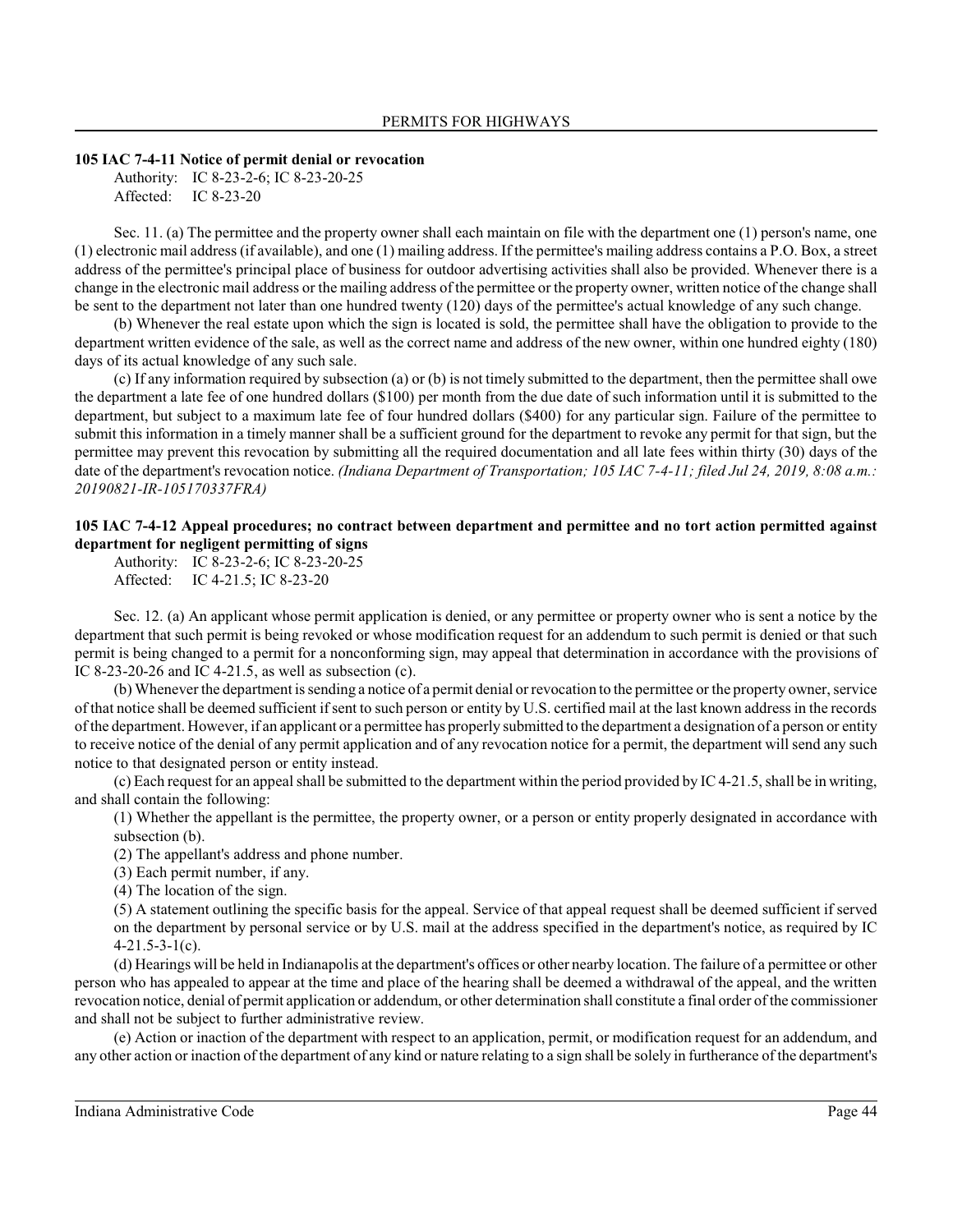public policy responsibilities and shall not be grounds for a cause of action against the department based in tort or based in any other manner on negligent permitting. The determination of an application or modification request by the department, or the permit, permit tag, or addendumissued by the department, or any fee received by the department under thisrule or applicable law shall not constitute the basis under any circumstances of a contractual relationship between the department and any other person or entity. *(Indiana Department of Transportation; 105 IAC 7-4-12; filed Jul 24, 2019, 8:08 a.m.: 20190821-IR-105170337FRA)*

#### **105 IAC 7-4-13 Conditional permit**

Authority: IC 8-23-2-6; IC 8-23-20-25 Affected: IC 8-23-20

Sec. 13. A conditional permit may be granted to any nonconforming sign, provided that the sign has not been substantially changed after the date upon which it became a nonconforming sign, and as follows:

(1) A nonconforming sign with a conditional permit must remain substantially the same as it was on the date that its status became nonconforming. A permittee may make customary maintenance or repair on a nonconforming sign. However, a nonconforming sign may not be the object of any activity after which the sign did not remain substantially the same as it was on the date that its statusinitiallybecame a nonconforming sign, except for activities performed after the occurrence of an event described in subdivision  $(7)(A)$  through  $(7)(C)$ . Any such activity prohibited by the immediately preceding sentence shall automatically and permanently transform the nonconforming sign's statusto that of an illegal sign, with the permit for any such sign subject to revocation and which sign is subject to removal by the department.

(2) Customary maintenance or repair on a nonconforming sign includes any of the following permissible activities, all of which shall not require any addendum to a permit for such sign:

(A) Nailing, cleaning, and painting.

(B) Replacement of nuts and bolts.

(C) Replacement of structural components, including vertical supports and sign faces, with the same material so long as the sign is not destroyed.

(D) Changes in the advertising message.

(E) Upgrading existing lighting for energy efficiency or worker safety.

(F) Addition of catwalks, safety cables, or handrails when required to resolve safety concerns by the Occupational Safety

and Health Administration or the Indiana department of labor.

(G) The sale, lease, or transfer of the sign or its permit.

(3) Customary maintenance or repair on a nonconforming sign does not include any of the following prohibited activities (all of which are considered a substantial change that automatically and permanently transforms the nonconforming sign into an illegal sign):

(A) Increasing the number of vertical supports or changing the vertical support materials, such as replacing wooden supports with metal, or replacing I-beams with a monopole.

(B) Increasing the height of the sign.

(C) Changing the physical location.

(D) Changing the configuration of a sign structure, including changing a V-shaped sign to a stacked sign, a side-by-side sign, or a back-to-back sign, or changing a single face sign to a V-shaped sign, a stacked sign, a side-by-side sign, or a back-to-back sign.

(E) Increasing the overall size or dimensions of the sign face, or any other addition of a sign face.

(F) Adding bracing (whether temporary or permanent), guy wires, concrete, or other reinforcing devices.

(G) Adding variable or changeable message capability.

(H) Adding lighting, either attached or unattached, to a sign that previously did not have lights, or adding more intense lighting to an illuminated sign, except if done in accordance with subdivision (2)(E).

(I) Rebuilding, repair of (other than customary maintenance or repair on a nonconforming sign), or reerecting a sign structure after substantial damage from wear and tear, or other natural causes, unless the department has given its approval to do so by granting an addendum to the sign's permit in accordance with subdivision (5).

(J) Relocating all or a portion of a sign.

(K) Turning the direction of a sign face.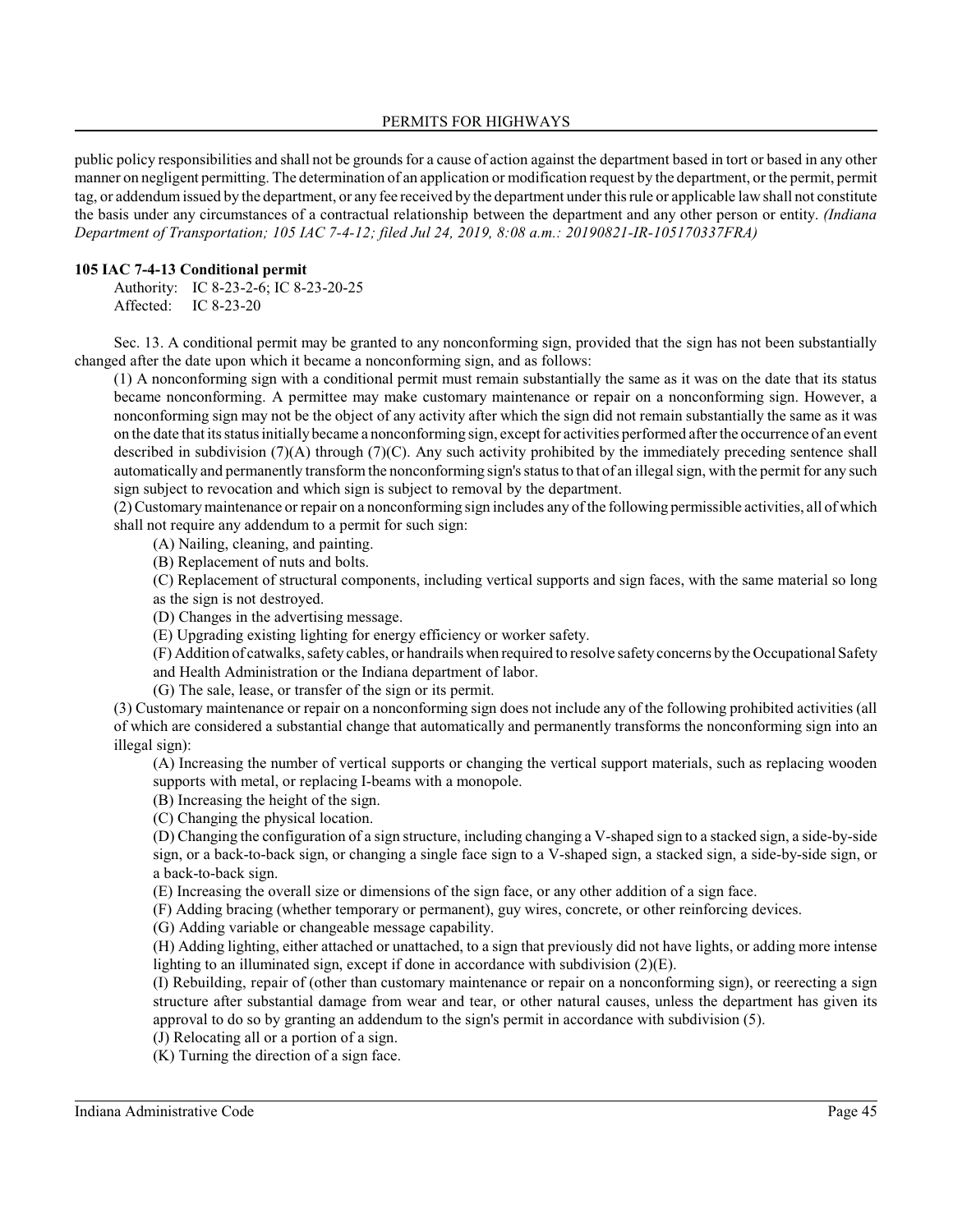(L) Any repair, maintenance, or improvement that causes the sign to be erected or maintained in a manner contrary to its conditional permit.

(4) The list of permitted activities in subdivision (2) and the list of prohibited activities in subdivision (3) are not exclusive lists of those respective activities and the department shall determine in each other situation whether:

(A) the sign remained substantially the same as it was on the date the sign became a nonconforming sign after the completion of any specific activity performed for the nonconforming sign; and

(B) the specific activity performed had the effect of substantially changing the nonconforming sign or materially extending the life of the nonconforming sign beyond its normal life.

It shall be presumed that any additional activities otherwise permitted involving the replacement of materials will materially extend the life of a nonconforming sign beyond its normal life, if the sign was destroyed when such activity was performed. (5) In the event that a permittee wishes to perform activities on a nonconforming sign in a manner that might exceed customary maintenance or repair on a nonconforming sign, the permittee shall submit a completed modification request for an addendum to the sign permit on a form to be provided by the department, or through the electronic permitting system, together with an addendum fee of one hundred dollars (\$100). In the event of a damaged or destroyed sign, the modification request shall contain, at a minimum, the following:

(A) An explanation of the extent of the damage to the sign and the scope of repairs needed.

(B) Whether the sign was damaged by normal wear and tear, weather, or by other natural causes, or whether the sign was damaged or destroyed by some act covered by subdivision (7)(A) through (7)(C).

(C) Clear color on-site photographs of the sign and all salvageable parts thereof.

(D) A specific description of the work to be undertaken on the nonconforming sign.

After receiving the modification request, the department will promptly consider the modification request and determine, in accordance with the standards in thissection, whether the requested activity should be permitted or prohibited, and within sixty (60) days give a written notice of its decision to the permittee. If the permittee or its representative performs activities not specifically listed in subdivision (2) on a nonconforming sign without submitting a modification request under this subdivision and receiving an authorization for the addendum from the department, or if the permittee or its representative performs any such activity after the department issued its decision that any such activity was prohibited, then the performance of such activity automatically and permanently transforms the nonconforming sign into an illegal sign subject to revocation of its permit and removal in accordance with subdivision (1).

(6) Any modification approved by the addendum under this section must be completed within three hundred sixty-five (365) days of the date of issuance of the addendum, or the department's approval under the addendum expires without further action needed on the part of the department. No extension of time shall be granted by the department.

(7) A conditional permit for a nonconforming sign shall be revoked by the department if the sign is destroyed, abandoned, obsolete, or discontinued, provided that the sign may be reerected or otherwise fixed if the department so approves and the sign was destroyed by:

(A) vandalism;

(B) another criminal act; or

(C) a tortious act.

(8) Proof of an act described in subdivision  $(7)(A)$  through  $(7)(C)$  can be shown by timely reports or complaints to the appropriate county sheriff or police department. Any such act, for purposes of this rule, must:

(A) not involve the carelessness or negligence of the permittee, the property owner, or business that is advertised on the sign (collectively, the "sign parties"), or any owner, officer, employee, agent, representative, or independent contractor of any of the sign parties; and

(B) involve the damage or destruction by one (1) or more persons not connected, directly or indirectly, to any of the sign parties.

(9) The permittee has the burden of proof that:

(A) the nonconforming sign was damaged or destroyed by an act described in subdivision (7)(A) through (7)(C); and (B) each of the conditions precedent in subdivision (8) are true.

(10) If a nonconforming sign was destroyed or the sign was damaged to the extent that the sign is illegal and subject to removal, the permittee has the obligation to perform any repair or other activity on the sign that will preserve the safety of persons who might otherwise be subject to injury or damage to their property from the remnants of the sign prior to the sign's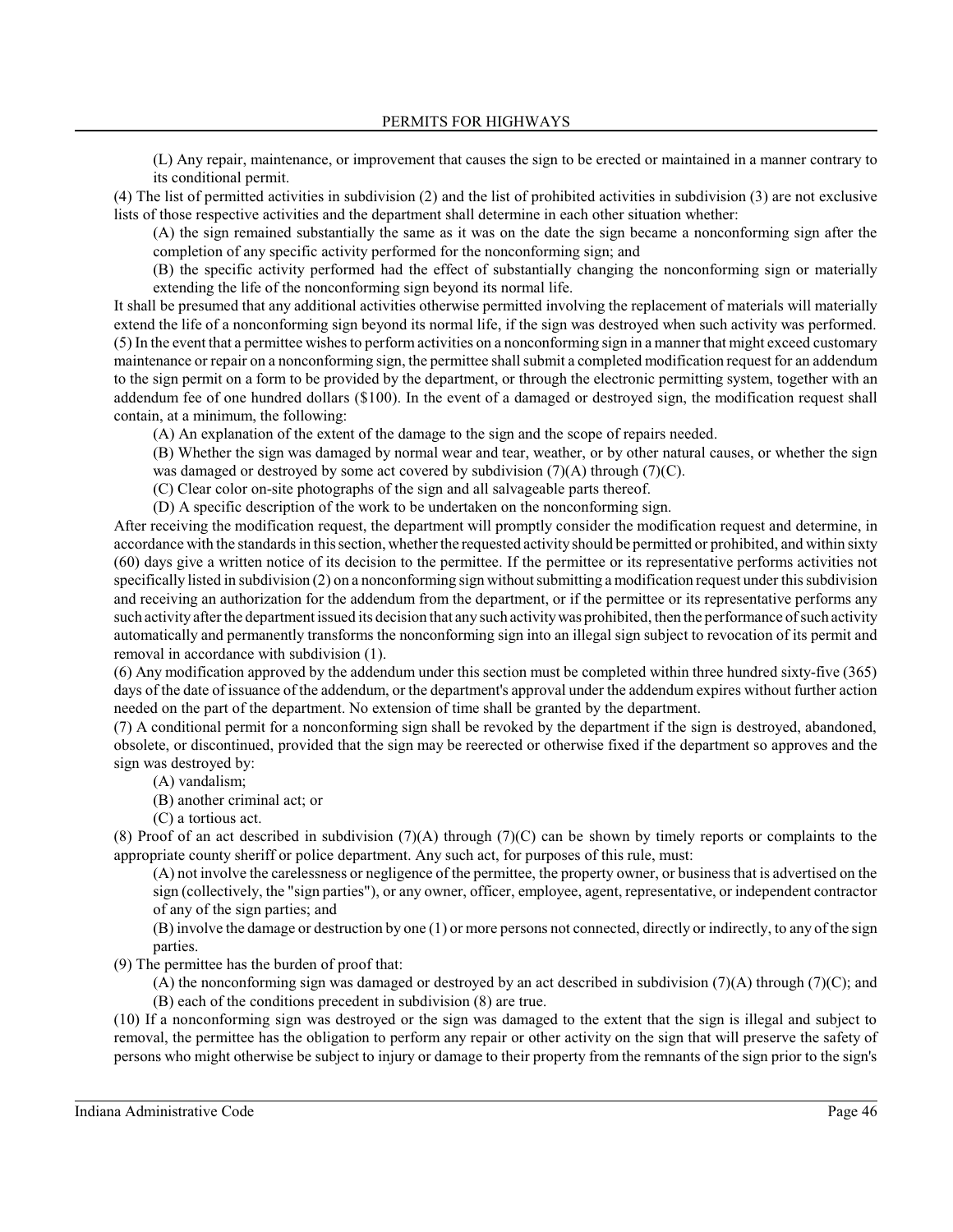removal. Any such repair or other activity will not change the illegal status of the nonconforming sign. *(Indiana Department of Transportation; 105 IAC 7-4-13; filed Jul 24, 2019, 8:08 a.m.: 20190821-IR-105170337FRA)*

# **105 IAC 7-4-14 Modification of conforming sign to different sign type; addendum to permit**

Authority: IC 8-23-2-6; IC 8-23-20-25 Affected: IC 8-23-20-25.5

Sec. 14. (a) A permittee shall not modify a conforming sign to a different sign type without the approval of the department. Before modifying a conforming sign to a different sign type, the permittee shall submit a completed modification request for an addendum to the sign permit to the department on a form to be provided by the department or through the electronic permitting system, together with the addendum fee of one hundred dollars (\$100). The department may then issue an addendum to the permit allowing such change, provided the sign otherwise complies with state and federal law. The permittee's failure to submit this modification request and to receive the department's approval for the addendumprior to modifying the conforming sign to a different sign type will result in the permit for such sign being automatically and permanently changed to a permit for a nonconforming sign, without any notice from the department to the permittee, and the permittee must promptly remove all features added to modify the sign to a different sign type.

(b) The modification approved by the addendum must be completed within three hundred sixty-five (365) days of the date of issuance of the addendum, or the department's approval under the addendum expires without any further action by the department. No extension of time shall be granted by the department. *(Indiana Department of Transportation; 105 IAC 7-4-14; filed Jul 24, 2019, 8:08 a.m.: 20190821-IR-105170337FRA)*

# **105 IAC 7-4-15 Revocation of permit; appeal of revocation; removal of illegal signs as public nuisances**

Authority: IC 8-23-2-6; IC 8-23-20-25 Affected: IC 4-21.5; IC 8-23-20

Sec. 15. (a) A permit for a sign may be revoked for the following:

(1) Pursuant to this rule.

(2) If the sign has been altered such that it is no longer in compliance with:

(A) the size and configuration restrictions in section 16 of this rule;

- (B) the spacing criteria in section 17 of this rule;
- (C) the lighting criteria in section 18 of this rule; or
- (D) the miscellaneous criteria in section 19 of this rule.

(3) Mistake of material facts by the issuing authority for which had the correct facts been made known, the outdoor advertising permit in question would not have been issued.

(4) Misrepresentation of material facts made by the permit holder or sign owner and on which the issuing authority was found to have relied upon in approving the outdoor advertising permit application.

(5) Misrepresentation of facts made by the applicant to any regulatory authority with jurisdiction over the sign by the permit holder or sign owner.

(6) Failure to complete construction of a structure within three hundred sixty-five (365) days from the date of issuance of the outdoor advertising permit.

(7) Any alteration of an outdoor advertising structure for which a permit has previously been issued that would cause the outdoor advertising structure to fail to comply with the provisions of 23 U.S.C. 131\*, as effective July 1, 2018.

(8) A determination upon initial inspection of a newly erected outdoor advertising structure that failsto comply with 23 U.S.C. 131\*, as effective July 1, 2018, or this section.

(9) Alterations to a nonconforming sign that would cause it to be other than substantially the same as it was on the date the sign became nonconforming. For purposes of this subsection, alterations include:

(A) enlarging a dimension of the sign facing, or raising the height of the sign;

- (B) changing the material of the sign structure's support;
- (C) adding a pole or poles;
- (D) adding illumination; or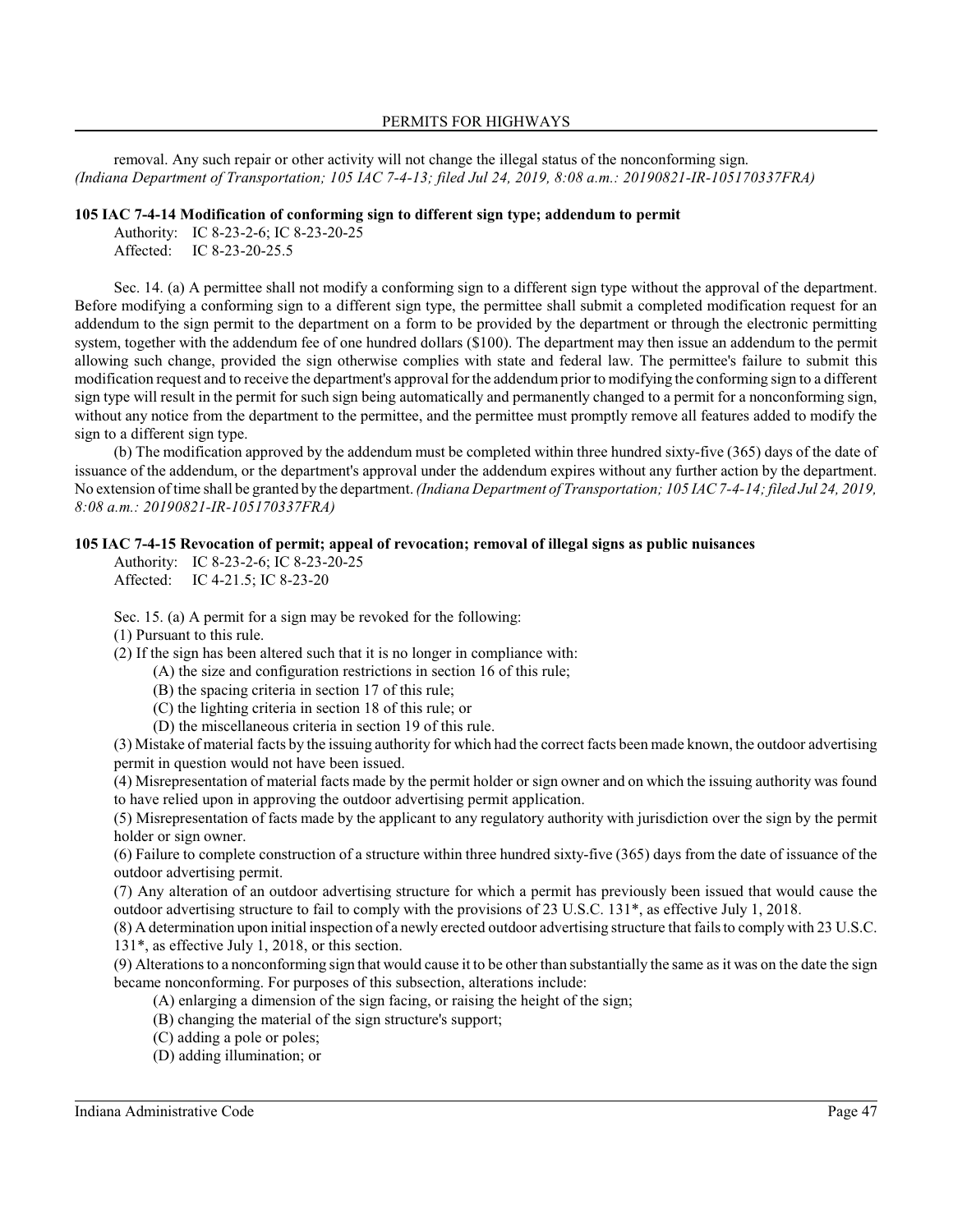(E) moving a sign.

(10) Failure to affix a permanent plate within sixty (60) days after the erection of the outdoor advertising structure that must be visible and readable from the main-traveled way or control route.

(11) Unlawful destruction or cutting of trees, shrubs, or other vegetation located on the state-owned or controlled right-of-way to increase the visibility of an outdoor advertising structure.

(12) Failure to possess lawful access to repair, construct, maintain, or service an outdoor advertising sign on interstate, state highway, or other controlled access facilities. Direct access to a sign from any state highway, interstate, or limited access control route is strictly prohibited.

(13) Failure to maintain a nonconforming sign such that it remains blank for a period of twelve (12) consecutive months.

(14) Maintaining an abandoned, damaged, or discontinued nonconforming sign.

(15) Failure to notify the department of transfer of ownership within one hundred eighty (180) days from the effective date of transfer.

(16) Failure to obtain and maintain all required permits from a federal, state, or local agency.

(17) Any alteration of an outdoor advertising structure for which a permit has previously been issued that alters the structure (size, material, supports, lighting, or modification to changeable message sign) without having an approved addendum by the department.

(18) Failure to erect, maintain, or alter an outdoor advertising sign structure in accordance with the permit.

(19) If inconsistent with other federal law or state law.

(b) If revocation of the permit is appropriate, the department shall issue a written notice of revocation, accompanied by an explanation of the rationale for the revocation, which shall be sent to the permittee and the property owner by U.S. certified mail. The permittee or the property owner may appeal this revocation by delivering a written notice of the appeal to the department and is received by the department in accordance with the applicable time period set forth in IC 4-21.5. If the appellant's appeal letter is timely received by the department and complies with the requirements in section 12(c) of this rule, the permittee or the property owner so appealing shall be afforded the opportunity for a hearing under IC 4-21.5 and IC 8-23-20.

(c) A conforming sign issued a permit under this rule may have such permit modified to a conditional permit for a nonconforming sign, if the department determines that changed circumstances would preclude the issuance of a permit for a conforming sign under section 13(1) of this rule. Notice of this modification shall be given as provided in subsection (b). If the permit is so modified, the requirements of section 13 of this rule thereafter apply to that sign.

(d) All signs that were erected, repaired, maintained, or exist in violation of any provision of federal law orstate law (including this rule) are illegal signs and public nuisances. The permit for any illegal sign may be revoked at any time by the department in accordance with this rule and state law.

(e) If the permit for any sign is revoked by the department, that sign shall thereafter be removed in accordance with this rule and state law without payment of any compensation to the permittee, to the property owner, or to any other party, except as provided in IC 8-23-20-26.

\*These documents are incorporated by reference and refer to the laws or regulations, or both, effective as of July 1, 2018. Copies may be obtained from the Government Publishing Office, www.govinfo.gov, or are available for review at the Indiana Department of Transportation, Office of Legal Counsel, Indiana Government Center North, 100 North Senate Avenue, Seventh Floor, Indianapolis, Indiana 46204. *(Indiana Department of Transportation; 105 IAC 7-4-15; filed Jul 24, 2019, 8:08 a.m.: 20190821-IR-105170337FRA)*

#### **105 IAC 7-4-16 Size and configuration criteria**

Authority: IC 8-23-2-6; IC 8-23-20-25 Affected: IC 8-23-20

Sec. 16. (a) The maximum area for any sign face of any sign erected after October 4, 1971, shall be one thousand (1,000) square feet, with the maximum height of twenty-five (25) feet and the maximum length of sixty (60) feet, exclusive of any border, trim, ornamental base, apron, or embellishments, if the total area of the exclusions do not exceed twenty percent (20%) of the sign's total area for its sign face plus all such exclusions.

(b) The sign's area shall be measured by the smallest square, rectangle, triangle, circle, or combination thereof that will encompass the area affected.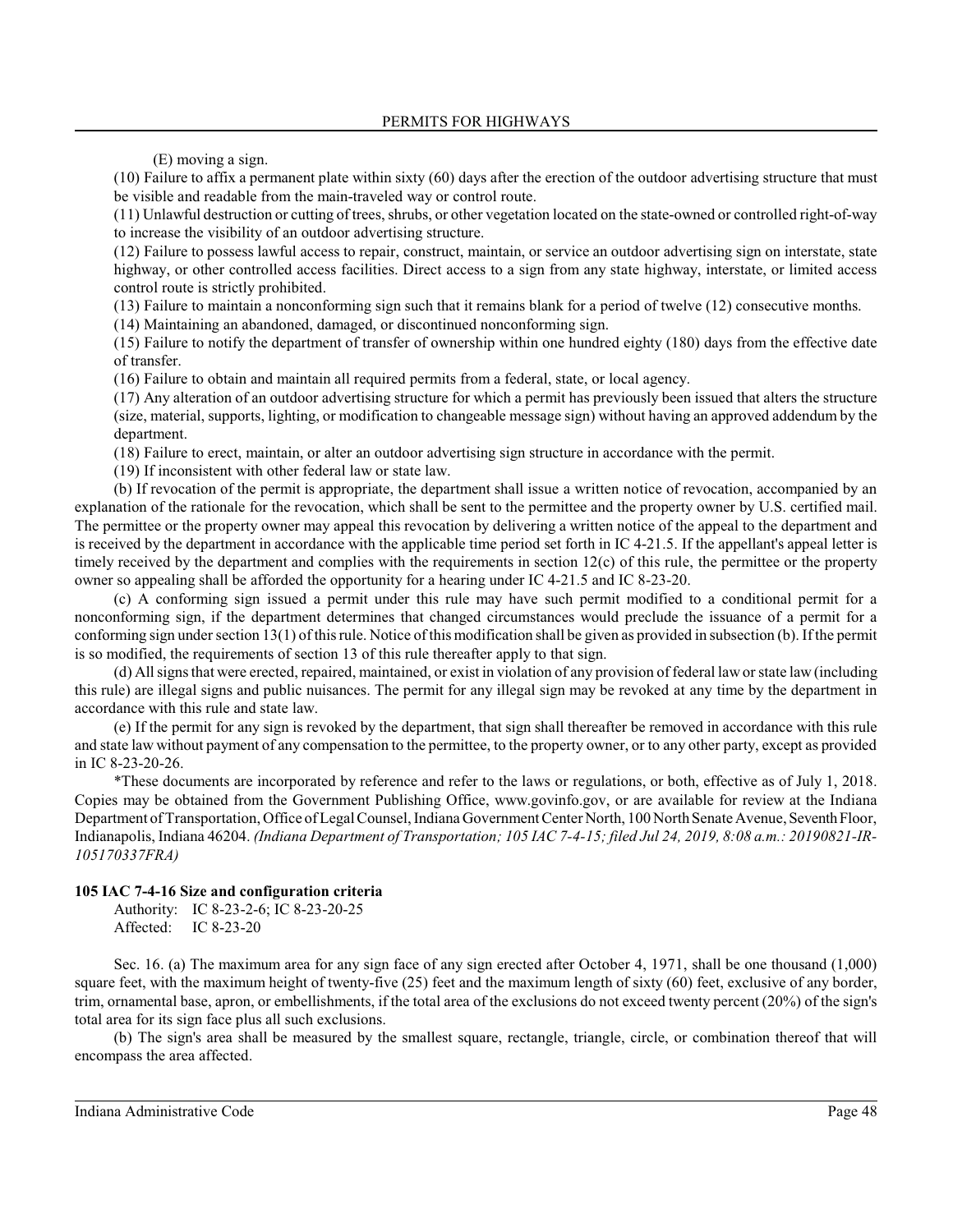(c) A sign that is not a changeable message sign may display up to two (2) advertisements per facing, not to exceed the maximum area for any sign face and exclusions calculated in accordance with subsection (a).

(d) A double-faced structure that is not a changeable message sign will be allowed, with the maximum area being permissible for each sign face and exclusions relating thereto. A double-faced structure can be a stacked sign or a side-by-side sign. *(Indiana Department of Transportation; 105 IAC 7-4-16; filed Jul 24, 2019, 8:08 a.m.: 20190821-IR-105170337FRA)*

#### **105 IAC 7-4-17 Sign spacing criteria**

Authority: IC 8-23-2-6; IC 8-23-20-25

Affected: IC 8-23-20

Sec. 17. (a) All signs erected after October 4, 1971, in adjacent areas must conform to the following criteria:

(1) On the interstate system and limited access facilities on the control routes:

(A) no sign shall be located within five hundred (500) feet of another sign on the same side of the highway; and

(B) outside incorporated municipalities, no sign shall be located within five hundred (500) feet of the nearest edge of an interchange, intersection at grade, or rest area, with the five hundred (500) feet to be measured along the interstate system or other limited access control route from the closer of the beginning or ending of pavement widening at the exit from or entrance to the main-traveled way.

(2) On control routes other than those in subdivision (1):

(A) outside of incorporated municipalities, no sign shall be located within three hundred (300) feet of another sign on the same side of the highway; and

(B) inside incorporated municipalities, no sign shall be located within one hundred (100) feet of another sign on the same side of the highway.

(b) Subsection (a)(2) shall not apply to signs separated by a building or other obstruction in such a manner that only one (1) sign is visible from any point on the control route at any one (1) time.

(c) Directional and other official signs and notices and other signs defined in IC 8-23-20-25(c) shall not be counted, nor shall measurements be made from them, for purposes of determining compliance with spacing requirements in this rule.

(d) The minimum distance between signs shall be measured along the nearest edge of the pavement between points directly opposite the signs along each side of the highway. *(Indiana Department of Transportation; 105 IAC 7-4-17; filed Jul 24, 2019, 8:08 a.m.: 20190821-IR-105170337FRA)*

## **105 IAC 7-4-18 Sign lighting criteria**

Authority: IC 8-23-2-6; IC 8-23-20-25 Affected: IC 8-23-20

Sec. 18. (a) Signs located within adjacent areas may be illuminated, except for any sign that:

(1) contains, includes, or is illuminated by any flashing, or moving light or lights;

(2) is not effectively shielded to prevent beams or rays of light from being directed at any portion of the main-traveled way on a control route, if it:

(A) is of such intensity or brilliance as to cause glare or to impair the vision of the driver of any motor vehicle; or

(B) otherwise interferes with any driver's operation of a motor vehicle; or

(3) obscures or interferes with the effectiveness of an official traffic sign, device, or signal.

(b) Notwithstanding anything to the contrary in this section, changeable message signs or signs giving public service information such as time, date, temperature, weather, or similar information may be illuminated so long as each such sign complies with subsection (a)(2) and (a)(3). *(Indiana Department of Transportation; 105 IAC 7-4-18; filed Jul 24, 2019, 8:08 a.m.: 20190821- IR-105170337FRA)*

## **105 IAC 7-4-19 Miscellaneous criteria**

Authority: IC 8-23-2-6; IC 8-23-20-25 Affected: IC 4-21.5; IC 8-23-1; IC 8-23-20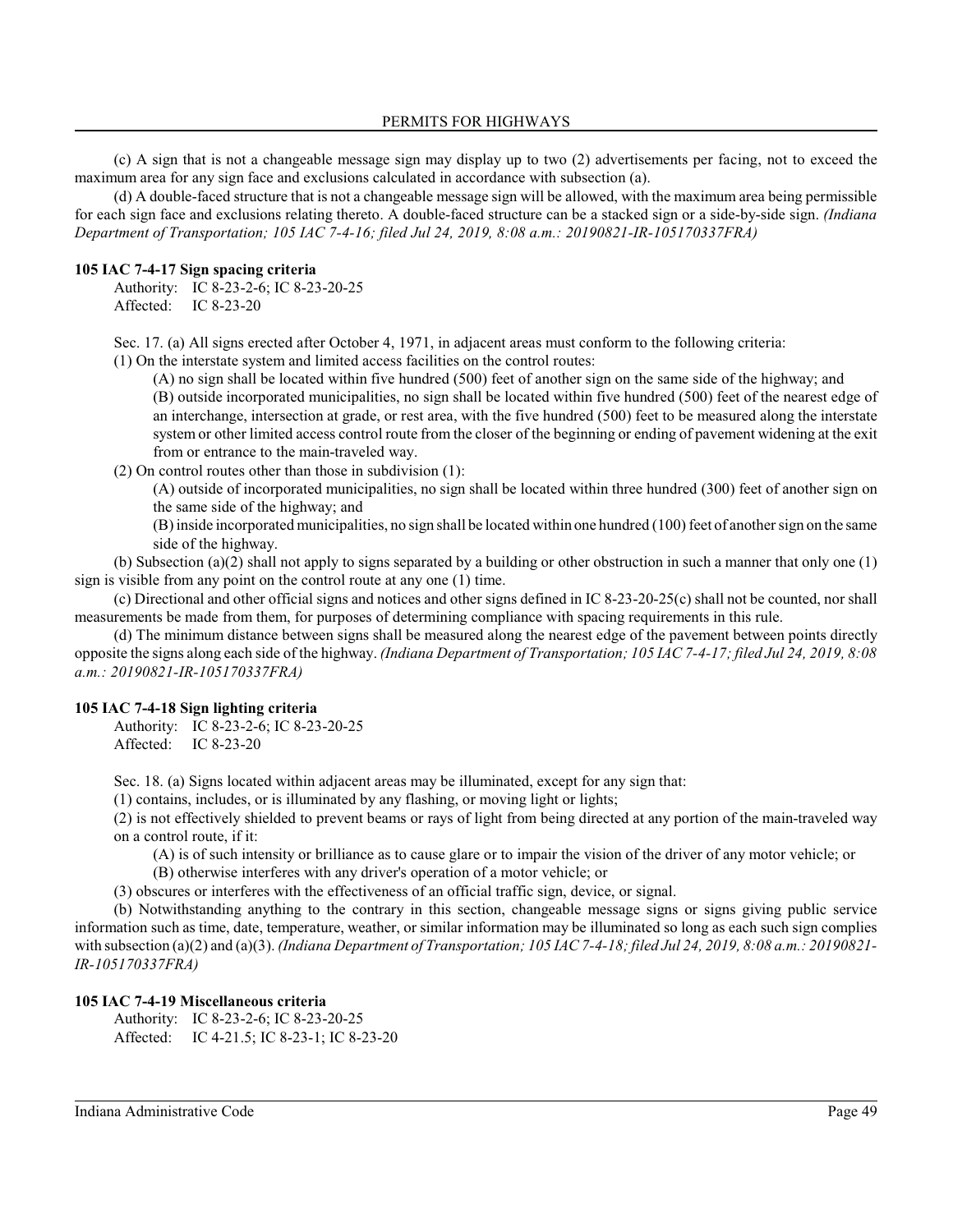Sec. 19. (a) The following signs shall not be eligible for a permit:

(1) A sign that is illegal under federal law or state law.

(2) A sign that is not securely affixed to a substantial structure.

(3) A sign that attempts or appears to attempt to regulate, warn, or direct the movement of traffic or that interferes with, imitates, or resembles any official traffic sign, signal, or device.

(4) A sign that was erected, repaired, or maintained upon trees, or painted or drawn upon rocks or other natural features.

(5) A sign that is located in an unzoned commercial or industrial area, which extends beyond six hundred (600) feet from the outer edges of regularly used buildings, parking lots, storage, or processing areas of a commercial or industrial activity as defined in IC 8-23-1-43.

(6) A sign otherwise inconsistent with:

(A) 23 U.S.C. 131\*, as effective July 1, 2018;

(B) 23 CFR 750\*, as effective July 1, 2018;

(C) IC 8-23-1 or IC 8-23-20; or

(D) this rule.

Any permit previously issued for any such ineligible sign shall automatically become an illegal sign and shall be revoked by the department.

(b) If any sign that has a permit is the subject of a notice from the United States Department of Transportation, the Federal Highway Administration, or any other applicable federal agency to the department or to the state of Indiana that the continued existence of that sign may result in the reduction of federal aid highway funds as provided in 23 U.S.C. 131\* as effective July 1, 2018, the permit for that sign shall be revoked and the permittee shall remove the sign within thirty (30) days after the department notifies the sign owner in writing of the receipt of the federal notice, subject to the right of the permittee and the property owner to deliver a written notice of an appeal thereof to the department that is received by the department in accordance with the applicable time period set forth in IC 4-21.5. If the appellant's appeal letter is timely received by the department and complies with the requirements in section 12(c) of this rule, the permittee or the property owner so appealing shall be afforded the opportunity for a hearing under IC 4-21.5 and IC 8-23-20. Neither the department nor the state of Indiana shall have any liability to the permittee or any other person or entity in connection with the cessation of operation or the removal of a sign pursuant to this section.

(c) Notwithstanding any other provision of this rule, no sign shall be erected, repaired, or maintained in an adjacent area to any control route in violation of the national standards applicable to outdoor advertising promulgated pursuant to 23 U.S.C. 131\* as effective July 1, 2018, or federal administrative regulations adopted in 23 CFR 750\* as effective July 1, 2018.

\*These documents are incorporated by reference and refer to the laws or regulations, or both, effective as of July 1, 2018. Copies may be obtained from the Government Publishing Office, www.govinfo.gov, or are available for review at the Indiana Department ofTransportation, Office of Legal Counsel, Indiana Government Center North, 100 North Senate Avenue, Seventh Floor, Indianapolis, Indiana 46204. *(Indiana Department of Transportation; 105 IAC 7-4-19; filed Jul 24, 2019, 8:08 a.m.: 20190821-IR-105170337FRA)*

## **105 IAC 7-4-20 Zoned commercial or industrial area; unzoned commercial or industrial area**

Authority: IC 8-23-2-6; IC 8-23-20-25 Affected: IC 8-23-20

Sec. 20. (a) A sign may be located only in a zoned commercial or industrial area, or in an unzoned commercial or industrial area, only if there is a qualifying commercial or industrial activity on the real estate in such area that also would be the location of the sign.

(b) The department shall deny any application for a sign permit, if the zoning action for the real estate upon which the sign will be located is the result of spot zoning or strip zoning.

(c) Zoning action that has the effect of allowing signs on the affected real estate may not be recognized by the department as a zoned commercial or industrial area for purposes of this rule. Factors to be considered by the department when making its independent determination of whether the real estate is in a zoned commercial or industrial area suitable for allowing signs and whether spot zoning or strip zoning occurred with respect to the particular sign include:

(1) whether or not this action is part of or consistent with part of a comprehensive zoning plan;

(2) the reason behind any rezoning of a parcel, which must be taken for reasons other than allowing signs or outdoor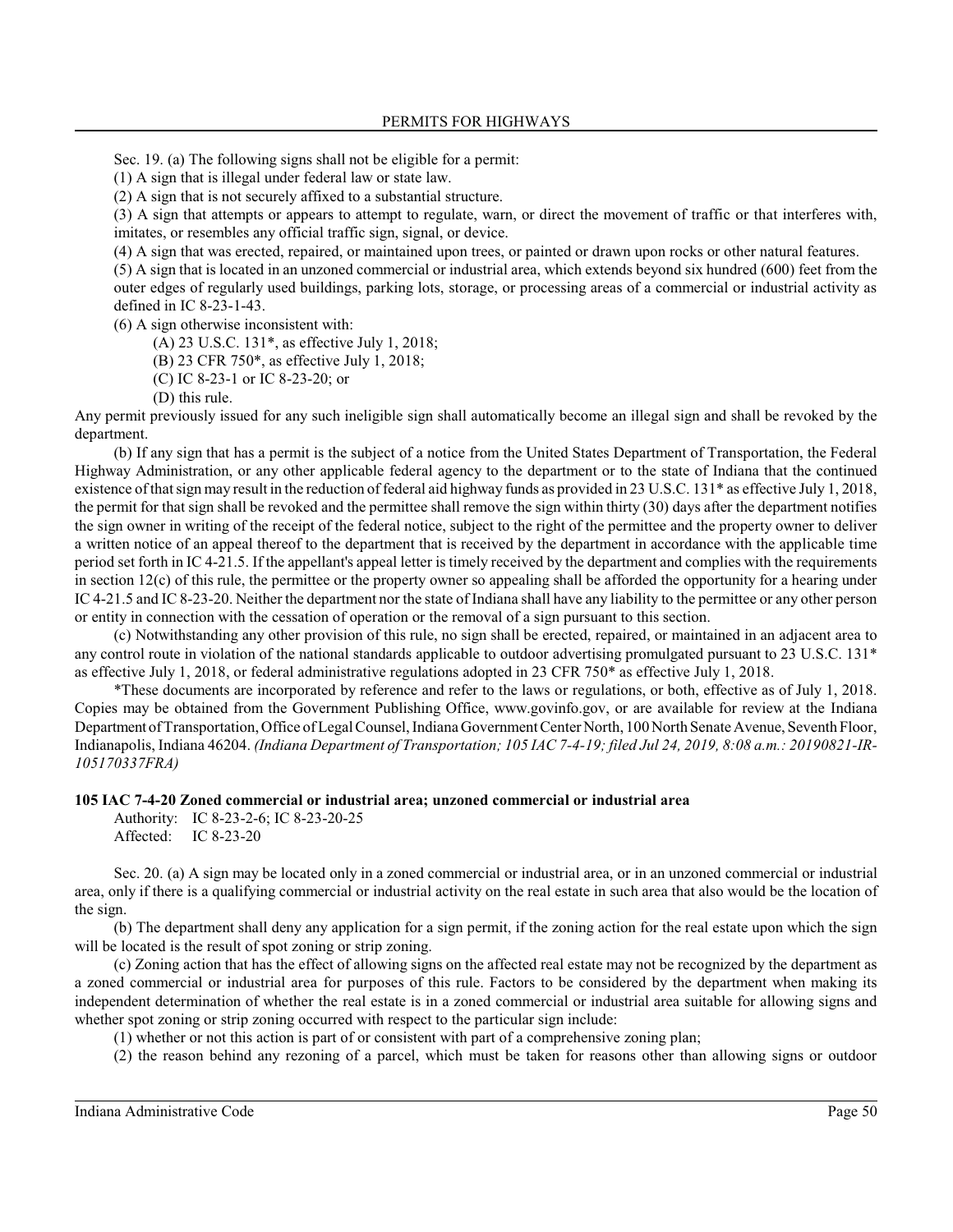advertising;

(3) the person or entity who requested the zoning action;

(4) the zoning of nearby areas;

(5) the actual land use of nearby areas;

(6) the existence of plans for commercial and industrial development on the real estate;

(7) the availability of utilities (such as water, electricity, and sewage) on the real estate; and

(8) the existence of access roads or dedicated access to the real estate.

(d) Factors to be considered by the department when making its independent determination of whether there is a qualifying commercial or industrial activity on the real estate upon which the sign will be located in an unzoned commercial or industrial area include the following:

(1) The activity maintaining all necessary business licenses as required by state or local law or ordinances.

(2) If the activity is performed by a corporation or a limited liability company, the entity maintaining all necessary registration to remain in good standing with the Indiana secretary of state.

(3) The activity having direct vehicular access from a public road that is normal and customary for ingress and egress by the public to the activity, as well as adequate parking to accommodate public access.

(4) Any building or other permanent structure used for the activity shall:

(A) not be principally used as a residence;

(B) include customary facilities such as running water, functioning electrical connections, and adequate heating;

(C) be located on the same side of the control route as the sign; and

- (D) have a permanent foundation that is built or modified for the activity, and any mobile structure being so used shall:
	- (i) not be a self-propelled vehicle;
	- (ii) remove all wheels, axles, and springs; and

(iii) be permanently secured on piers, pad, or foundation.

(5) The activity not being, in whole or in substantial part, any of the following:

(A) Signs or other outdoor advertising structures.

(B) Agricultural, forestry, ranching, grazing, farming, and related activities, including produce stands and other seasonal stands.

(C) Transient or temporary activities, including weekend or seasonal flea markets.

(D) Railroad tracks, minor sidings, cell towers, or other utility facilities.

(E) Visible from the main-traveled way.

(F) Highways, roads, or streets.

(6) The actual land use of nearby areas, as well as whether there is other commercial or industrial activity in nearby areas.

(e) All applications for a sign permit and all supporting documentation from the property owner must provide express authorization in one (1) of the following:

(1) The original signature of the property owner or its authorized representative on the accompanying affidavit in form and substance satisfactory to the department, demonstrating a consent to:

(A) the erection of the sign; and

(B) the right of entry from time to time by employees or authorized agents of the department on the real estate where the sign is located for purposes of inspection or removal of the sign.

(2) In lieu of the affidavit signed by the property owner contemplated by subdivision (1), the applicant may execute and submit an affidavit in form and substance satisfactory to the department, representing to the department:

(A) that the applicant made a reasonable request to obtain the executed affidavit from the property owner, but the applicant's request was refused;

(B) that the applicant has the legal right to erect the sign, based upon its contractual documentation with the property owner;

(C) that the applicant notified the property owner of the right of entry from time to time by employees or authorized agents of the department on the real estate where the sign is located for purposes of inspection or removal of the sign; and

(D) the correct name, mailing address, and electronic mail address of the property owner.

(f) If the zoning of a commercial or industrial area changes after a permit is issued for a sign such that a conforming sign should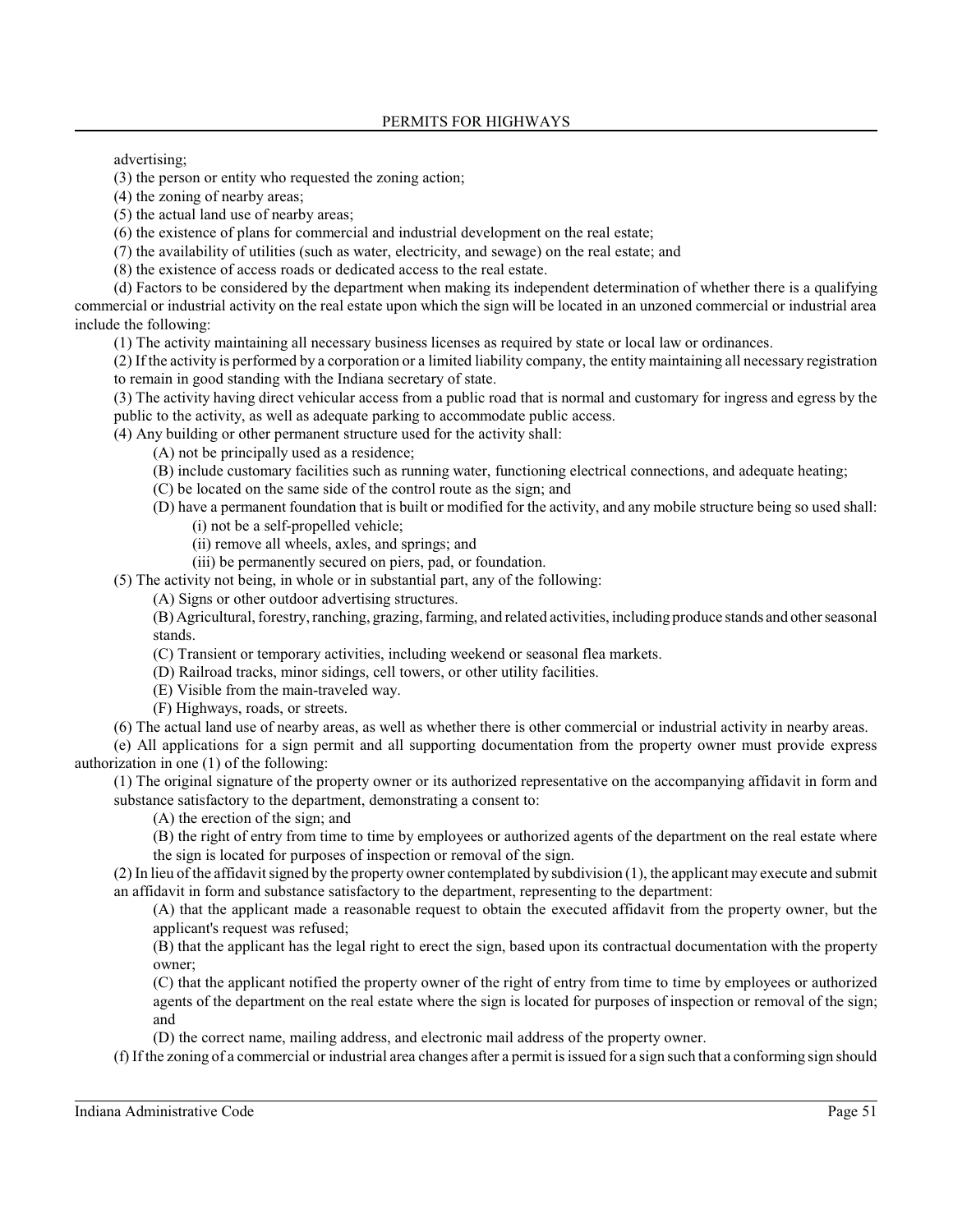become a nonconforming sign, the permittee or the current owner of the sign shall, within ninety (90) days of receiving notice of such zoning change, send the department a written request for a permit tag for a nonconforming sign, together with the standard permit tag fee in section 8(a) of thisrule. Failure of the permittee or the current owner of the sign to timely comply with thissubsection may, in the discretion of the department, result in the revocation of the permit for the sign. *(Indiana Department of Transportation; 105 IAC 7-4-20; filed Jul 24, 2019, 8:08 a.m.: 20190821-IR-105170337FRA)*

#### **105 IAC 7-4-21 Scenic byways**

Authority: IC 8-23-2-6; IC 8-23-20-25 Affected: IC 8-23-20

Sec. 21. (a) As of July 1, 2018, the current national and state scenic byways in Indiana include:

(1) Historic National Road;

(2) Indiana's Historic Pathways;

(3) Lincoln Highway Scenic Byway;

(4) Historic Michigan Road Scenic Byway;

(5) Ohio River Scenic Byway;

(6) Wabash River Scenic Byway;

(7) Whitewater Canal Scenic Byway; and

(8) Whitewater Canal Scenic Byway Loop Routes.

The department shall maintain a list of scenic byways designated by the state of Indiana on the Internet at www.in.gov/indot/2827.htm.

(b) The designation of each of the state and national scenic byways set forth in subsection (a)(1) through (a)(8) is hereby ratified and confirmed by the department. The process for nominating and designating a scenic byway in Indiana includes the following steps:

(1) A locally organized sponsor may submit an application to the department to nominate a particular road or combination of roads to become a scenic byway. The application of this local organized sponsor shall be in form and substance satisfactory to the department, and should highlight the following specific intrinsic qualities that are applicable:

(A) Scenic beauty.

- (B) Natural qualities.
- (C) Historical significance.
- (D) Cultural significance.
- (E) Recreational significance.
- (F) Archeological importance.

(2) Each application submitted to the department for review and approval shall be forwarded to the state scenic byway advisory committee, which was established by an interagency agreement in 1997, and consists of one (1) representative from each of the following entities:

- (A) Department of natural resources.
- (B) Indiana office of tourism development.
- (C) Association of Indiana Counties.
- (D) Accelerate Indiana Municipalities.
- (E) The Indiana division of the Federal Highway Administration.
- (F) The department.

This committee determines if one (1) or more of the specific intrinsic qualities in subdivision (1) are applicable to thisspecific road or combination of roads. If the new scenic byway is approved by the state scenic byway advisory committee, then the application and this approval document is forwarded to the commissioner of the department and to the lieutenant governor of Indiana for their reviewof the application. If the commissioner and the lieutenant governor of Indiana approve this application, the new scenic byway is designated for the road or combination of roads described in the designation.

(3) The department may submit any state scenic byway to the Federal Highway Administration, which may designate it as a national scenic byway.

(c) When any Indiana road or portion thereof has been nominated by the appropriate local organized sponsor to be designated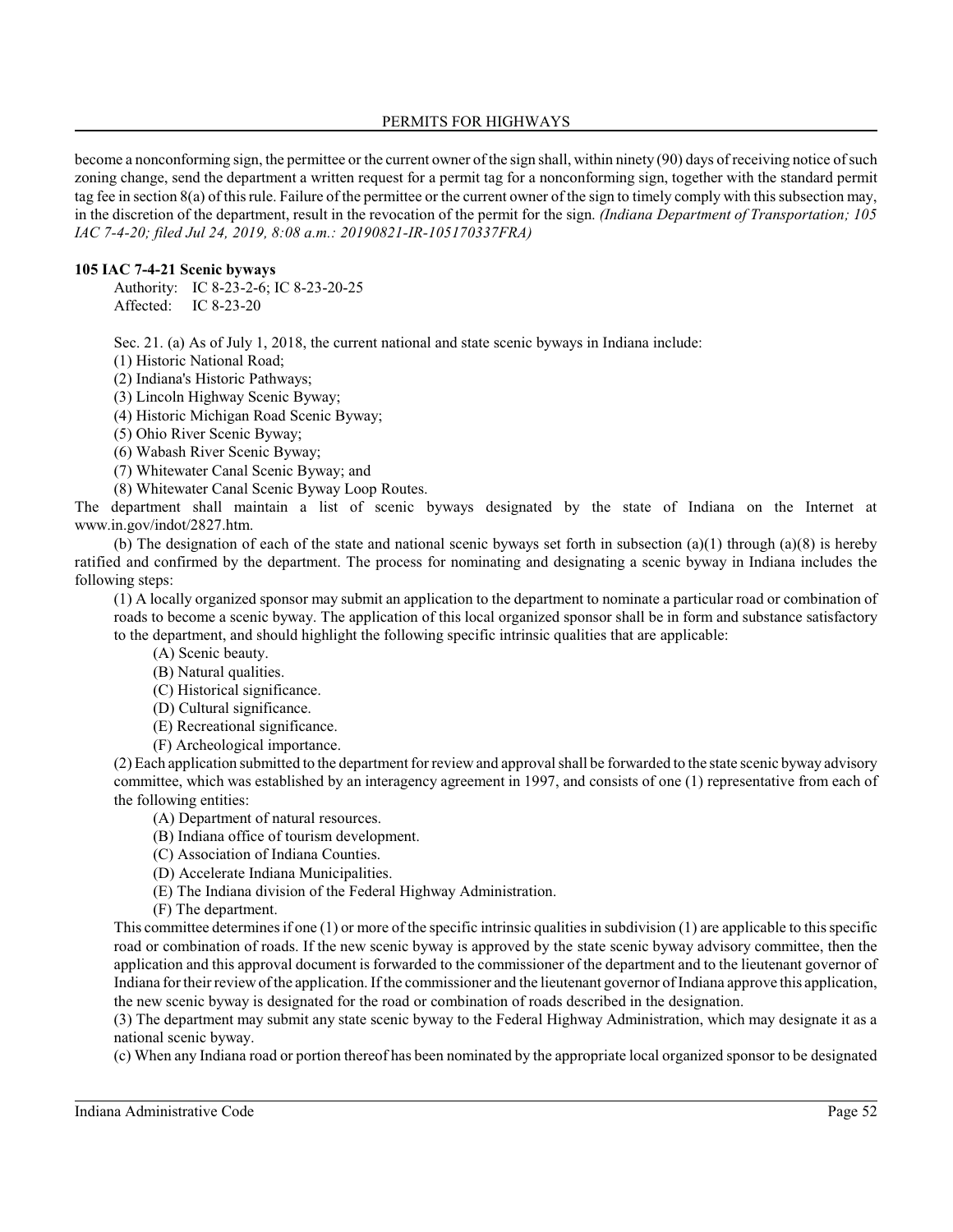as a scenic byway, the department will send a written notice of the scenic byway nomination and pending designation to:

(1) all applicants with pending permit applications for any sign to be erected adjacent to the portion of the road that is nominated to become a scenic byway;

(2) all permittees for whom a permit has been granted within the past three hundred sixty-five (365) days for any sign to be erected adjacent to the portion of the road that is nominated to become a scenic byway;

(3) all applicants with pending permit applications for any sign to be erected adjacent to any control route, which sign would be visible from the main-traveled way of the nominated road; and

(4) all permittees for whom a permit has been granted within the past three hundred sixty-five (365) days for any sign to be erected adjacent to any control route, which sign would be visible from the main-traveled way of the nominated road.

(d) When any Indiana road, or portion thereof, has been nominated for designation as a scenic byway:

(1) the department shall suspend consideration of all pending applications for permits covering any sign to be erected on any control route, if the sign would be visible from the main-traveled way of that scenic byway, until such time as the nomination for designation has been approved or denied, unless the applicant and the department enter into an agreement, which will allow for a permit to be issued;

(2) signs shall not be erected adjacent to that scenic byway, except for signs more particularly described in 23 U.S.C. 131(c)(1) through 23 U.S.C.  $131(c)(5)$ <sup>\*</sup>, effective as of July 1, 2018;

(3) signs shall not be erected adjacent to any other control route, except for signs more particularly described in 23 U.S.C.  $131(c)(1)$  through 23 U.S.C.  $131(c)(5)^*$ , effective as of July 1, 2018, if any such sign would be visible from the main-traveled way of that scenic byway; and

(4) any sign that would be adjacent to the scenic byway and any other sign that would be visible from the main-traveled way of the scenic byway for which a permit was granted prior to nomination of the road to be designated as a scenic byway, but which sign, in either case, has not been erected and completed as of the date the road is designated as a scenic byway:

(A) the permit for such sign shall be automatically revoked; and

(B) must be removed at the expense of the sign owner and the owner of the real estate upon which the sign is located. The department shall provide just compensation to the sign owner when a substantial effort has been made in the erection of a structure at the time of the scenic byway designation.

(e) Existing conforming signs adjacent to any road as of the date that such road is designated as a scenic byway shall continue to be conforming signs.

(f) The department may exclude from proposed designation as a scenic byway (or remove from any existing scenic byway) any segment or segments of any Indiana road in a zoned commercial or industrial area determined by the department to be inconsistent with the designation of a scenic byway, if:

(1) an interested party makes a written request to the department to consider exclusion of a particular segment of an Indiana road that meets the test for exclusion fromproposed designation as a scenic byway, or removal of that segment froman existing scenic byway;

(2) the department makes a determination under subsection (g) that segmentation should occur; and

(3) each of the entities listed in subsection  $(h)(1)$  through  $(h)(3)$  approve this proposed segmentation.

(g) The department's consideration of segmentation under subsection (f) will result in the department's determination that a particular segment of an Indiana road should be excluded fromthe proposed scenic byway or removed froman existing scenic byway, if, in the department's reasonable discretion, a predominance of the following conditions are present:

(1) That segment is zoned for industrial or commercial use, the department agrees with that local zoning determination, and the department further determines that this segment shall not constitute spot zoning or strip zoning.

(2) That segment contains seventy-five percent (75%) or more of ongoing commercial or industrial activities in a zoned commercial or industrial area in both directions for one thousand (1,000) feet from the outer edges of the proposed segment, and those commercial or industrial activities are visible from the main-traveled way of that roadway.

(3) That segment does not contain the following intrinsic qualities for which the scenic byway has been or will be designated on either side of the roadway:

- (A) Scenic beauty.
- (B) Natural qualities.
- (C) Historical significance.
- (D) Cultural significance.